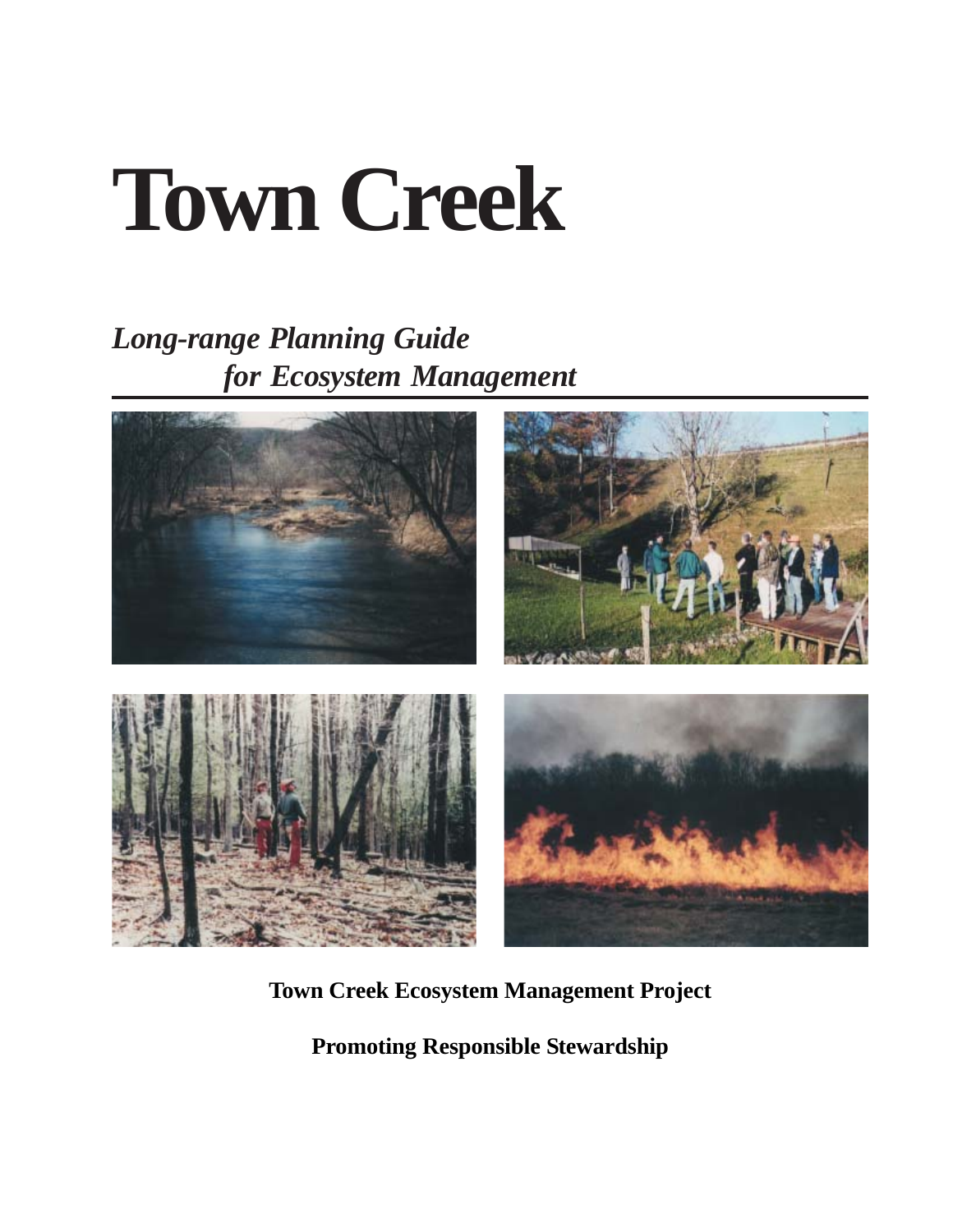*"Successful ecosystem management flows from the balanced relationships - relationships between plant and animal organisms which occupy the area, between people and their environment, and, perhaps most importantly, between the people themselves. As particular needs are better understood and trust developed between those involved, the process of improving the ecosystem will move forward. This does not mean that all will agree on a specific course of action, but that latitude is given when sound individual actions are seen to contribute to the common purpose."*

-Juls Wood-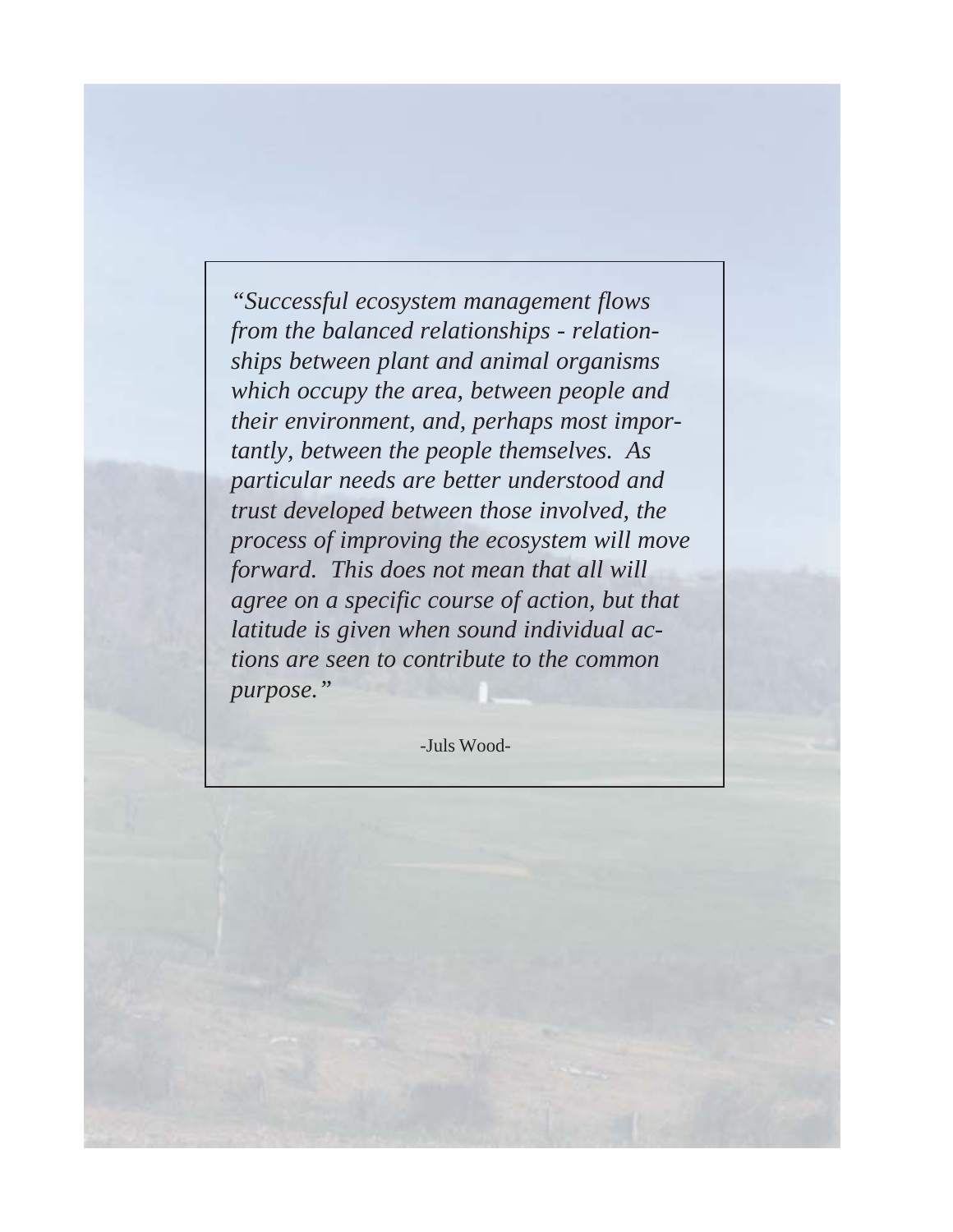# **Town Creek** *Long-range Planning Guide for Ecosystem Management*

# **Town Creek Ecosystem Management Project Steering Committee**

# **Promote Responsible Stewardship**

**Maryland Representatives:** Ron Clapp, Landowner

Craig Hartsock, District Manager, Allegany County Soil Conservation District

Daniel B. Hedderick, Forester and Town Creek Project Coordinator, MD DNR-Forest Service

Owen McAteer, Landowner and Member of the Town Creek Watershed Landowners Association

Georgene McLaughlin, Landowner and President of the Town Creek Watershed Landowners Association

Landowner Vacancy

**Pennsylvania Representatives:** Dave Scamardella, Service Forester, PA DCNR Bureau of Forestry

Landowner, Vacancy

Bill Poorbaugh, Landowner

Bill Plank, Bedford Soil Conservation District Board Member and Member of the Ridge & Valley Stream Keepers

Dave Scheffler, Landowner and Member of the Ridge & Valley Stream Keepers and Member of the Woodland Owners of Southern Alleghenies

Juls Wood, Camp Director of Covenant Village and Private Forestry Consultant

*The Steering Committee is made up of 12 individuals, 8 of whom are landowners and 4 of whom are either state or local government representatives evenly divided between the states of Maryland and Pennsylvania.*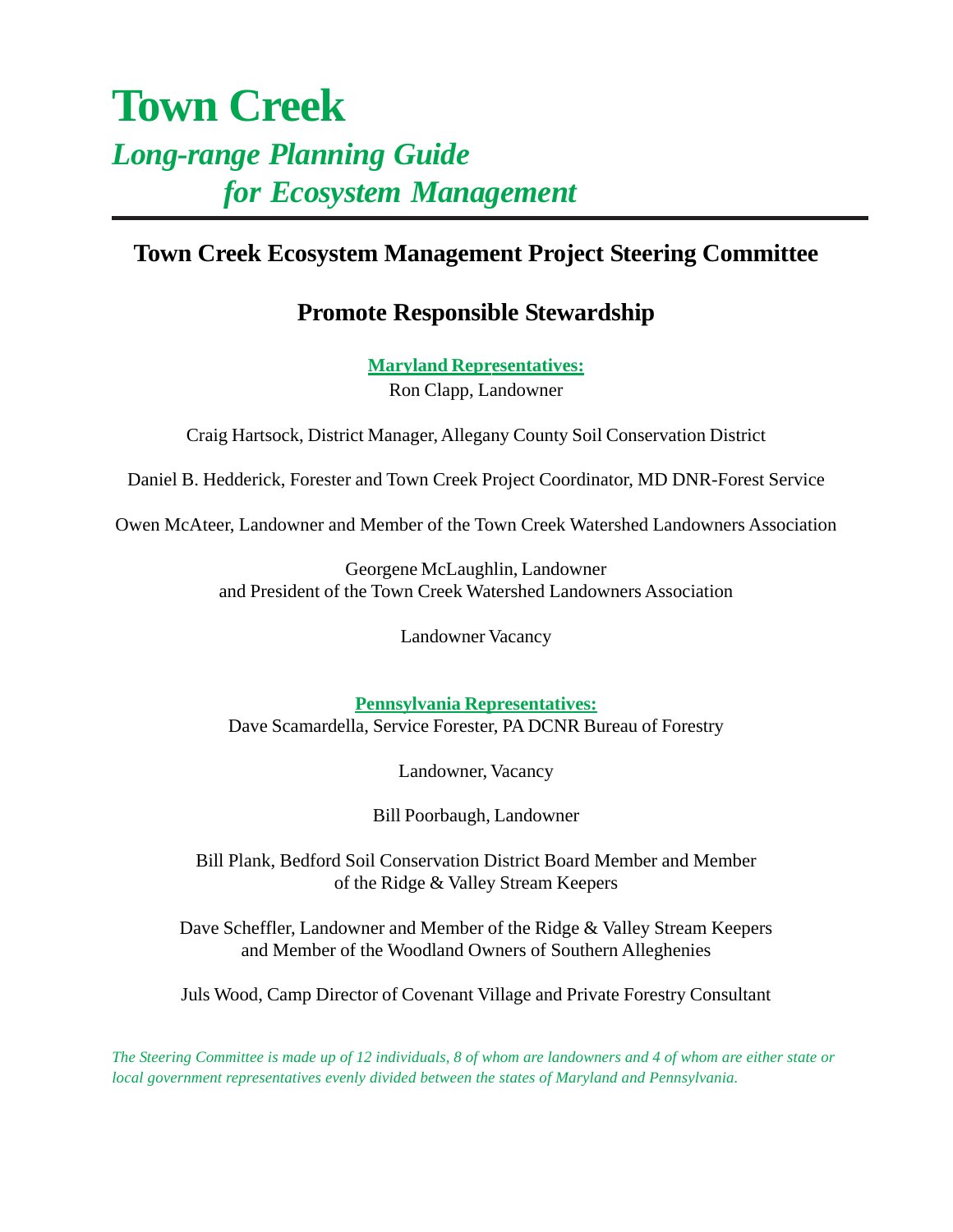**State of Maryland**

Robert L. Ehrlich, Jr., Governor

Michael S. Steele, Lt. Governor

# **Department of Natural Resources**

C. Ronald Franks, Secretary

W. P. Jensen, Deputy Secretary

Steven W. Koehn, Director, Forest Service

# **Forest Service**

www.dnr.maryland.gov Toll Free in Maryland 1-877-620-8DNR, ext. 8531 or Out of State 1-410-260-8531

> Western Region, Forest Service 3 Pershing Street, Room 101 Cumberland, MD 21502 301-777-5835

#### **Contact Person:**

Daniel B. Hedderick, Forester and Town Creek Project Coordinator 301-777-5835 dhedderick@dnr.state.md.us

*The facilities and services of the Maryland Department of Natural Resources are available to all without regard to race, color, sex, sexual orientation, age, national origin or physical or mental disability.*

*This document is available in alternative format upon request from a qualified individual with a disability.*

*Publication produced in July 2002 and printed on recycled paper*.





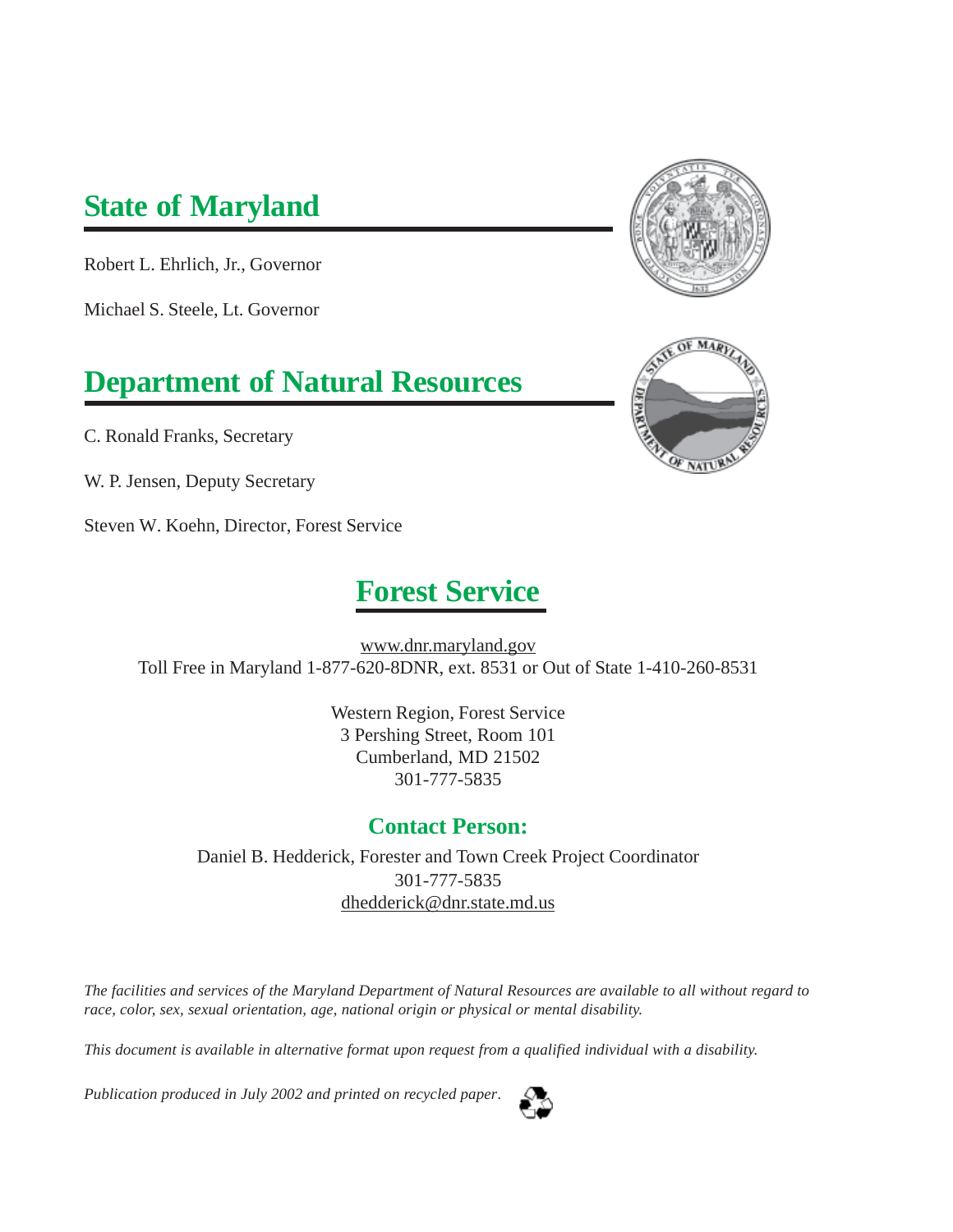**Welcome To The**

# **Town Creek**

*Long-range Planning Guide for Ecosystem Management*

*Design and Layout by Daniel B. Hedderick, Forester, Maryland Department of Natural Resources-Forest Service.*

*Publication paid for with funds from the United States Environmental Protection Agency, Special Rivers Project, Chesapeake Bay Implementation Grant.*

*Copies can be obtained from: Maryland Department of Natural Resources-Forest Service; 3 Pershing Street, Room 101; Cumberland, MD 21502. Phone: 301-777-5835.*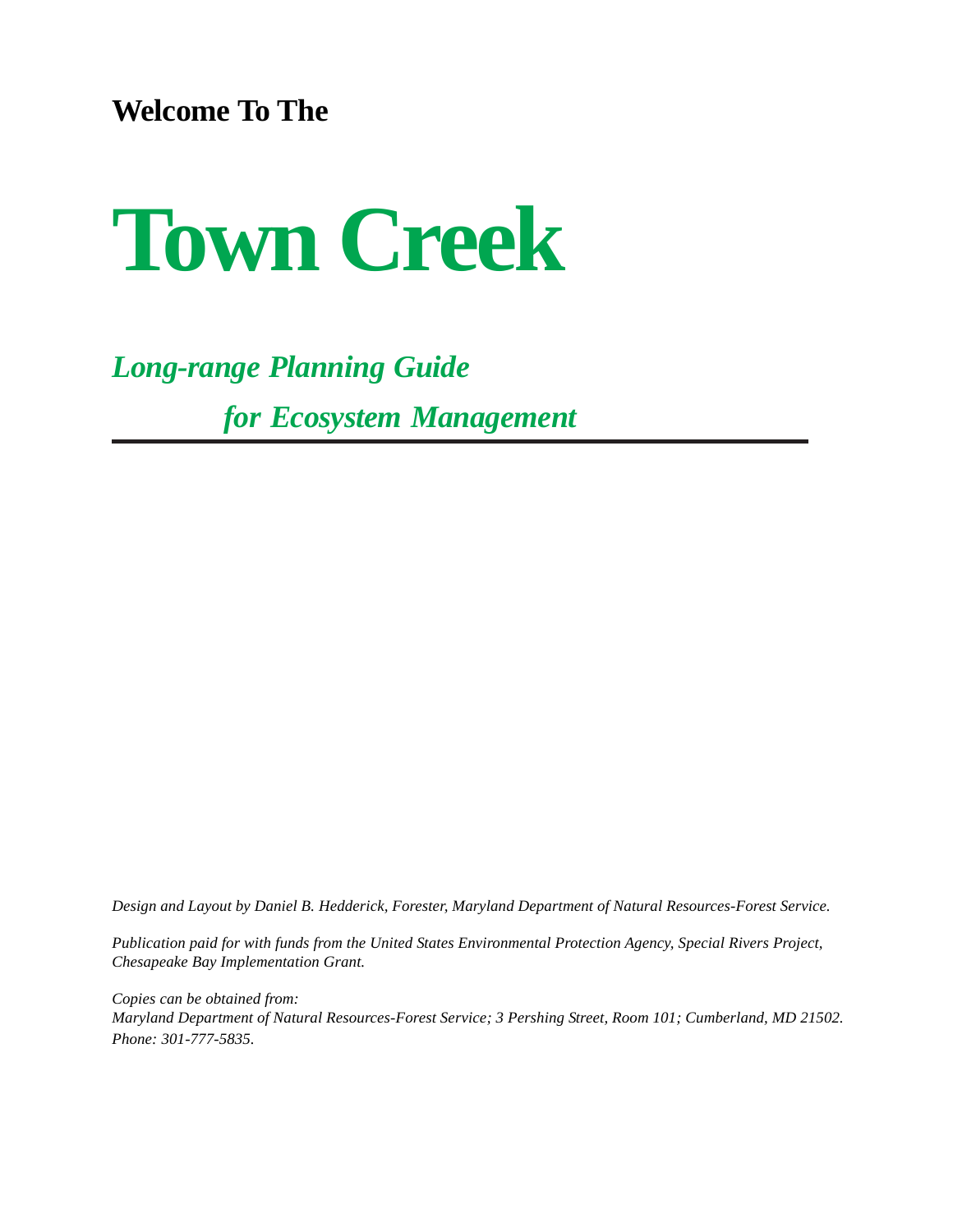# **Table of Contents**

| PERSONAL VIEW:                                                   |  |
|------------------------------------------------------------------|--|
|                                                                  |  |
|                                                                  |  |
| Guiding Issue # $1$                                              |  |
| <b>Consistent, Regional Watershed Management Approach Across</b> |  |
|                                                                  |  |
| <b>CASE STUDY:</b>                                               |  |
|                                                                  |  |
| Guiding Issue # 2                                                |  |
|                                                                  |  |
|                                                                  |  |
| PROGRAM STUDY:                                                   |  |
| Land Management: Large Acreage with Professional Assistance  8   |  |
| Guiding Issue #3                                                 |  |
| Diversity and Distribution of Forest Types for Economic, Social  |  |
|                                                                  |  |
|                                                                  |  |
|                                                                  |  |
| <b>CASE STUDY:</b>                                               |  |
|                                                                  |  |
| Guiding Issue #4                                                 |  |
| <b>ACTION NEEDED:</b>                                            |  |
|                                                                  |  |
| Guiding Issue #5                                                 |  |
| Regional Approach to Allocation & Management of Water Resources, |  |
|                                                                  |  |
| <b>COMMUNITY LEADER'S VIEW:</b>                                  |  |
|                                                                  |  |
| Guiding Issue #6                                                 |  |
|                                                                  |  |
| <b>RESTORATION:</b>                                              |  |
| Habitat Improvement With Fire: Establishing and Maintaining      |  |
|                                                                  |  |
|                                                                  |  |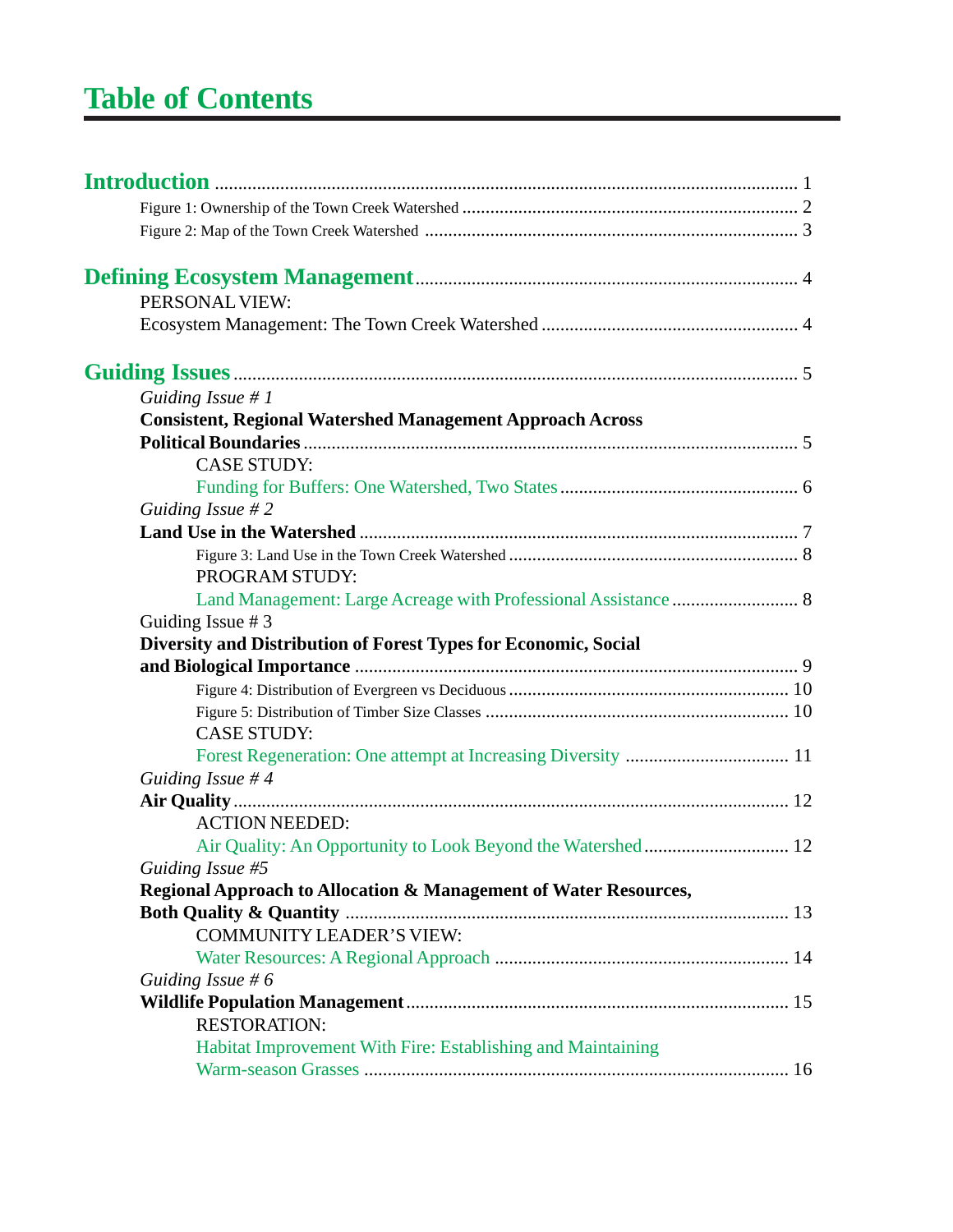| <b>UNIQUE FEATURE:</b>                                                    |  |
|---------------------------------------------------------------------------|--|
|                                                                           |  |
| Guiding Issue # $7$                                                       |  |
|                                                                           |  |
| LANDOWNERS ASSOCIATION ACTIVITY:                                          |  |
|                                                                           |  |
| Guiding Issue # $8$                                                       |  |
| Involvement, Participation and Education of the Watershed's Residents  21 |  |
| STEERING COMMITTEE ACTIVITY:                                              |  |
| Town Creek Fall Tour Series: Educating the Watershed's                    |  |
|                                                                           |  |
| Guiding Issue #9                                                          |  |
|                                                                           |  |
| PROFESSIONAL'S VIEW:                                                      |  |
| Sustainable Certified Forest: An Effort in Conservation by Design  24     |  |
| Guiding Issue # $10$                                                      |  |
| <b>Understanding Regulations and Laws Compatible With</b>                 |  |
|                                                                           |  |
| ORGANIZATION'S ACTIONS:                                                   |  |
|                                                                           |  |
| Guiding Issue # 11                                                        |  |
| Preserving Aesthetic, Historical, Cultural and Outstanding Features       |  |
|                                                                           |  |
| RESTORATION AND PRESERVATION:                                             |  |
| Spanning History: Preserving Local Bridges North and South                |  |
|                                                                           |  |
| Guiding Issue # 12                                                        |  |
|                                                                           |  |
| <b>AWARENESS:</b>                                                         |  |
|                                                                           |  |
| <b>Town Creek Ecosystem Management Project's Major Milestones  31</b>     |  |
|                                                                           |  |
|                                                                           |  |
| PERSONAL VIEW:                                                            |  |
|                                                                           |  |
|                                                                           |  |
|                                                                           |  |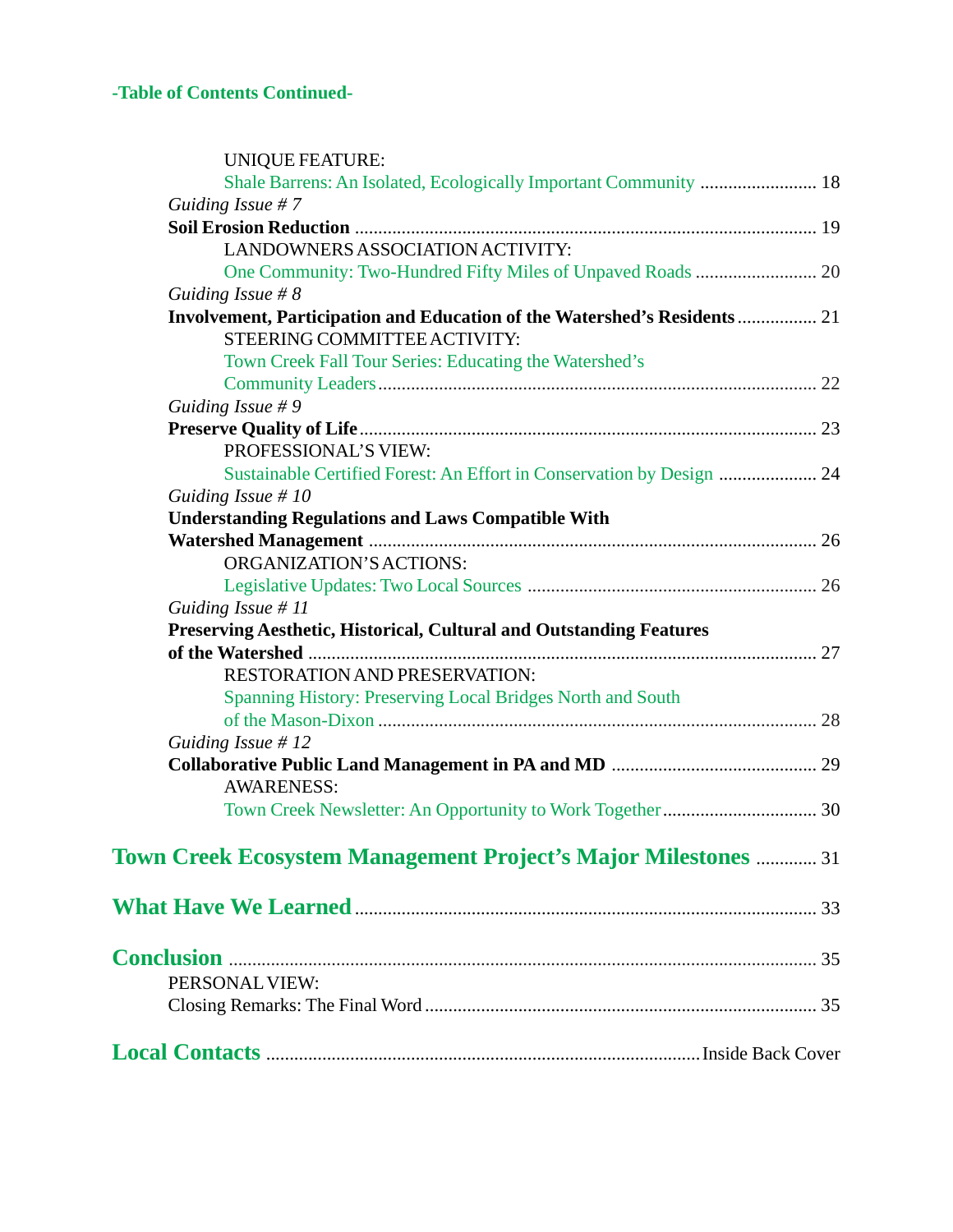# **Introduction**

The Town Creek Ecosystem Management Project Steering Committee and the Maryland Department of Natural Resources-Forest Service are pleased to present to you the *Town Creek Long-range Planning Guide for Ecosystem Management.*

The Town Creek Ecosystem Management Project was started as a pilot project in 1994 by the Maryland Department of Natural Resources-Forest Service, Western Region to try to figure out how to apply an emerging concept called ecosystem management in a mixed ownership watershed.

The ecosystem selected is defined by the geographic boundary of the Town Creek watershed. Town Creek watershed is a perfect location since it has federal, state, county, and privately owned lands. The largest portion of the watershed is privately owned and is dominated by a farming and forestry community. Ownership for the entire watershed can be seen in figure 1. Town Creek lies in the Ridge and Valley physiographic province of both Maryland and Pennsylvania. The watershed also lies in a rain shadow of the Appalachian Mountains and contains well-drained, shaley soils. The watershed has 97,645 acres, with 43,501 acres in Allegany County,





Marylandand the other 54,144 acres in Bedford County, Pennsylvania. Town Creek enters the Potomac River, which delivers its waters to the Chesapeake Bay. A map of the watershed can be found on page 3.

This project provides a great opportunity to be on the cutting edge of technology and a unique management concept. The Town Creek Ecosystem Management Project provides a community working together through partnerships, interagency cooperation, and voluntary projects. This has been accomplished by collecting data on natural systems to look at the big picture so that better decisions and recommendations can be made to meet the needs of society. Also, we depend on a sustainable community and a healthy environment for our survival. No underlying problem in the Town Creek watershed prompted the start of this project. Even resource management historians say that Town Creek is, environmentally, in better shape today than it was 100+ years ago. We hoped that we would learn a great deal about implementing the concept of ecosystem management ... and we have!

The planning guide is made up of 12 guiding issues which are accompanied by several objectives and recommendations. These guiding issues will provide direction to continue the implementation of ecosystem management within the Town Creek watershed. These guiding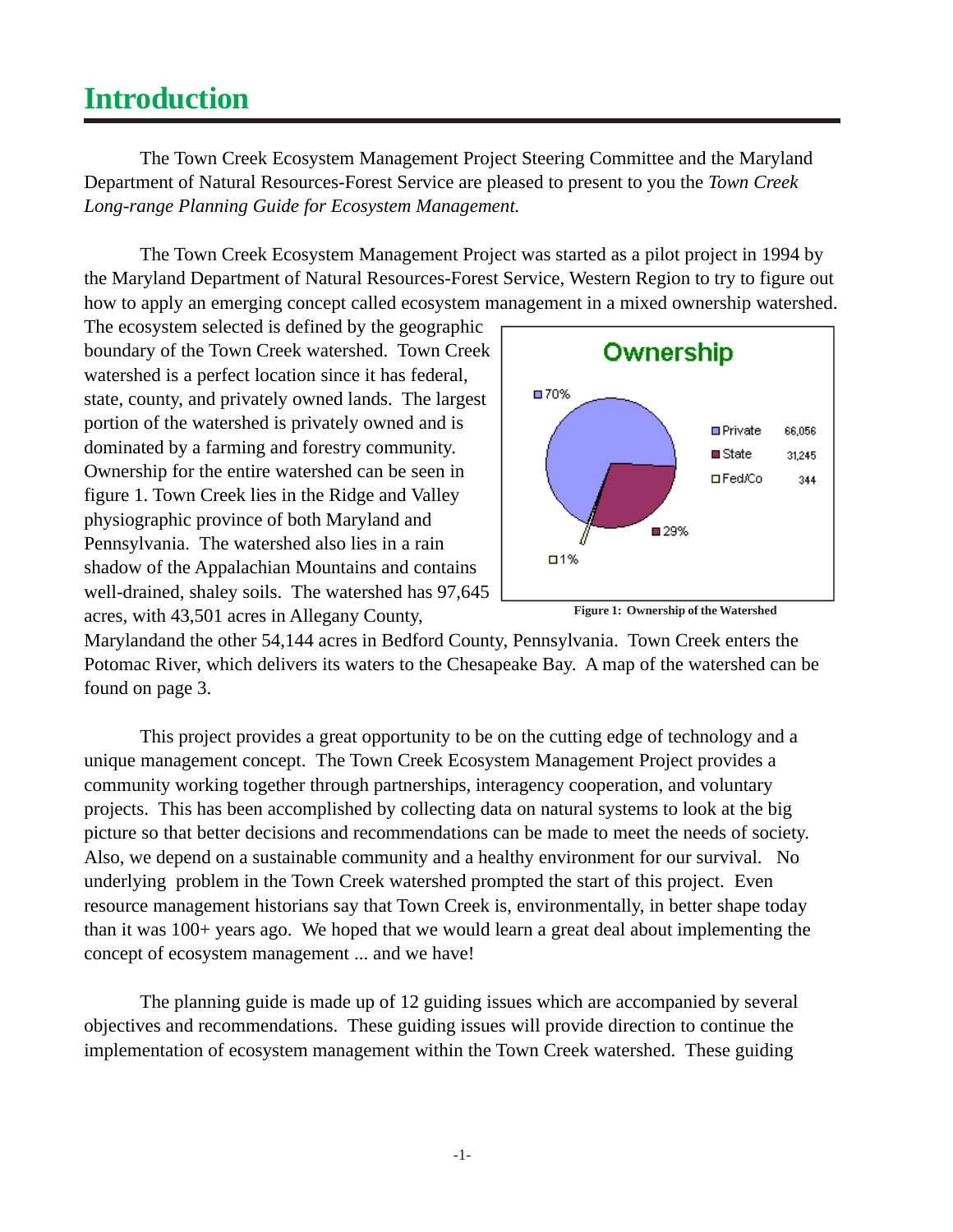issues were developed from information gathered at grassroots public meetings, community workshops, individual landowner suggestions, and the desires of active groups including the Town Creek Watershed Landowners Association, the Ridge and Valley Stream Keepers, various technical advisors and data gathered from the 34 organizations that attended the Town Creek Summit. The Steering Committee and the MD DNR-Forest Service facilitated numerous meetings over several years to organize the information gathered from these sources to develop this Long-range Planning Guide. Some of the recommendations you will find to be generalized while others you will find to be very specific. This has been done because we understand that nothing in nature stays the same and this watershed we call Town Creek is always changing. Over time, as this watershed changes, so will the desires of the people that occupy the land. With these changes should come adjustments to any long-range plan and this is why we have developed a planning guide and not a strict management plan.

The implementation of this guide will be as it always has been in the past, which is through the voluntary efforts of interested community members, voluntary programs provided by government agencies, and projects by local organized groups developed by the landowners of the Town Creek watershed. As you look through this guide you will find objectives and recommendations that do not specify any one person or group responsible for its implementation; that is where you come into play. Find your niche and take the lead with these suggestions. Other organizations already have, and it will be evident who they are as you read through this guide.



Town Creek Steering Committee at the Town Creek Summit

This guide has been designed for both those that choose to skim the document and for those who want to sit back and dive into the details. There are also a number of side articles which accompany each guiding issue such as: case studies, program studies, community leaders' views, restoration and preservation projects, organizations' and associations' activities, unique features, personal views and professional views. These articles, photos and charts provide the true picture of the Town Creek watershed. There is something for everyone to enjoy and/or learn from within this exciting document. Other portions of this publication will share with you a little bit of what we have learned about the implementation of ecosystem management with mixed ownership of both public and private land. So, sit back and enjoy the adventure of discovering the Town Creek watershed within this planning guide!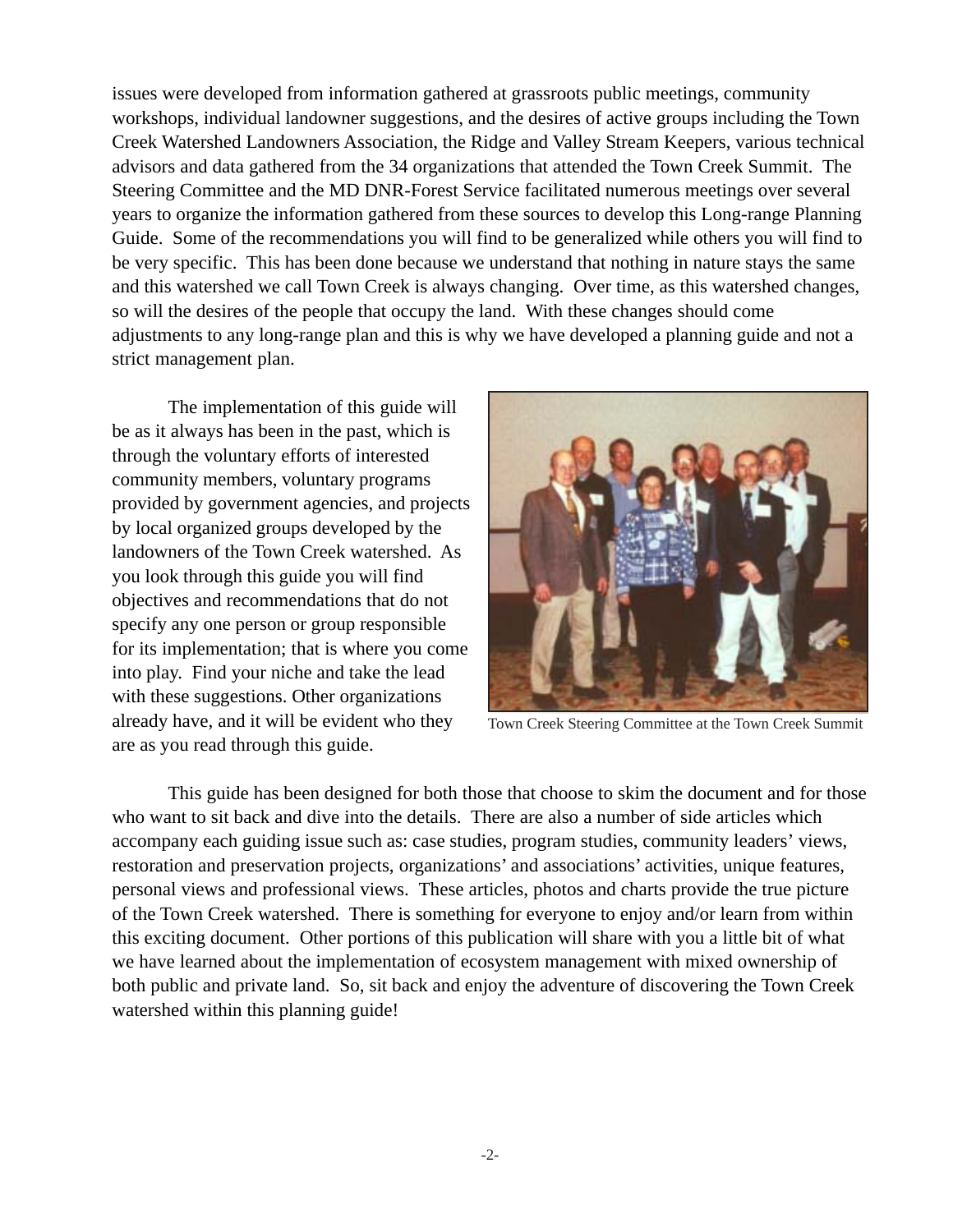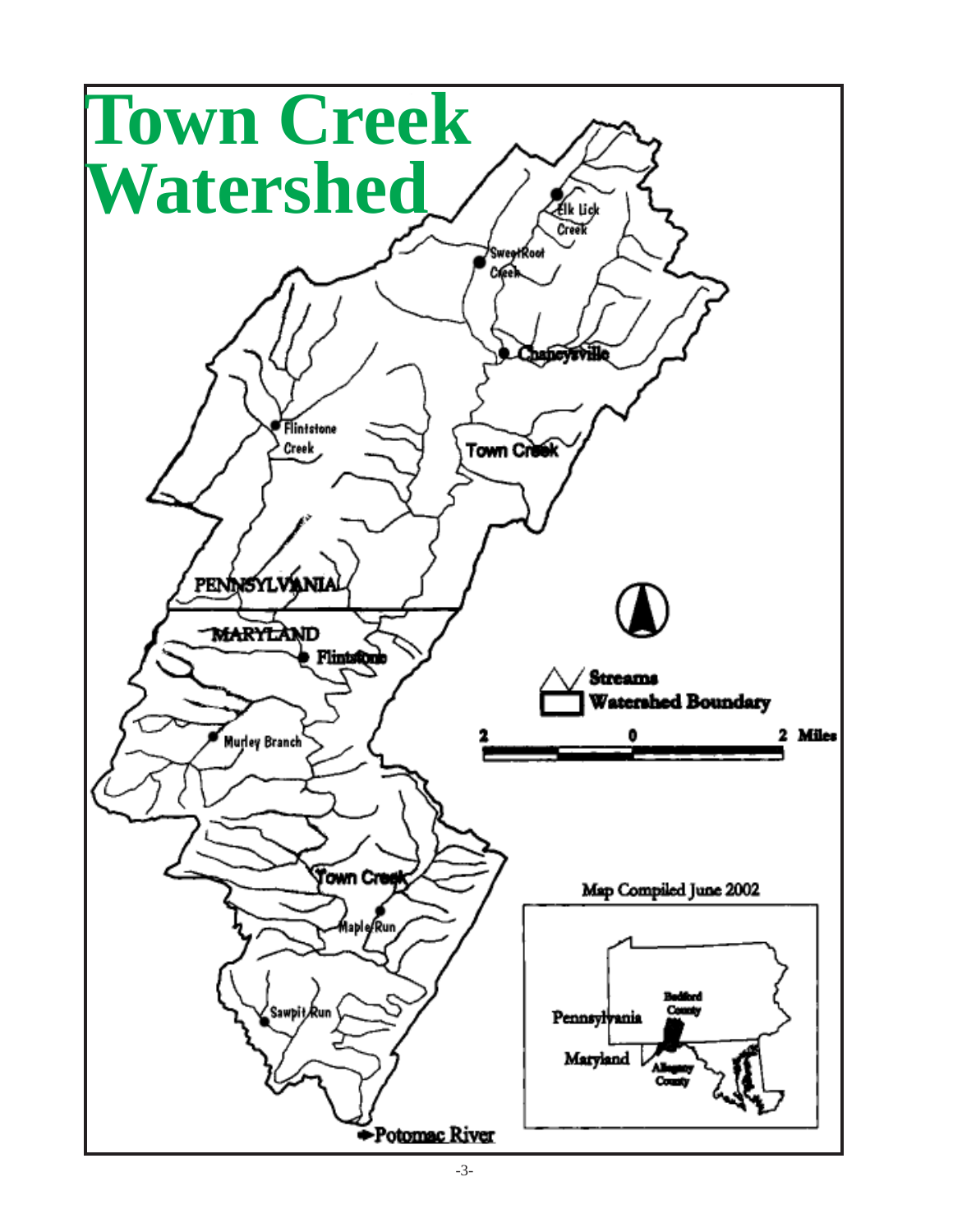Ecosystem management takes an overall view of the needs and opportunities related to the ecosystem within the Town Creek watershed. An ecosystem is the interaction of organisms and

their physical environment. By looking at the interaction of the various ecosystems within the watershed, each person will be more aware of how his or her land fits into this bigger picture. By looking beyond property lines, individuals can make informed decisions about how their actions affect the ecosystem, their own objectives, other landowners, and the general public. Ecosystem-based management is a goal-driven approach to restoring and maintaining healthy ecosystems and their functions and values. It is based on a collaboratively developed vision of desired future ecosystem conditions that integrates ecological, economic and social factors affecting a management unit defined by ecological, not political, boundaries. By ecosystem management, we mean that an ecological or whole-system approach will be used to achieve the objectives. This does not imply keeping human influence out of the ecosystem. People have been a part of the Town Creek watershed for 10,000 years, and human influences can not be separated from natural processes. We must not and can not exclude the public from the use of their land. Many species are linked to our cultural identity and many ecological processes are essential for sustainable human populations. Management of the Town Creek ecosystem is done through the various committees, partnerships and local organizations. The project is **not** done through increased regulations, government control, taking away private property rights or putting

#### PERSONAL VIEW: Ecosystem Management: The Town Creek Watershed

*There are many definitions of ecosystem management. In the case of ecosystem management for the Town Creek Project, the definition is one of practical management in a naturally defined area of the Town Creek watershed. Practical management is the desire of the watershed's citizens to organize and direct their efforts to issues in the area in which they live. It is the combination of the organized groups and individuals that makes land management of the Town Creek Ecosystem possible. The people and organizations are as diverse and complex as the web of life. As these groups work together on what they feel is important to them and their livelihood, a bigger picture develops. The picture is one that is dynamic in scope and texture. It is the big picture that defines the true meaning of ecosystem management. Within this picture you will find every aspect of nature and human existence. It is the experiences and desires of the people in this watershed that maintains, improves, and changes the big picture. The changes in the ecosystem are ones that reflect the stewards of this area. Over time, this big picture will change as do the seasons of the year. The land and its inhabitants are not static, but are constantly changing. Even the boundaries that define this watershed will change as will its inhabitants, human or otherwise. But for now, the people of Town Creek are painting a big picture of strong, bright colors that include all aspects of life and nature, one that will always be in the true meaning of ecosystem management. So, if someone asks you what ecosystem management is, tell them, "it is the big picture ...... of life!"*

*-Dan Hedderick-*

farmers out of business. Ecosystem management ultimately is a long-term process accomplished through public involvement and education for sustainable communities and sustainable ecological functions.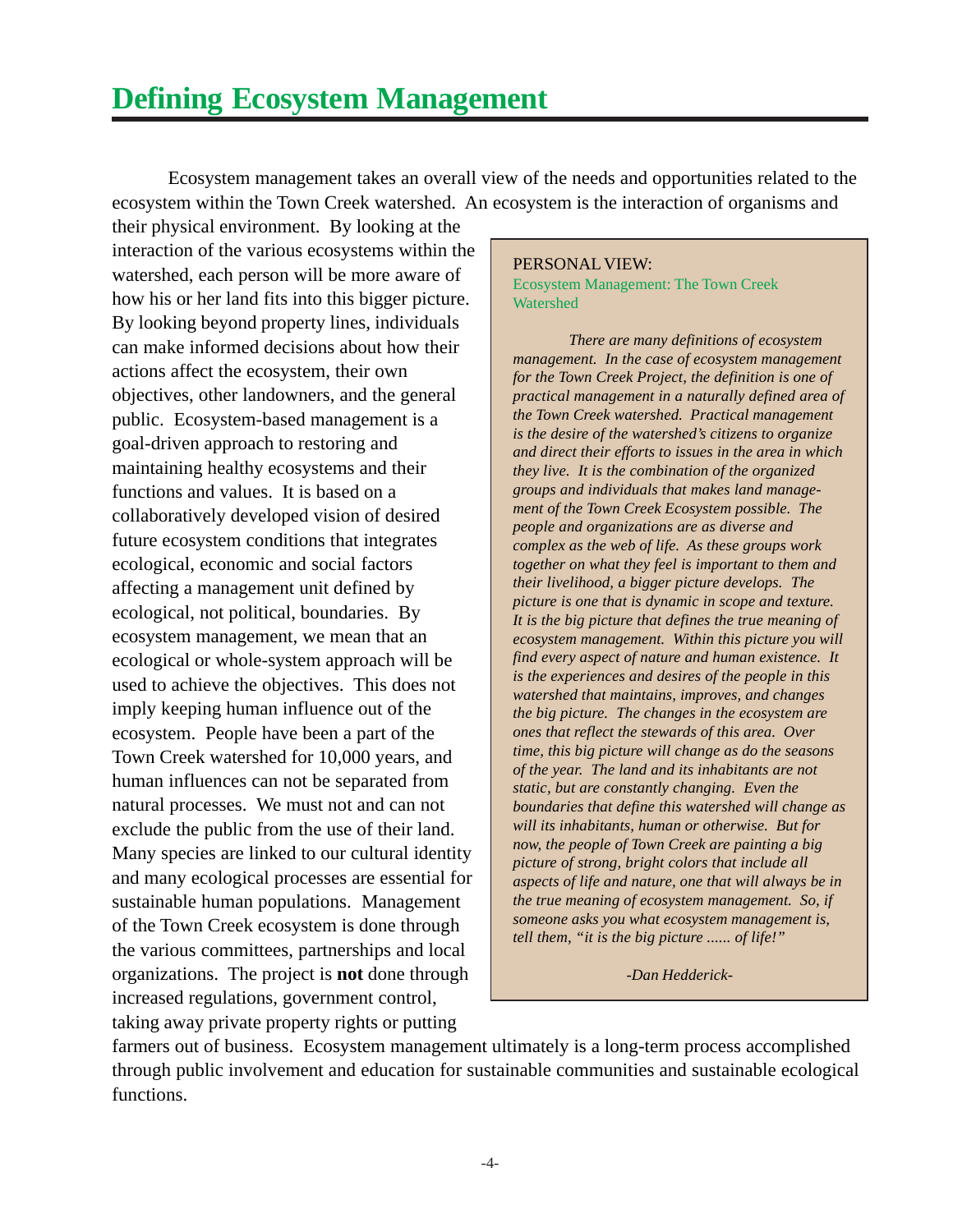# *Guiding Issue #1* **Consistent, Regional Watershed Management Approach Across Political Boundaries**

The Town Creek watershed lies in Bedford County, Pennsylvania and Allegany County, Maryland. The Pennsylvania portion includes Southampton and Monroe Townships, Buchanan State Forest, and State Game Lands #97. The Maryland portion includes Green Ridge State Forest, one small portion of Billmeyer Wildlife Management Area and the C&O Canal National Historic Park. **This diversity of local, state, and federal political boundaries necessitates a consistent, regional watershed management approach.**

## **Summary of Objectives**

- **Coordinate exchange of information between PA and MD governments at local, county & state levels.**
- **Acquire funding for dual state projects.**
- **Instill ownership through partnerships.**

# **Recommendations**

Coordinate exchange of information between PA and MD governments at local, county & state levels.

1. Promote technical information exchange between states. This can be accomplished by combining Geographic Information Systems (GIS). There are currently four different systems in use among various agencies.

2. The Town Creek Steering Committee and other involved groups will hold meetings as needed to assist with information exchange between the jurisdictions.

3. The Maryland Department of Natural Resources-Forest Service, assisted by the Town Creek Steering Committee, will develop a directory of involved groups, agencies and government programs.

4. Encourage ongoing dialogue at the Town Creek Steering Committee meetings by having discussions with partners and organized groups in the watershed.

5. Coordinate funding opportunities for dual state projects.

#### Acquire funding for dual state projects.

1. Determine funding opportunities through the use of programs and grants.

2. Coordinate efforts with county or regional grant writers and provide grant writing training to representatives of local organized groups within the Town Creek watershed.

#### Instill ownership through partnerships.

1. Increase membership in local citizen groups.

2. Involve future stakeholders (youths and students) in watershed projects.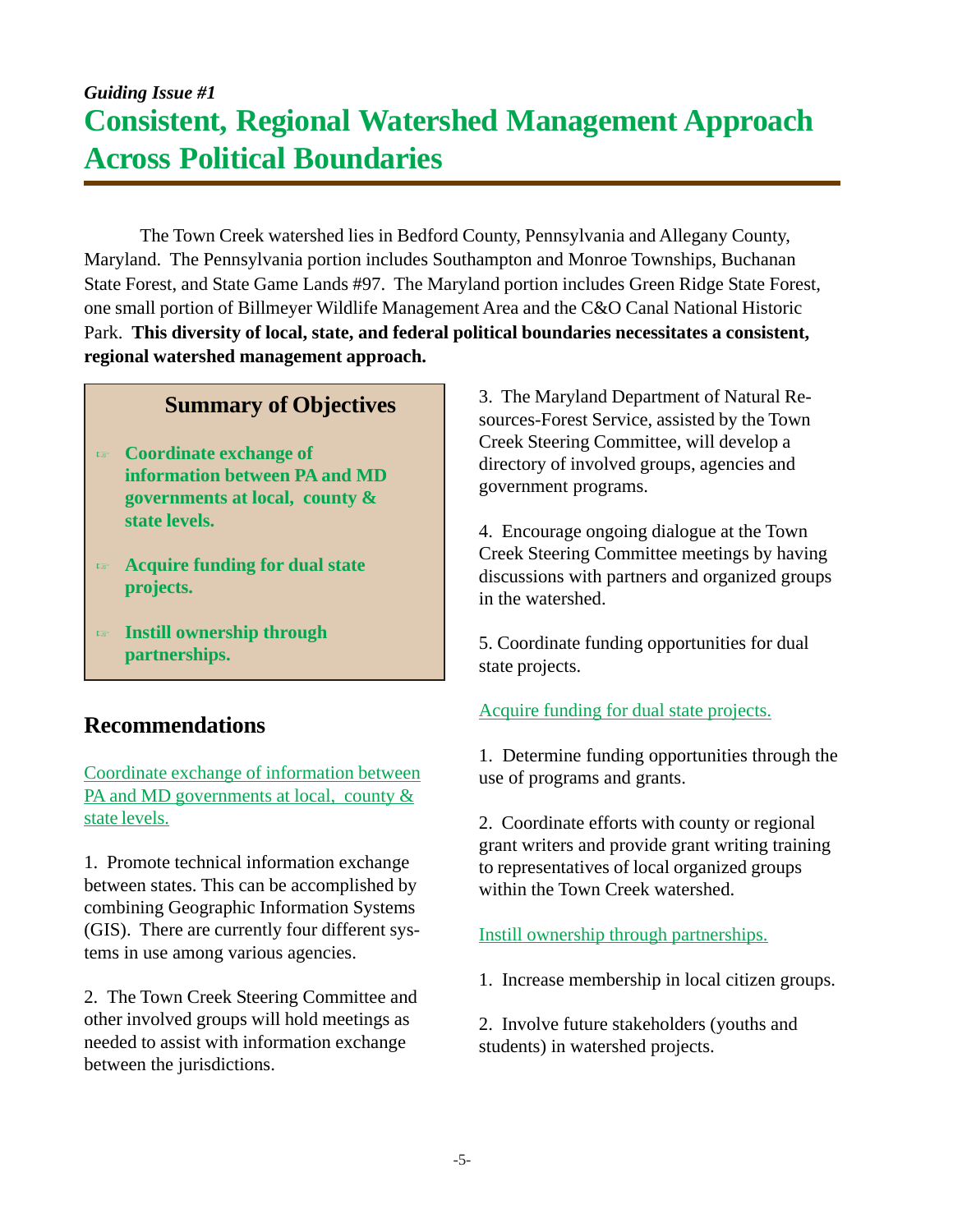3. Generate a bi-annual report with watershed partners and make it available to citizen groups, the business community and local governments.

4. Make landowners aware of special needs of the Steering Committee that could be satisfied by volunteered use of privately owned land.

#### CASE STUDY:

#### **Funding For Buffers: One Watershed, Two States**

Trying to establish two riparian forest buffers within the same watershed only miles apart was a challenging task because they are on opposite sides of the Mason-Dixon line. Individual members of the Town Creek Steering Committee took the lead on both projects. Juls Wood took on the task of searching for funding for a water quality improvement project on a privately-owned property along Flintstone Creek in Bedford County Pennsylvania. Concurrently, Dan Hedderick was taking on the task of searching for funding for a water quality improvement project on privately-owned land along Murley Branch in Allegany County, Maryland.

Mr. Woods, Camp Director of Covenant Village, was able to tap into funding from the Pennsylvania Department of Environmental Protection (DEP) through the Growing Greener Program to the tune of \$29,000. This funding was used to plant a stream buffer, restore a wetland, stabilize a stream crossing, stabilize several access roads and establish bluebird boxes. The projects have improved wildlife habitat, provided soil protection, and improved water quality.

Mr. Hedderick, Forester for the State of Maryland Department of Natural Resources-Forest Service, was able to obtain grants from the Chesapeake Bay Trust (CBT), and Maryland Department of Natural Resources Shore Erosion Control. Other funding was obtained through the owner getting involved in the Conservation Reserve Enhancement Program (CREP). Additional in-kind funding was also provided from several agencies including Allegany Soil Conservation District, Maryland Department of Natural Resources-Forest Service, Maple Run Youth Center and Maryland Department of Agriculture. All funding came to a total of \$28,500.

This funding was used to plant a stream buffer, remove a man-made berm, restore a flood plain and stabilize streambanks with both vegetation and structure systems. This project has also improved wildlife habitat, provided soil protection, and improved water quality.

Being creative and working across political boundaries with dedicated individuals for a single watershed focus can create the desired conditions a community is looking for within the watershed. Perhaps someday funding will be available to watershed entities despite the political boundaries. However, for now, creativity in funding is the key.

#### *By: Maryland Department of Natural Resources-Forest Service.*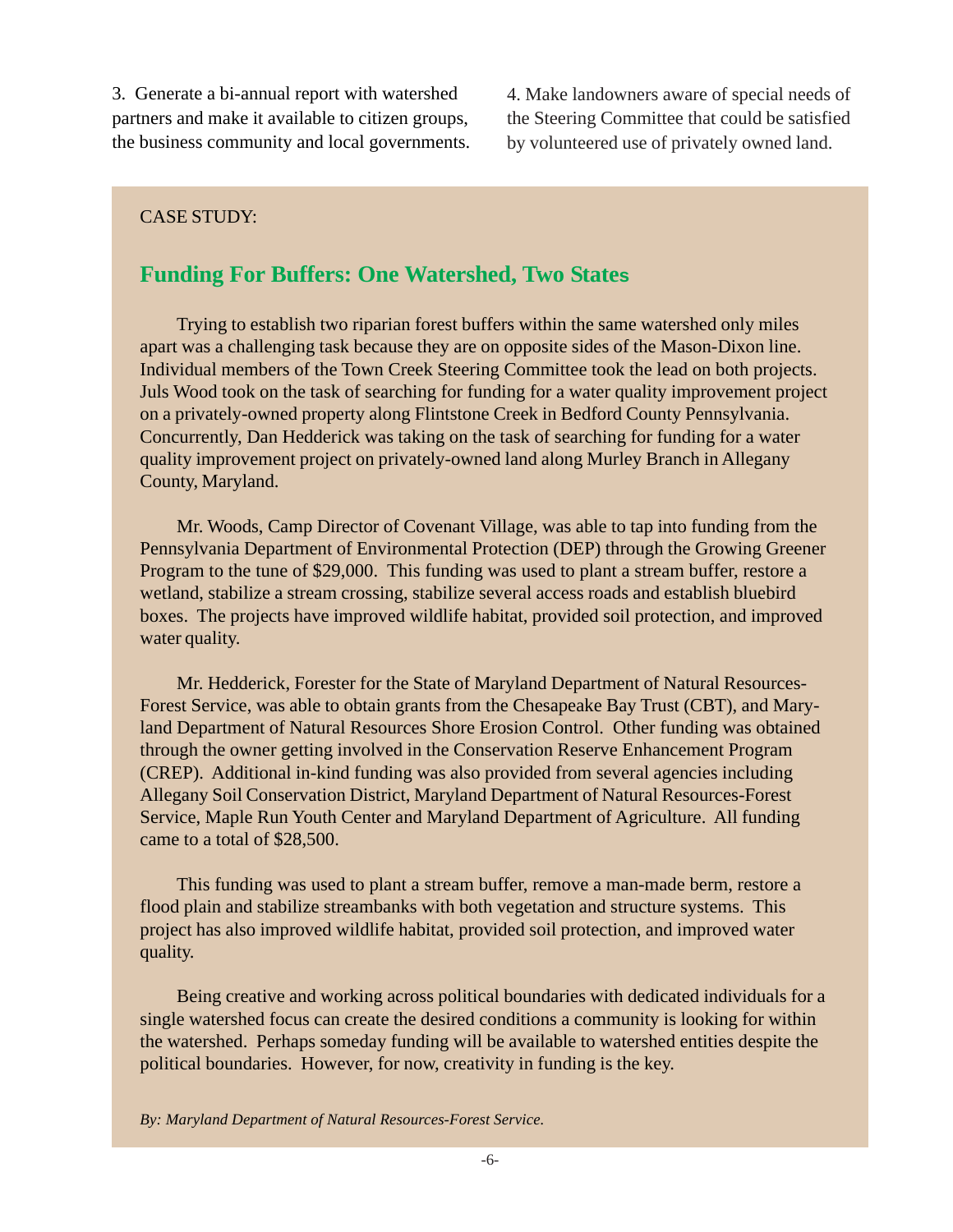# *Guiding Issue #2* **Land Use in the Watershed**

With a depressed local economy, changes in ownership, and other changes over time, there are concerns about the future land use of the Town Creek watershed. **Foresight is needed along with an understanding of natural resource limitations of the system as a whole, in order to ensure that the future needs of the community can be met in a sustainable way.**

# **Summary of Objectives**

- **Collect information on existing landuse patterns on a wide (landscape) level, including historic changes.**
- **Monitor percentage of forest cover and other land uses over time.**
- **Promote smart growth management.**
- **Provide insight into parcelization and fragmentation**.

## **Recommendations**

Collect information on existing land-use patterns on a wide (landscape) level, including historic changes.

1. Gather information from the state planning office and compile with the Town Creek Ecosystem Management Project Long-range Planning Guide.

2. Coordinate with state, county and local governments in both states to conduct local community meetings, to gather additional information that is applicable to the entire watershed.

#### Monitor percentage of forest cover and other land uses over time.

1. Use GIS layers as a tool for long term monitoring of the Town Creek ecosystem. This can be accomplished by partnering with county planning offices, state forest managers, Natural Resource Conservation Service (NRCS), University of Maryland Center for Environmental Science and other GIS active partners.

2. Review local government annual reports on building, grading, and land development permits. Also, maintain contact with the Maryland DNR-Forest Service and Pennsylvania DCNR Bureau of Forestry to monitor forest land base changes.

3. Monitor the changes in riparian forest buffers with tracking systems that are already established by the MD DNR-Forest Service, PA DCNR Bureau of Forestry and other partnering agencies.

#### Promote smart growth management.

1. Have the *Town Creek Long-range Planning Guide* included in the comprehensive planning in both Allegany County, MD and Bedford County, PA. The Town Creek Steering Committee will present the plan to Bedford and Allegany officials upon the plan's completion.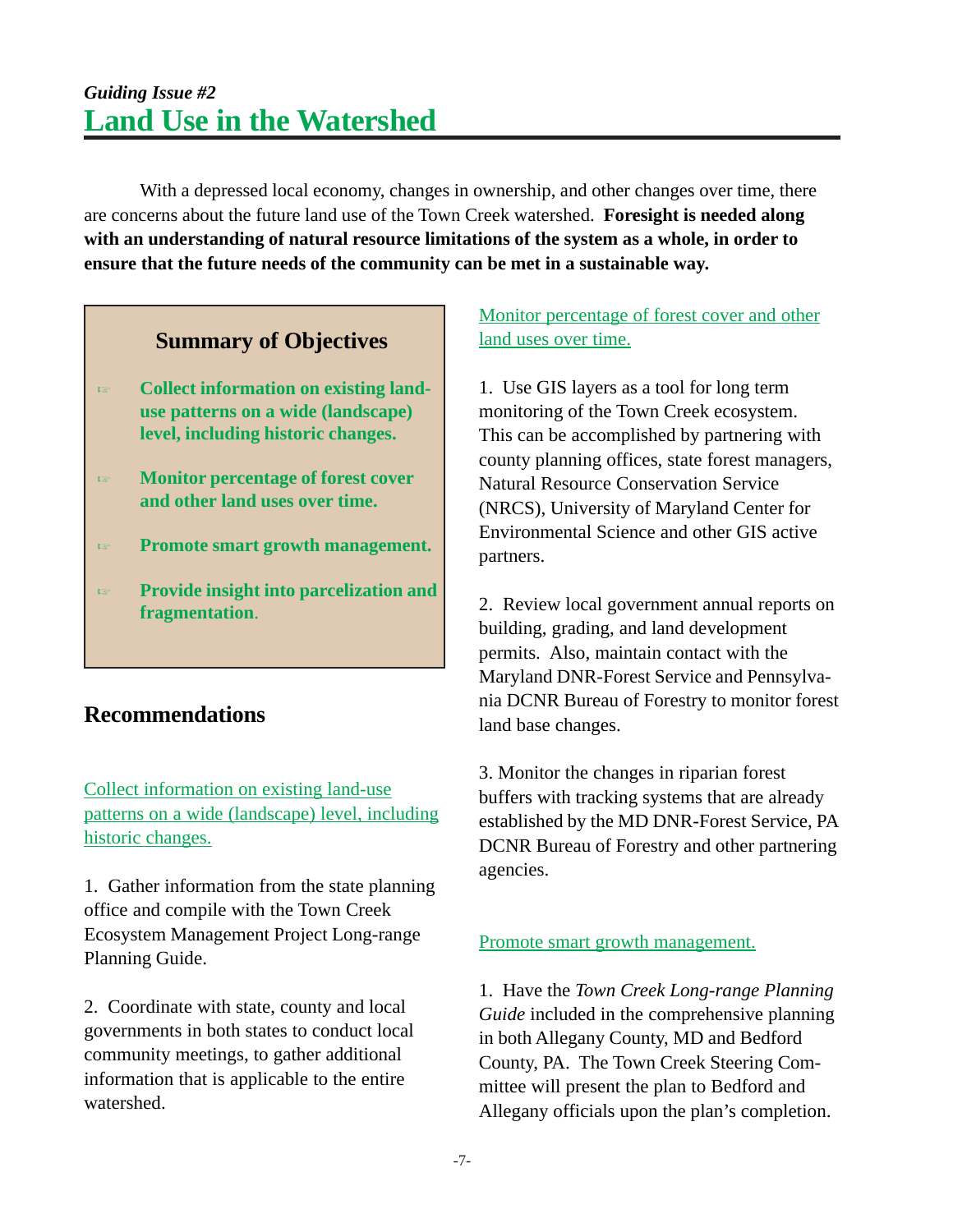2. Incorporate natural resource limitations into individual development project approvals and subdivision review processes. This will help local officials determine what limitations they will be faced with in this natural system prior to implementing land-use changes in the area.

#### Provide insight into parcelization and fragmentation.

1. Help promote general understanding of the economic and environmental problems that arise from land parcelization and fragmentation.

2. Coordinate with the Allegany County Forestry Board and local bar associations and other groups or agencies the promotion of tax and estate planning seminars and workshops.



**Figure 3: Land Use in the Town Creek Watershed**

#### PROGRAM STUDY:

## **Land Management: Large Acreage with Professional Assistance**

A small study was conducted to determine the number of acres that are receiving professional land management assistance. The study looked at state, federal, and industry programs available to private landowners. Also included was the number of acres of land managed by the states of MD and PA. Surprisingly, 74% of the entire 97,645 acre Town Creek watershed, which lies in both MD and PA, has received some type of professional land management assistance. This did not include acres managed by private consultants.

- Stewardship / Tree Farm Programs = 13,095 acres
- Mead/Westvaco's CFM Program = 10,620 acres
- USDA NRCS Conservation Farm Plan = 17,606 acres
- Government Land MD  $\&$  PA = 31,245 acres
- Total Lands Receiving professional land management assistance = (72,566 acres) or 74% of 97,645 acres.

*By: Maryland Department of Natural Resource, Forest Service*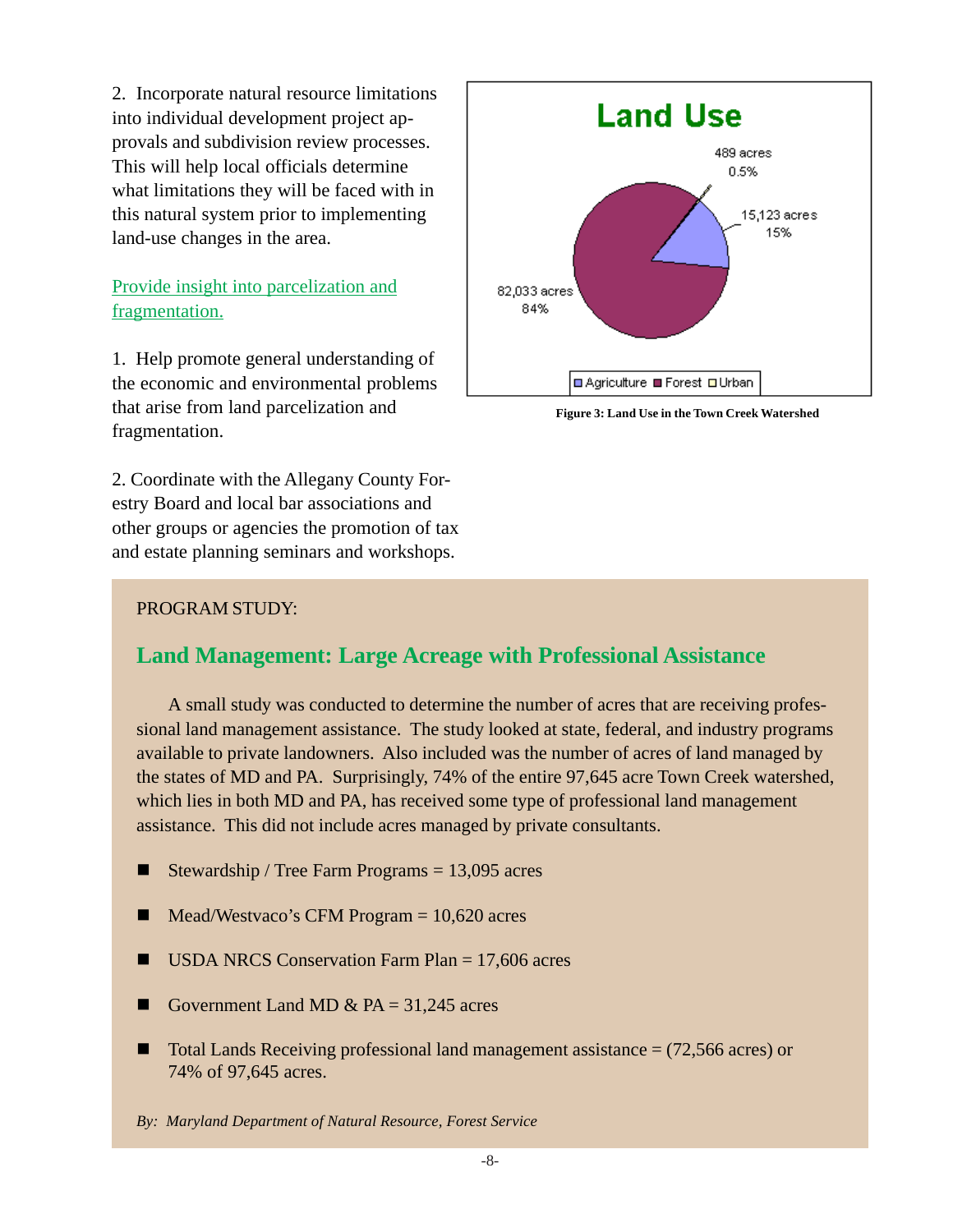# *Guiding Issue #3* **Diversity and Distribution of Forest Types for Economic, Social and Biological Importance**

With 84% of the Town Creek ecosystem covered by forest, great importance should be placed on this resource. It will affect the quality of life as well as the local economy. The local way of life is built around the fact that most of the area is covered in forest. **This forest land provides opportunities not yet realized. It has shaped our past and will shape our future.** We should do everything possible to properly understand and maintain this vital resource of the watershed. The distribution of forest types and size classes is important since wildlife populations, forest industries, and landowner opportunities are all determined by the composition of the forest.

## **Summary of Objectives**

- **Encourage management practices which maintain healthy ecological function of the watershed's forested ecosystems.**
- **Promote the maintenance of native biodiversity by maintaining a diversity of forest types and size classes within the watershed.**
- **Encourage the maintenance of a diverse forest economy and industry to optimize the ecological and economic benefits from the watershed's forest.**

# **Recommendations**

Encourage management practices which maintain healthy ecological function of the watershed's forested ecosystems.

1. Educate landowners about the importance of long-range management planning for forested properties to ensure timber harvesting is

conducted in a manner consistent with landowners' objectives and best management practices.

2. Encourage the use of forest resource professionals (government, private, and industry) both in writing management plans and in conducting timber sales and other management activities on private land.

3. Encourage the planting of riparian forest buffers and explain their importance for human and ecological health.



Planting of both Virginia and pitch pine after site preparation which included both herbicide and the use of fire.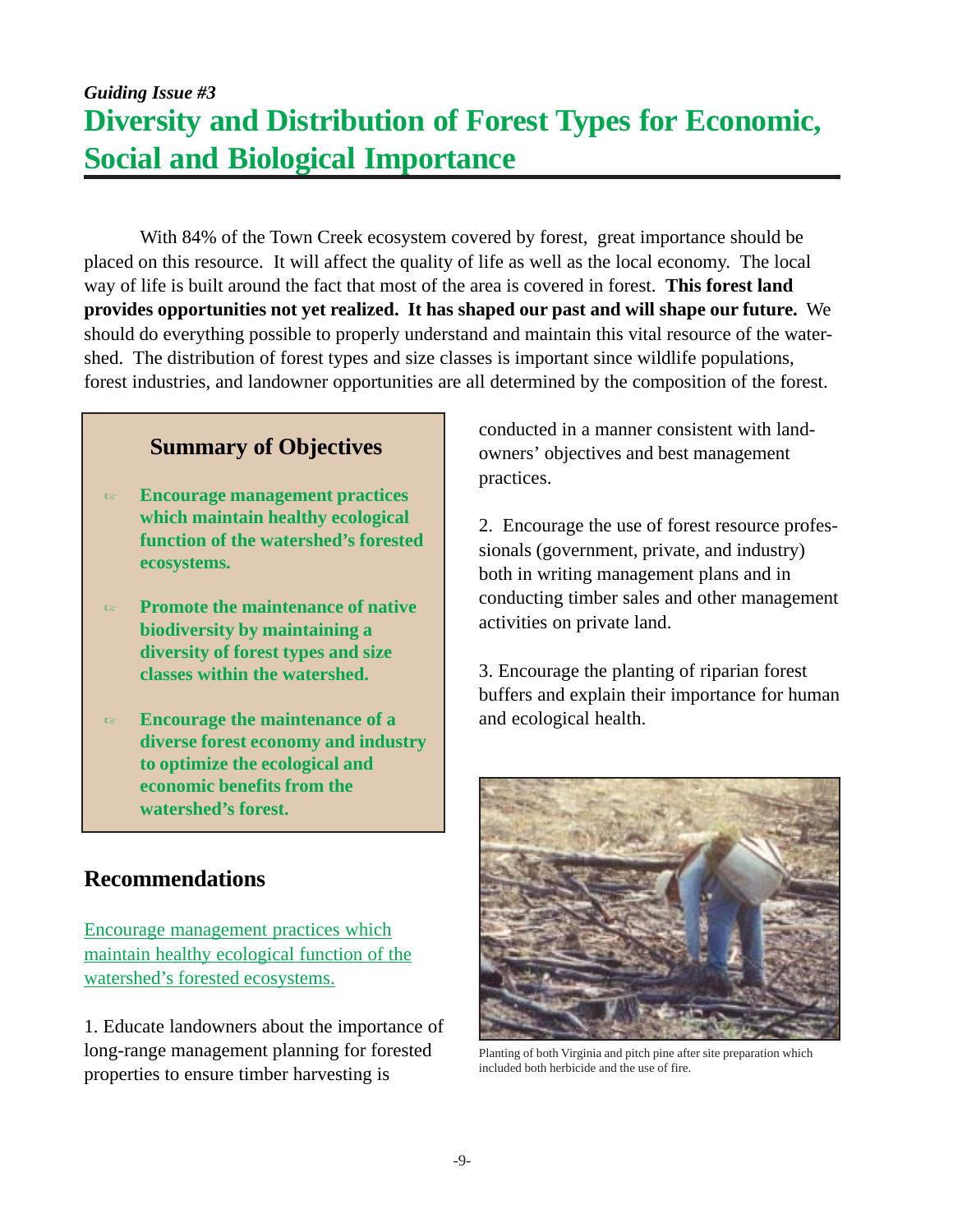4. Utilize Town Creek Newsletter to inform and educate landowners about the connection between forest and watershed health and to disseminate information on events, programs and resources designed to promote responsible management on private forestland.

Promote the maintenance of native biodiversity by maintaining a diversity of forest types and size classes within the watershed.

1. Improve the diversity of size classes needed to maintain healthy wildlife populations. Presently, a random sample shows that most of our forest contains a high percentage of pole and sawtimber size trees. We will need to increase the amount of seedlings/early successional forest and biologically mature forest to improve the habitat for a more diverse plant and animal community (see figure 5).

2. Presently, pure stands of evergreens make up only 2.6% or 2,157 acres in the Town Creek watershed (see figure 4). Foresters and the forest products industry need to work with landowners to find economically feasible ways to increase the pine component. This can be accomplished by various cost share programs and tax break incentives to replant harvested stands of pine. Other management techniques like prescribed burning, deer fencing, hardwood thinnings, reforestation, and the reduction of invasive plants could be used.

3. Identify and disseminate information about forestry issues and impediments to forest health, diversity, and regeneration such as overpopulation of whitetail deer, acid deposition, high-grading, invasive plants and the lack of fire.



Figure 4: Distribution of Evergreen vs Deciduous



Figure 5: Distribution of Timber Size Classes

Encourage the maintenance of a diverse forest economy and industry to optimize the ecological and economic benefits from the watershed's forest.

1. Provide information to local business organizations, banks, and planning commissions about the economic value of forest based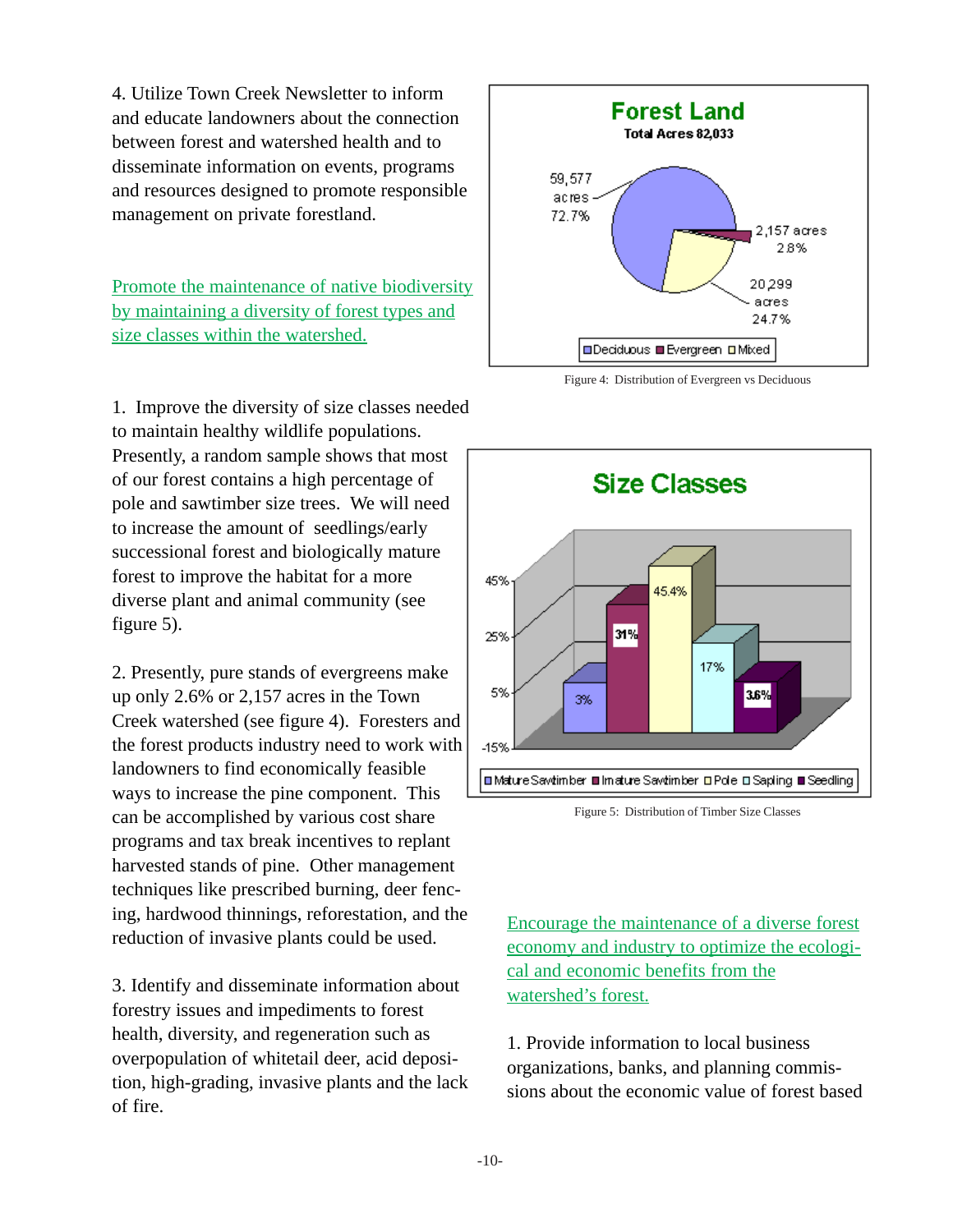industries.

2. Promote the concept of a diversified, valueadded timber industry that will provide local markets for all classes of timber products (pulp, small/low grade sawlogs, and high value sawtimber and /or veneer.)

3. Encourage the development of a diversified ownership structure of the local timber industry to ensure a robust economic sector not too heavily dependent on outside capital.

4. Diversify the forest economy to include nonconsumptive industries such as eco-tourism, recreation, and educational resources that provide an economic return. **Damage to Christmas tree plantation from white-tailed deer near**



**Flintstone, Maryland. Photo by Ron Clapp.**

#### CASE STUDY:

## **Forest Regeneration: One attempt at Increasing Diversity**

A recent timber sale involved a biologically mature (very large sawtimber) oakhickory stand that included a significant percentage of sugar maple, red maple, black gum and black birch in the understory. Very few evergreens were present (about one tree per two acres). There was an overabundance of grapevines. Almost no advanced regeneration above 6" in height existed due to deer pressure. The desire was to regenerate the stand to a mix of desirable species - not just a birch-maple forest.

The stand was marked for a shelterwood harvest which sought to maintain the very best oaks as a seed source and to reduce the red maple and black birch component significantly. Almost all evergreens were maintained. Grapevines were severed one growing season prior to the harvest. After the harvest, two hundred tree shelters were installed over existing regeneration of oak, poplar, ash, sugar maple, hickory, cucumber tree, birch, and locust in an attempt to protect them from deer browse. After one growing season, the seedlings in the tree tubes were significantly larger than those not protected. The hope is that the oak component will increase over the next few years as acorn production increases and new seedlings become established. Additional tree shelters may be installed over time.

*By: Juls Wood, who is a member of the Steering Committee, PA Forestry Consultant, and the Camp Director at Covenant Village Camp.*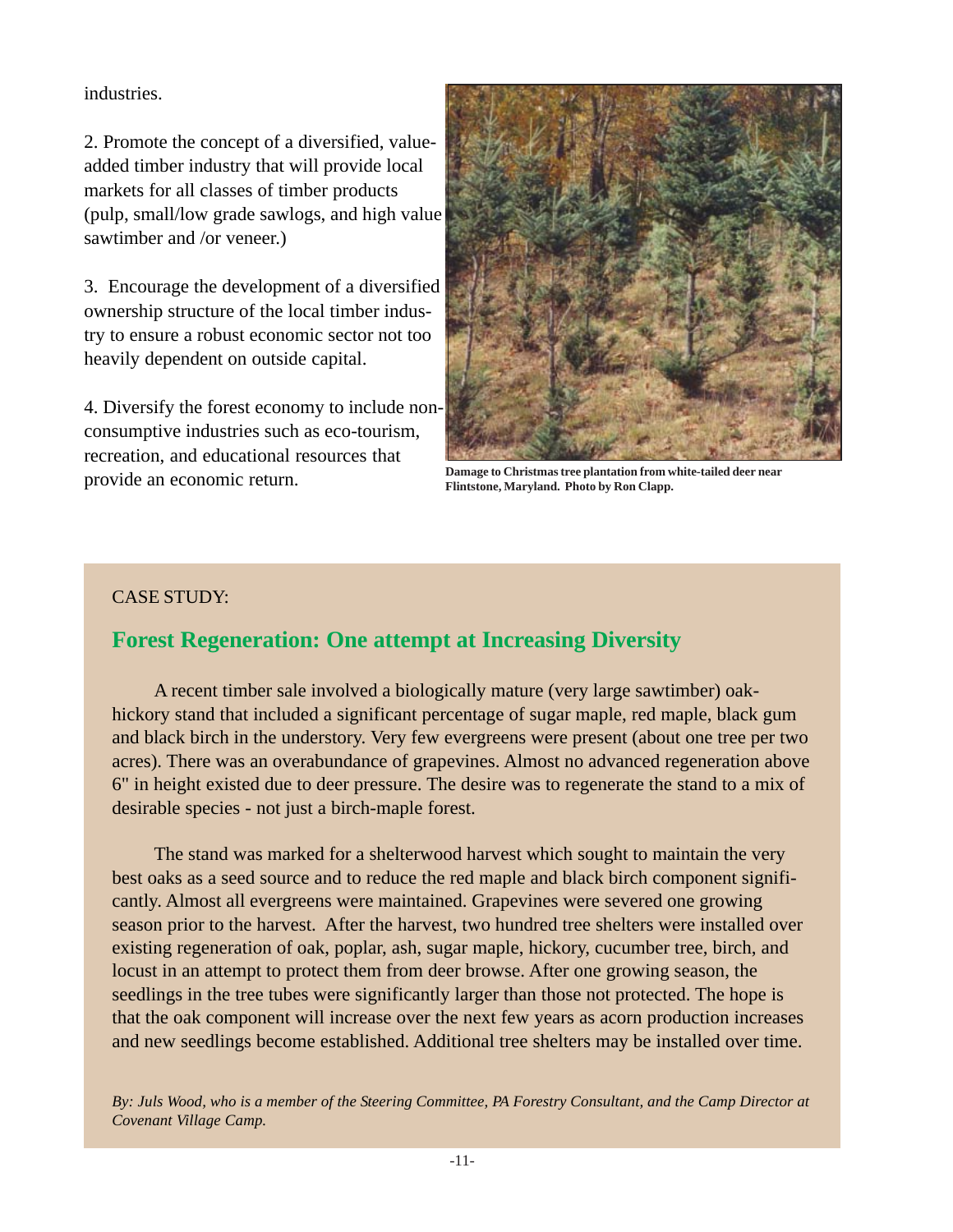#### **The air quality has a fundamental effect on the quality of life and our natural re-**

**sources in the watershed.** Finding out what information is present will increase the understanding of how important air quality is to the ecosystem and the people.

# **Summary of Objectives**

 **Monitor air quality and disseminate information to the public.**

# **Recommendations**

Monitor air quality and disseminate information to the public.

1. Develop a group of individuals interested in investigating this topic.

2. Identify sources of air quality data.

3. Monitor issues and provide information to the landowners, organized groups and other interested parties.

#### **Sources of Information:**

A good location for someone to start is on the Internet at www.dnr.state.md.us . This is the State of Maryland's DNR web page and you will want to look under *Bays and Streams* and then look under *Streams* for *Atmospheric Deposition*. This page will also link you to other web sites of interest which are: US EPA Office of Air and Radiation, Atmospheric Deposition Data, National Atmospheric Deposition Program, etc.

#### ACTION NEEDED:

# **Air Quality: An Opportunity to Look Beyond the Watershed**

As watersheds are mapped so also are airsheds mapped. The airshed in this area extends from Tennessee to Ontario and encompasses an area more than 5.5 times larger than the Chesapeake Bay watershed. This shows that we are not in a closed system and we must look beyond Town Creek to manage our ecosystem.

Air pollution affects every aspect of our ecosystem and is harmful to both our living resources and the public health. In terms of our forest, significant foliar damage is caused by three major pollutants: ozone, sulfur dioxide and fluorides. In mountainous terrain like the Ridge and Valley physiographic province pollutant dispersion is very complex. Inversions are common in these deep valleys and high concentrations of pollutants can be expected.

Atmospheric deposition has also had an effect on our streams, with approximately 75% of nitrogen deposition affecting the Chesapeake Bay Watershed, which Town Creek is a part of, originating outside the Bay's drainage area. This is a reason to look beyond the Town Creek wateshed.

By: Maryland DNR, Forest Service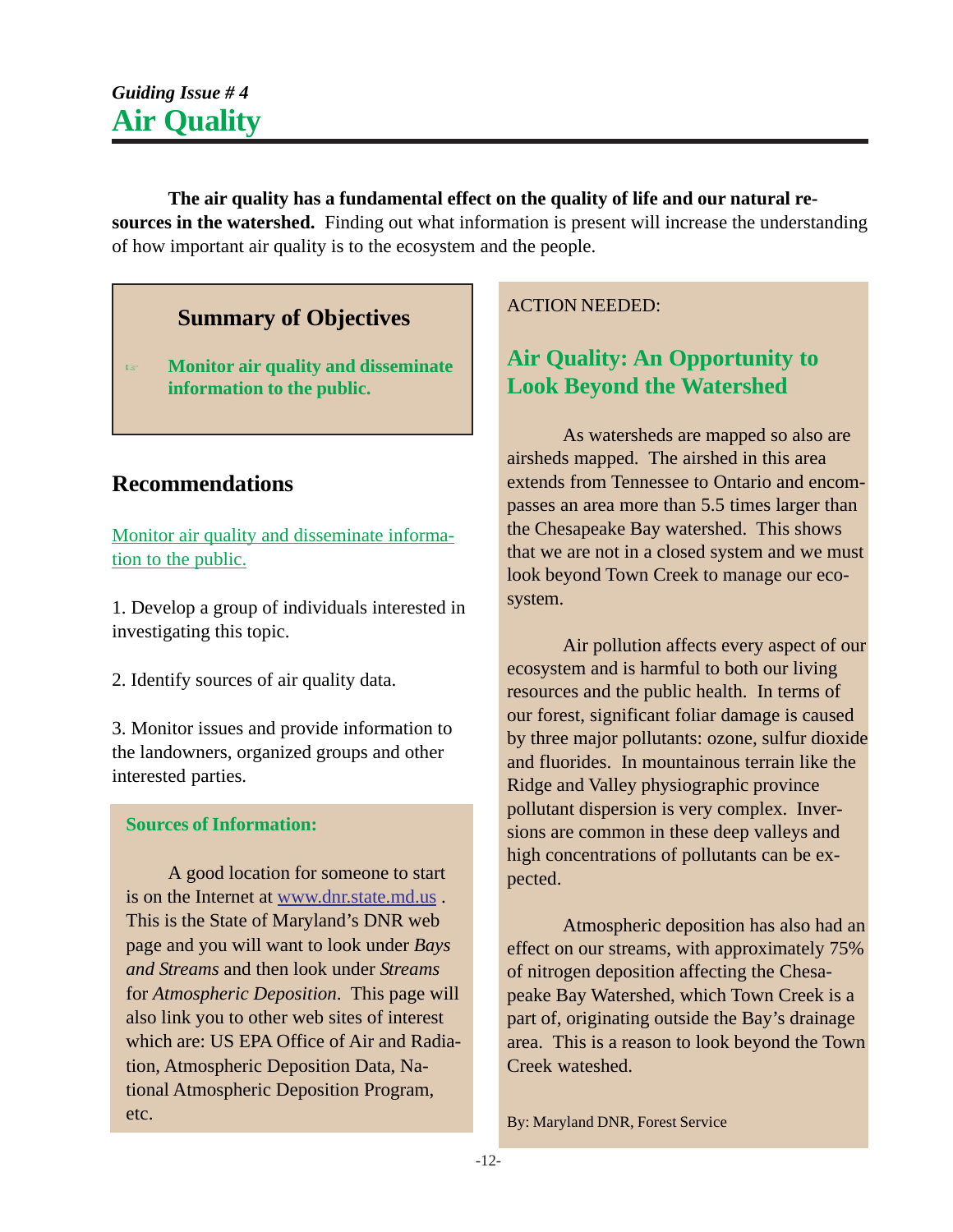# *Guiding Issue # 5* **Regional Approach to Allocation & Management of Water Resources, Both Quality & Quantity**

**The streams are the veins of life for the Town Creek watershed. Their health and stability indicate the overall health of the entire ecosystem.** Past droughts and flooding events accentuate the importance of this guiding issue to the residents of Town Creek.

#### **Summary of Objectives**

- **Determine water budget.**
- **Incorporate water quality and quantity information into the county planning and land use process.**
- **Develop a process to disseminate information to appropriate audiences.**
- **Coordinate activities with Chesapeake Bay improvement projects.**

## **Recommendations**

#### Determine water budget.

1. Continue ongoing water quality and quantity monitoring through the efforts of the Town Creek Watershed Landowner's Association and the Ridge and Valley Stream Keepers (RVS) to develop a baseline.

2. Compile currently available information on water quality and quantity of both surface and ground water.

3. Support RVS in persuading local planners to establish a reliable water budget that will require a major commitment in funding and manpower.

Incorporate water quality and quantity information into the county planning and land use process.

1. Involve county planning groups in both Maryland and Pennsylvania.

2. Provide data to the county and/or township during their plan reviews for the governed areas.

#### Develop a process to disseminate information to appropriate audiences.

1. Generate a bi-annual report with partners and present it to local governments and make it available to citizen groups, economic development interests and banking industry. This report could be included with the report discussed in Guiding Issue #1.

2. Send copies of the Town Creek Ecosystem Management Project Newsletter to audiences that influence land use changes, which may include schools, Chamber of Commerce, service organizations, banks, etc.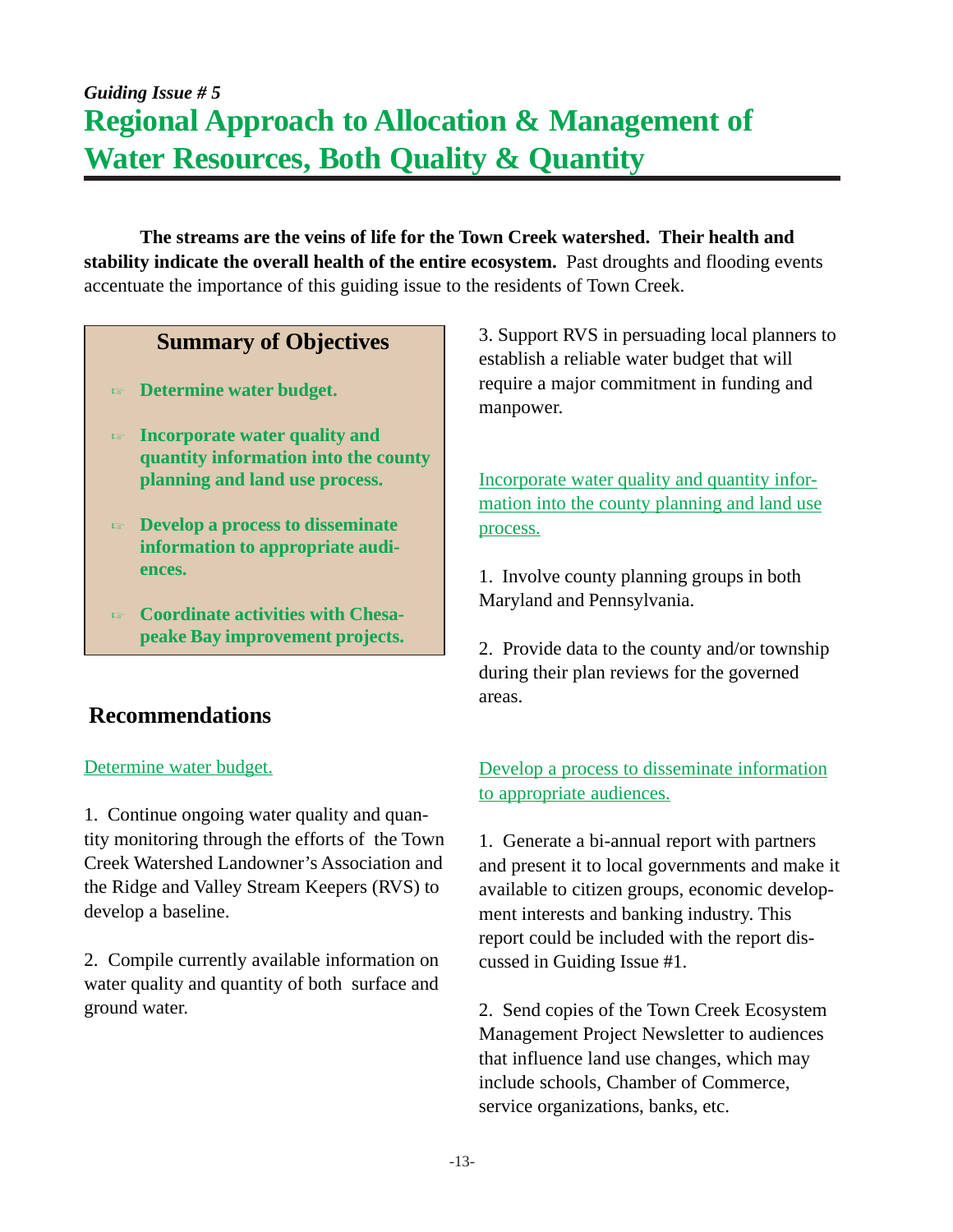Coordinate activities with Chesapeake Bay improvement projects.

1. Cooperate with groups involved with bayrelated activities by obtaining memberships and other professional affiliations. The Ridge and Valley Stream Keepers maintains partnerships with the River Navigator, Interstate Commission of the Potomac River Basin, Upper Potomac Tributary Team and Friends of the Potomac.

2. Assist interested parties in attending bayrelated conferences. The representative can provide a report to the Town Creek Steering Committee.



**Riparian forest buffer palnting along Murleys Branch.**

#### COMMUNITY LEADER'S VIEW:

#### **Water Resources: A Regional Approach**

Proper resource planning requires the best possible information on the quality, quantity and distribution of the resources in question. Water is rapidly emerging as the most important and valuable resource, ahead of oil, gas, and minerals. Secretary Hess of the Pennsylvania Department of Environmental Protection recently stated that most rural communities in PA do not have adequate water resources to cope with drought conditions. The consequences of the lack of long range planning is becoming more evident daily. In most rural communities, information for managing water resources is woefully inadequate and in some areas nonexistent. The Town Creek watershed is no exception. The steep, convoluted terrain of the region presents significant challenges and limitations compounding the difficulty of the work of planners.

The only watershed-wide efforts currently underway to assess the quality and flow of surface water in the Town Creek watershed is the Watershed Monitoring Project of the Ridge and Valley Stream Keepers (RVS). The primary goal of this effort is to establish a baseline on the state of the basin's water. Underway since 1999, the project has two components. One is to consolidate the considerable body of existing data on the watershed from various public sources. The second is the completion of a regional monitoring of rainfall, water chemistry, bacteria, macroinvertebrates and the conditions of the riparian zone. The end result of this project will be a series of reports in which data from all sources is analyzed and conclusions drawn. The first of these reports is scheduled to be released in July, 2002. The report will be made available to the public and to local planning boards. RVS has enlisted the support of many local officials and scientists to ensure its completeness and accuracy. The RVS report will be a major contribution to determine the water quality of the basin and to quantifying the flow of surface water.

*By: Don Morris, who is a member of the Steering Committee, Founder of the Ridge & Valley Stream Keepers, and a PA landowner.*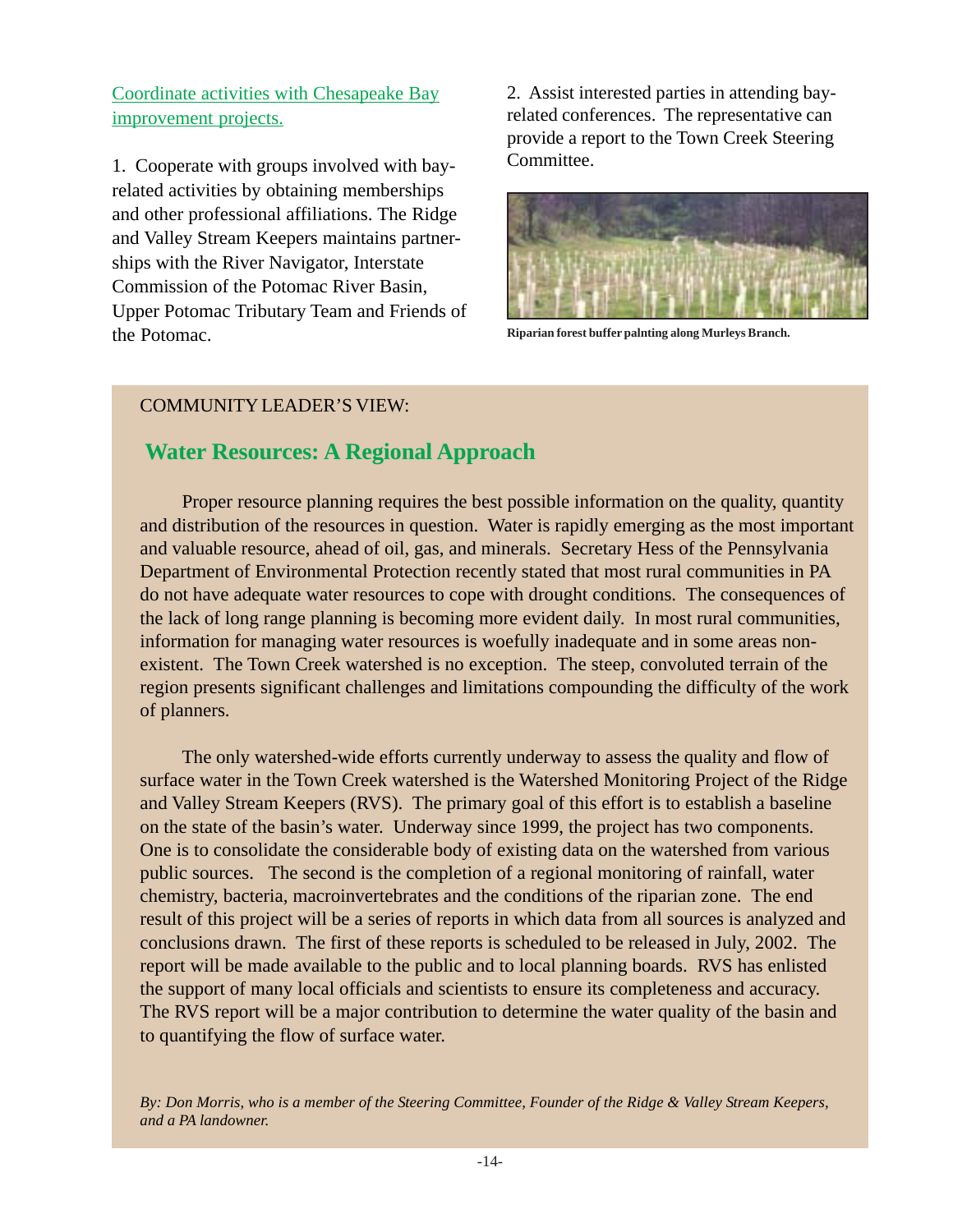The natural landscape and setting of the Town Creek watershed brings forth an abundance of wildlife. While this abundance provides opportunities for outdoor recreation, it can also generate conflicts between people and wildlife. With conflicts come the need for proper management and resolution. **Wildlife populations are extremely significant since only 5% of the watershed is urbanized.**

#### **Summary of Objectives**

- **Promote the use of hunting as a management tool in the watershed.**
- **Provide information on invasive and exotic plant species and their controls to help maintain wildlife habitats.**
- **Provide information and agency contacts to landowners who are voluntarily interested in the management of rare, threatened and endangered species.**
- **Protect areas of special concern.**
- **Make information available on species that commonly cause conflicts.**

# **Recommendations**

Promote the use of hunting as a management tool in the watershed.

1. Participate in state deer management planning sessions to promote changes that are beneficial for the landowners and sportsmen.

2. Promote extended hunting opportunities for landowners on their own land for the purpose of safety and land management.

3. Encourage more landowners to permit hunting.

Provide information on invasive and exotic plant species and their controls to help maintain wildlife habitats.

1. Publish information through the Town Creek Newsletter.

2. Encourage landowners to become cooperators with local agencies that are involved in active controls of the invasive species.

Provide information and agency contacts to landowners who are voluntarily interested in the management of rare, threatened and endangered species.

1. Publish information and agency contacts through the existing newsletters.

2. Coordinate on a state and national level assistance to landowners in identifying species of special concern on their properties.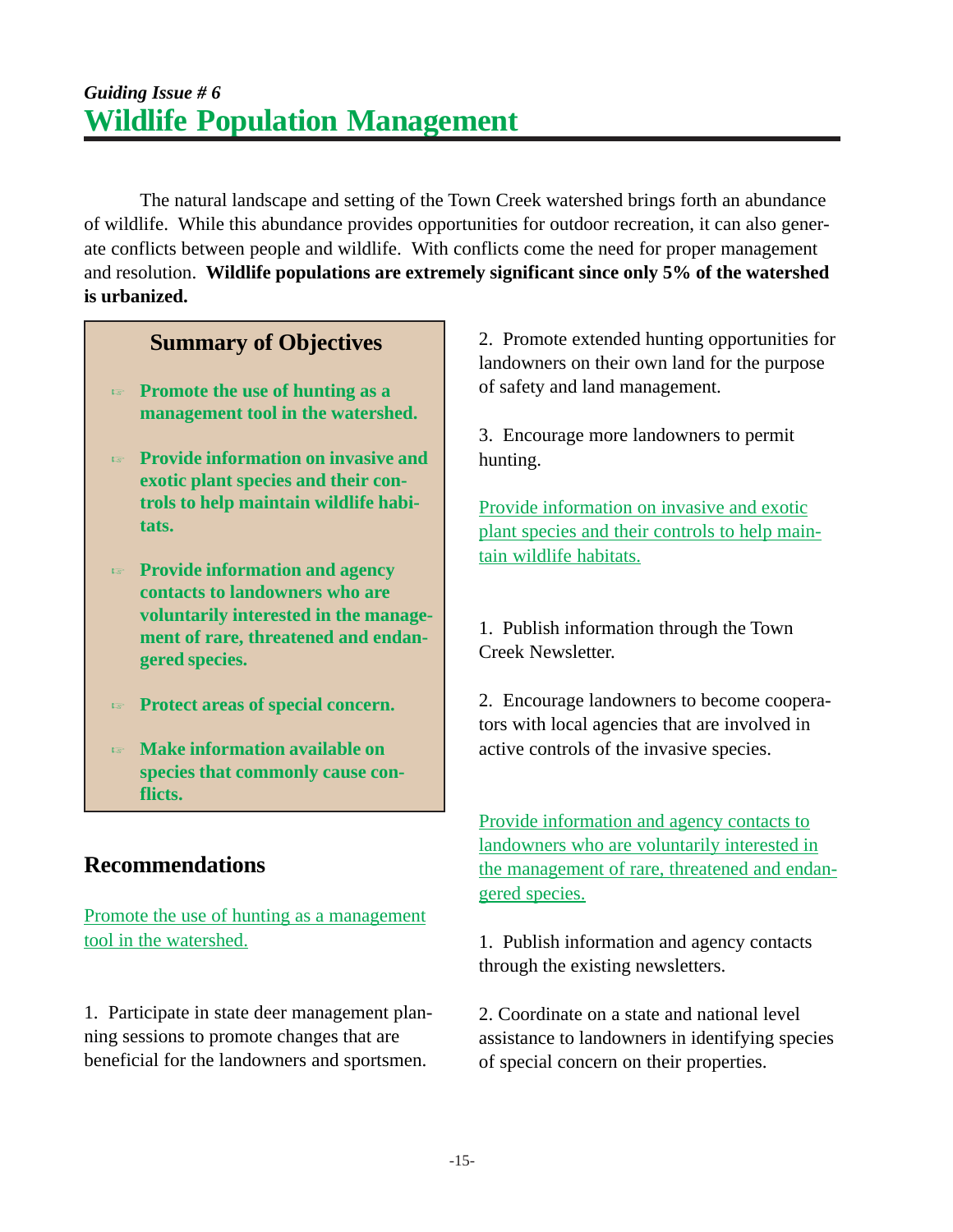#### Protect areas of special concern.

1. Encourage maintenance and restoration of areas of special concern such as wetlands, shale barrens, old growth forest, flood plain forest, freshwater mussel beds, vernal pools, sinkholes, and old fields.

2. Promote compatible techniques and management practices for economic enterprise, including agriculture, to protect the function of areas of special concern.

#### Make information available on species that commonly cause conflict.

1. Complaints about beaver, deer and bear are common. By providing an understanding of how to live in an area prone to conflicts, fewer problems will occur.

2. Provide assistance to landowners on specific species through established organizations and agencies contacts.

#### RESTORATION:

#### **Habitat Improvement With Fire: Establishing and Maintaining Warmseason Grasses**

Using fire as a management tool to improve habitat and other aspects of ecosystem health is becoming more common. The successful establishment and maintenance of warm-season grasses relies on land managers using fire in the appropriate fashion. Warmseason grasses, although currently uncommon in the Town Creek watershed, made up most of the grasslands that originally existed in Maryland, Pennsylvania and throughout the United States. As interest in re-establishing native plants increases, plants like warmseason grass species will become more popular, replacing introduced or exotic species such as fescue. These grasses provide ideal nesting cover due to the plant structure. Warmseason grasses grow in bunches and are not turf forming. This structure, if maintained, will provide access and pathways for ground nesting species. These grasses also remain standing during the winter months, providing cover. They are also excellent at holding soils in place with their deep root systems.

Within the Maryland portion of the Town Creek watershed, fire has been used to prepare sites on 25 acres for warm-season grass establishment. In situations like this, fire is used to burn off existing non-native vegetation that was first treated by herbicide. Once successfully established, warm-season grasses need to be rejuvenated every 5 to 10 years with the use of fire. Fire eliminates the build-up of old grass stems, opening up the stand providing a flush of nutrients from the ash and setting back other competing vegetation. Presently, 30 acres of controlled maintenance burns have been completed. With luck more will be established on both state and private land.

*By: Maryland Department of Natural Resources-Forest Service.*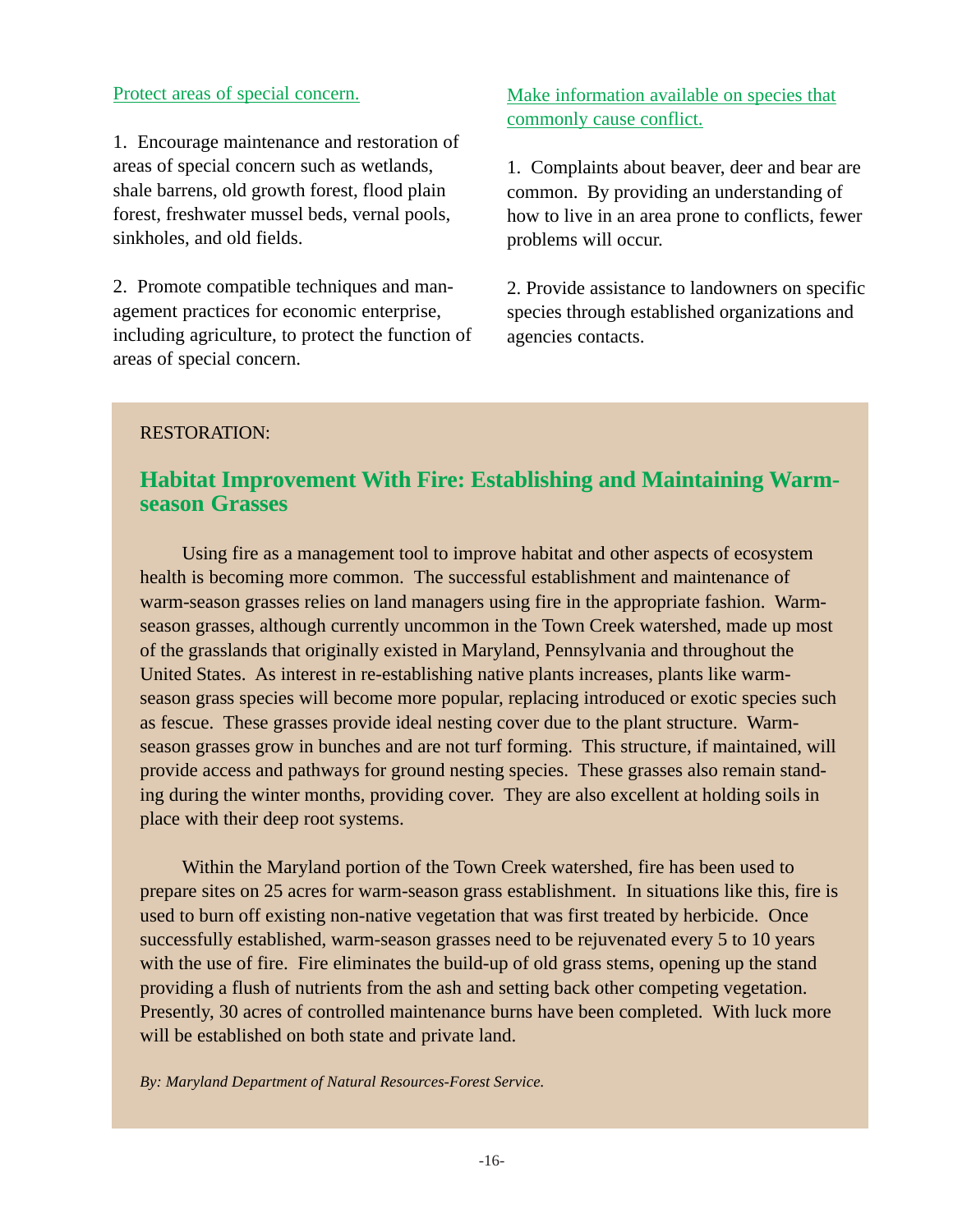#### UNIQUE FEATURE:

## **Shale Barrens: An Isolated, Ecologically Important Community**

The shale barrens of Allegany Co., Maryland, represent isolated ecological communities which developed long ago on certain moderately steep, southerly exposed hillsides. From a global perspective, this natural open habitat is quite unique.These shale barrens only occur in a relatively narrow band within the Ridge and Valley physiographic province of the mid-Appalachian Mountains from south-central Pennsylvania through Maryland and West Virginia to western Virginia.

These hot, dry habitats are geologically interesting because their formation depends on the unusual lithological character of particular shales, primarily of Middle and Upper Devonian Age. What makes this particular barren even more unusual is that it is the only one in the state with shale that developed during the Silurian period, predating the Devonian and making it one of the oldest shale barrens known.

Natural shale barrens can be viewed as climax communities, characterized by open, prairie-like situations dominated by herbaceous vegetation, intermixed with shrubs and stunted trees supported by shallow, shaley soil. Shale outcrops, either large or small, usually occur somewhere on the site. Apparently, the main ecological force allowing the habitat to stay open is drought stress on seedlings of trees and shrubs. Anyone who has been on a shale barren in late July would undoubtedly agree with this assessment. A big part of this is the fact that the annual rainfall of the Ridge and Valley province is less than any other region in Maryland. A very hot, dry period from June to September is quite normal for the heart of the Ridge and Valley.

The term "barren" is descriptive of the overall openness of the habitat, but it may lead one to believe that little plant life is associated with them. This may be true on the very steep, acidic sites. Quite often, however, the opposite is true. This is particularly evident on shales that appear to have a neutral or slightly basic chemistry. Here, the species diversity of the herbaceous layer is quite high and many unusual plants grow. Several of these plants are rarely found off the shale barren habitat and have very restricted ranges. The most notable of these occurring in Maryland is Kate's Mt. clover. It is listed as a Threatened species in Maryland. The microhabitat requirements for this plant seem to be quite stringent. For instance, there are many shale barrens that appear to offer suitable habitat, often within close proximity to established colonies, but the plant does not occur there. Furthermore, when this clover does occur on a site it is usually restricted to certain sections of a barren. Only rarely does Kate's Mt. clover establish itself more or less homogeneously through-out the barren's openings. This situation does occur on several prairie-like barrens in Maryland, and these sites may be considered very special. Also, it might be mentioned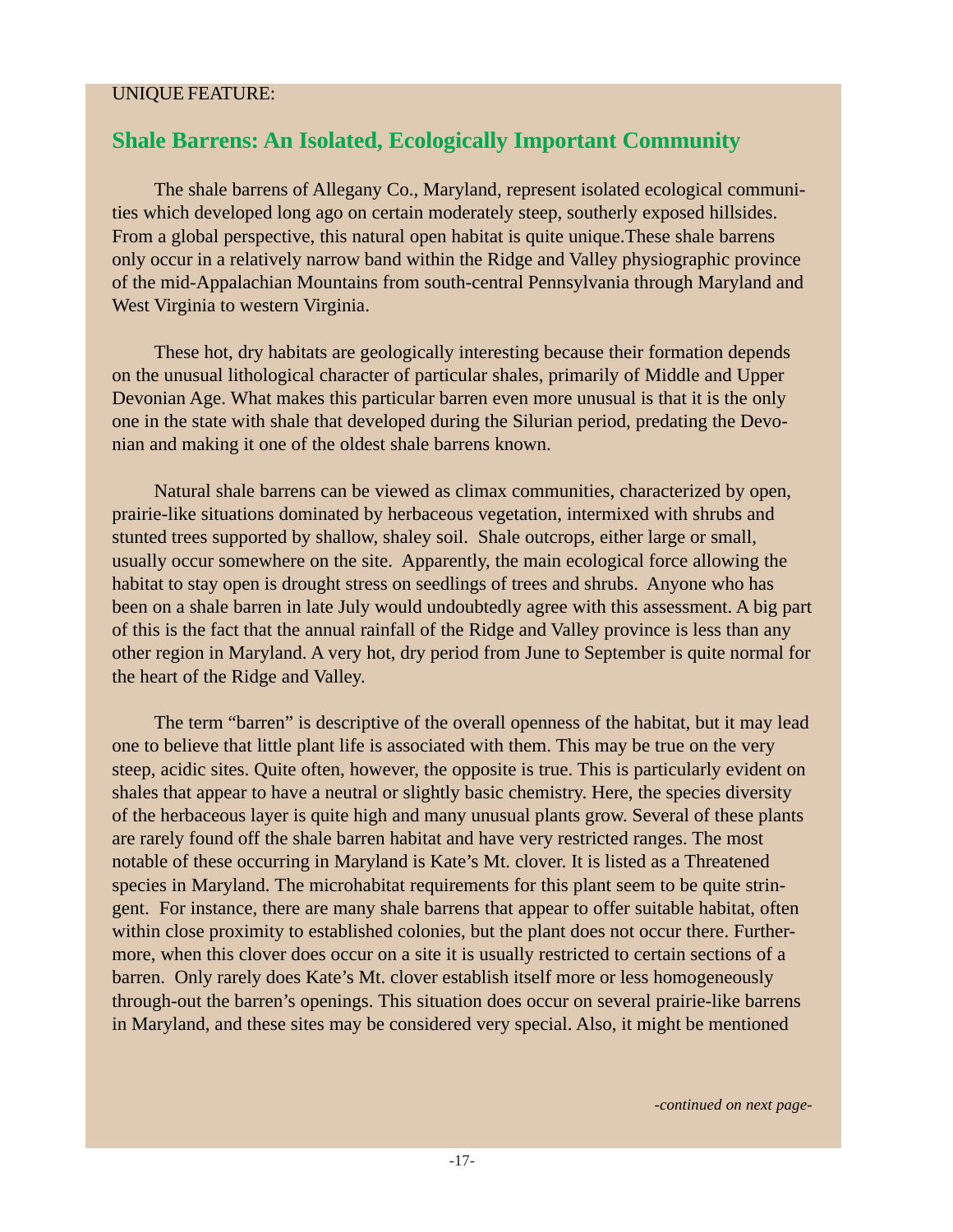# **Shale Barrens: An Isolated, Ecologically Important Community**

that a good "population" of this plant is very small by usual botanical standards. An occurrence of 100-200 plants over a few acres is outstanding and rare. The largest occurrence discovered in Maryland numbers between 300-350 individuals. A majority of the sites harbor less than 50 individuals. Other unusual plants that are primarily restricted to the shale barren region, or that grow in other prairie-like habitats elsewhere in the country and are found on Maryland shale communities include: Allegheny plum (Prunus alleghaniensis), shale ragwort (Senecio antennariifolius), shale evening-primrose (Oenothera argillicola), shale bindweed (Convolvulus purshianus), mountain nailwort (Paronychia montana), bent milkvetch (Astragalus distortus), prickly-pear cactus (Opuntia humifusa), side-oats grama grass (Bouteloua curtpendula), three-flowered melic grass (Melica nitens), and hairy-lip fern (Cheilanthes lanosa), to name a few. Many other interesting species of plants can be found on most barrens.

Not only is the plant life of special interest on these natural, open habitats, the animal life is quite interesting as well. Even though the invertebrate fauna of shale barrens is largely uninvestigated, several species of uncommon or rare butterflies are known to occur in the shale barren region. These include the grizzled skipper (Pyrqus wyandot), Olympia marble-wing (Euchloe olympia), cobweb skipper (Hesperia metea), northern metalmark (CaleDhalis borealis), and the silvery blue (Glaucopsyche lygdamus). The shale barren openings provide a unique habitat for other wildlife, too. Wild turkey and ruffed grouse dusting sites are frequently observed on shale barrens and, no doubt, poults are brought here to hunt the large variety of insects available. A variety of reptiles may be observed, such as, five-lined skinks, eastern fence lizards, six-lined racerunners, and several species of snakes. Shale barrens provide important egg-laying sites for the box turtle and the wood turtle.

The number one biggest threat to these unique communities is when disturbances such as agriculture, logging, road-building, etc. occur too close to the barren. These disturbances create a pathway for the invasion of non-native weeds which often take over large sections of the habitat and crowd out native vegetation. Some of these weeds are quite troublesome, such as, Bromus sterilis (a grass), bush honeysuckle (several species of Lonicera), crown vetch (Coronilla varia), spotted knapweed (Centaurea maculosa), several species from the mustard family (Cruciferae), to name a few.

Allegany County is quite fortunate because there are a number of fine natural shale barrens within its border. Many of these are within the Green Ridge State Forest, but several excellent barrens occur on private land, as well. The protection of these very special habitats would represent insightful conservation and cause negligible economic impact.

 *By: Ed Thompson, Ecologist, Maryland Department of Natural Resources-Wildlife & Heritage Division.*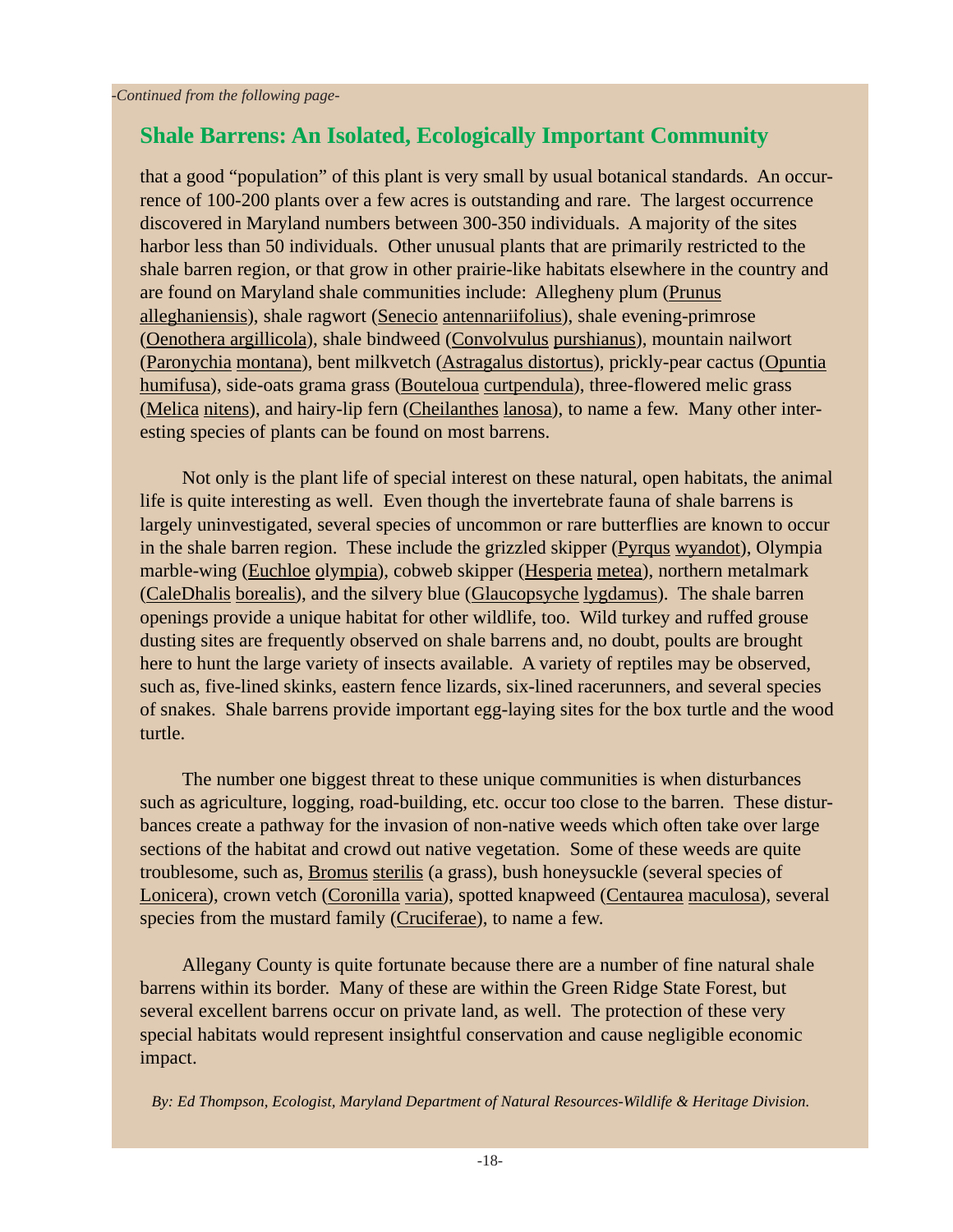# *Guiding Issue # 7* **Soil Erosion Reduction**

The land which we manage and live on is as important as any other resource within the watershed. **The soil's stability and condition is important to the farm and forest product economies. It is also important to new economic ventures such as nature tourism and outdoor recreation**. Many of the soils in the area are relatively poor, with thin topsoil layers located on steep slopes, which highlights a need to conserve this fragile resource.

## **Summary of Objectives**

- **Identify current streambank and stream corridor conditions**.
- **Promote stabilization and restore streambanks.**
- **Promote conservation outreach to landowners, governments, schools, private sectors and all land users in the watershed.**
- **Encourage best management practices (BMP) in forestry and agriculture.**
- **Promote proper all terrain vehicle (ATV) usage to alleviate soil disturbance.**

#### **Recommendations**

Identify current streambank and stream corridor conditions.

1. Research and document through currently available information.

2. Support groups like the Town Creek Watershed Landowners Association and RVS on projects to assess streambank instability.

#### Promote stabilization and restore streambanks.

1. Develop a presentation with photos and information from the watershed area.

2. Assist local students in developing a learning and demonstration project that involves Soil Conservation Districts (SCD), landowners, and the private sector.

3. Actively promote the voluntary establishment and conservation of riparian forest buffers.

Promote conservation outreach to landowners, governments, schools, private sectors and all land users in the watershed.

1. Tour of demonstration sites for forestry, game management and BMP's.

2. Raise awareness of financial incentives available.

Encourage best management practices (BMP) in forestry and agriculture.

1. Partner with SCD and DNR to conduct an annual plant sale in Town Creek watershed, targeting streambank restoration and stabilization.

2. Establish a "landowner cooperative" utilizing efforts already begun by the Penn State University School of Forest Resources.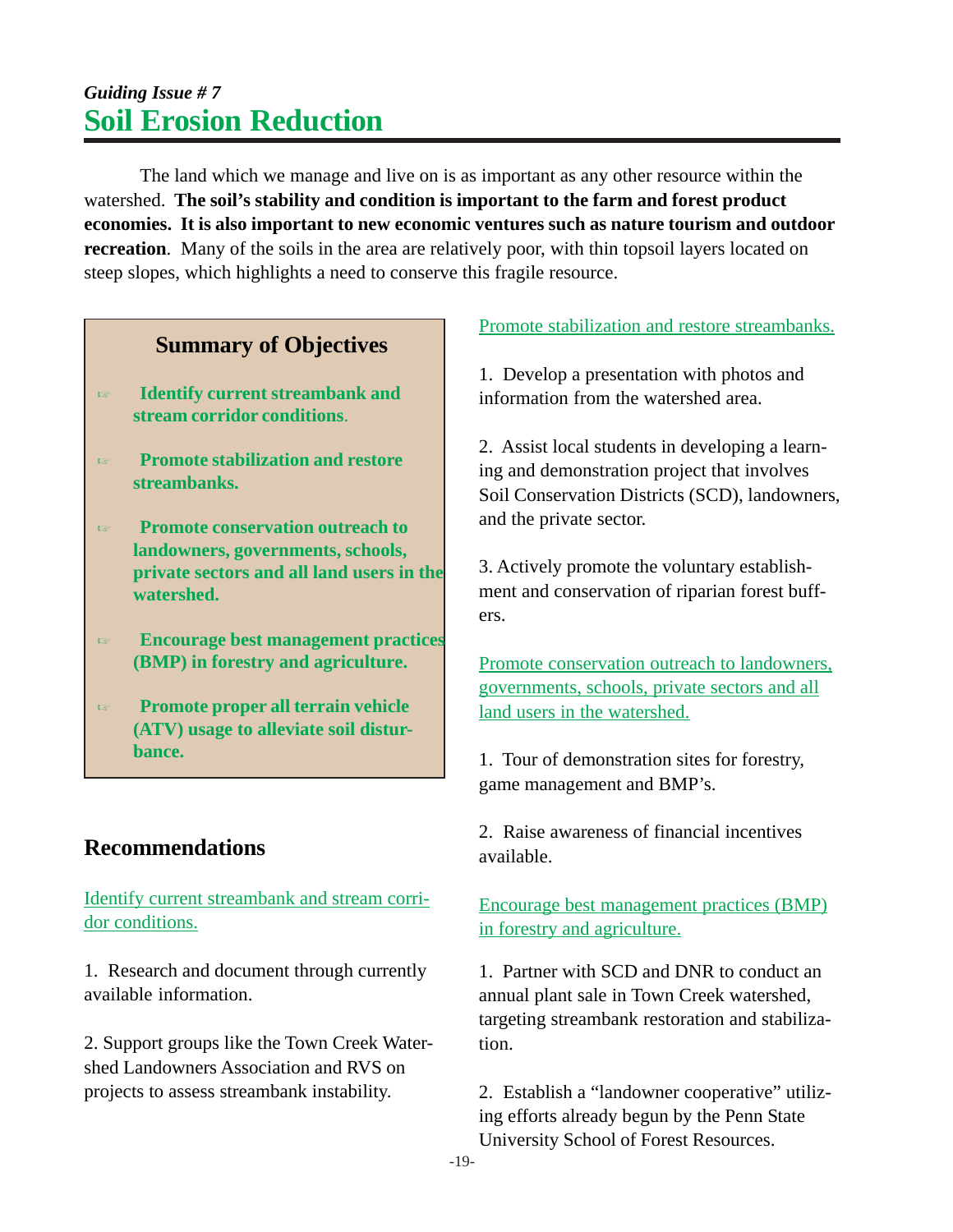3. Provide BMP literature to interested landowners.

Promote proper all terrain vehicle (ATV) usage to alleviate soil disturbance.

1. Promote responsible ATV use on designated lands/trails by working with the public and ATV dealerships.

2. Improve the observance of ATV rules and regulations by working with the public



**Establishing proper drainage and stablizing road banks with seed. Photo by Georgene McLaughlin.**

#### ASSOCIATION ACTIVITY:

# **One Community: Two-Hundred Fifty Miles of Unpaved Roads**

Allegany County Maryland has about 250 miles of dirt and gravel roads. These roads were built by the repeated use of settlers or landowners in the area, and were not designed for today's heavier vehicles or the amount of traffic that they see. Roads in many instances followed the path of least resistance through stream valleys. It is an unchanging fact that dirt roads erode, with the major erosion culprit being water. Unfortunately, the resulting dust and run-off can cause damage to the environment. Sedimentation is one of the sources degrading our streams. It adversely affects life by smothering plant species, insects and fish eggs and destroys the habitat they require. Concerns about this runoff were expressed at a meeting of the Town Creek Watershed Landowners Association.

Various people and groups were then consulted. A major source of information was Pennsylvania's Task Force On Dirt and Gravel Roads. These consultations resulted in a meeting between the President of the Landowners Association and Transportation Chief and District Supervisor of the Allegany County Department of Public Works. Working with these individuals from the County, the Landowners Association was able to obtain a grant from the Canaan Valley Institute for \$4700. This was used at a demonstration site to grade and place rip-rap in the ditches and hydroseed all newly graded banks with vegetation spray. Since we also wanted to help the wildlife populations, we requested that a flower mix be planted along with the grass seed that was sprayed on all banks.

Since this project's completion, there have been some major improvements in the grading practices on adjoining roads. I have noticed more rip-rap being used in ditches to maintain them and slope seeding is being done to cut down on erosion. Many roads have been improved by these dirt and gravel road management practices. If you see any of the local roads department personnel give them a thank you from all of us for a job well done.

*Excerpts from articles produced by Georgene McLaughlin, who is a member of the Steering Committee, President of the Town Creek Watershed Landowners Association and a MD Landowner.*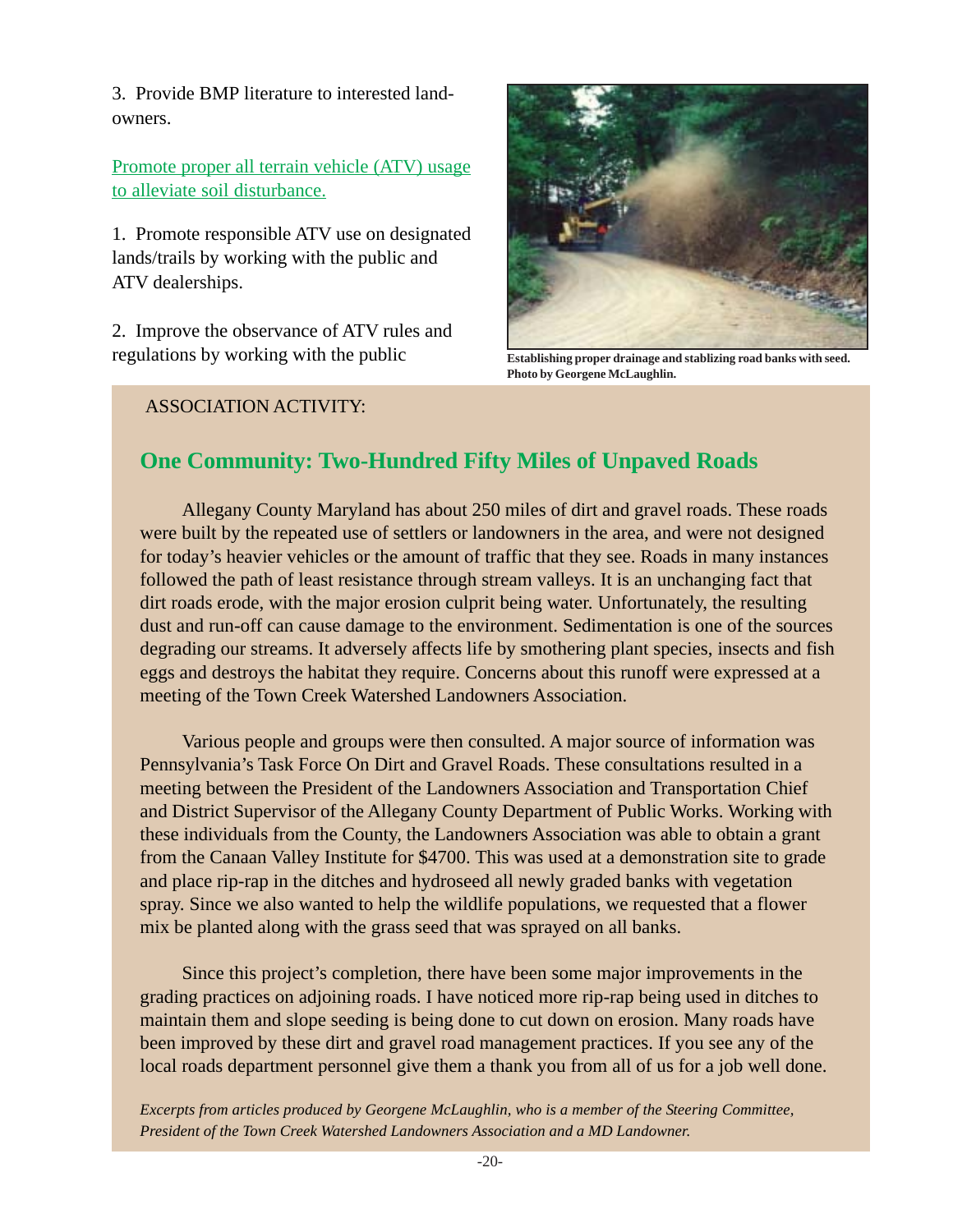# *Guiding Issue # 8* **Involvement, Participation and Education of the Watershed's Residents**

Many of the concerns related to the Town Creek watershed are due to the lack of public awareness and education about natural systems. **The extent to which the residents' or visitors' awareness is increased will have a great effect on the success of future plans in the watershed.**

#### **Summary of Objectives**

- **Identify and promote existing educational opportunities and create opportunities to fill the void in existing programs.**
- **Continue ongoing delivery of the Town Creek Ecosystem Management project information to the public.**
- **Promote and encourage people to participate in political processes.**
- **Instill community pride based on knowledge of**

#### **Recommendations**

Identify and promote existing educational opportunities and create opportunities to fill the void in existing programs.

1. Provide educational opportunities for the Town Creek Steering Committee.

2. Create environmental outdoor educational facilities and/or classrooms for students at Flintstone Elementary and Chaneysville Elementary. Then coordinate dual educational opportunities across state boundaries.

3. Provide notice of educational events for teachers about Project Learning Tree, Project Wild and Project Wet by placing the dates for programs in the Calendar of Events on the back page of the Town Creek Newsletter.

Continue ongoing delivery of the Town Creek Ecosystem Management Project information to the public.

1. Continue printing the *Town Creek Ecosystem Management Project Newsletter*. Also, promote other groups in the watershed to use this forum to list events and provide articles.

2. The Town Creek Steering Committee can provide landowners a safe contact point to assist them with meeting their land management interests. We could utilize community members who are designated as VIP or Coverts cooperators to promote Forest Stewardship in both PA and MD.

Promote and encourage people to participate in political processes.

1. Educate citizens about issues by providing information at festivals, celebrations and various other community events.

2. Foster a sense of community as Town Creek instead of only the political boundaries of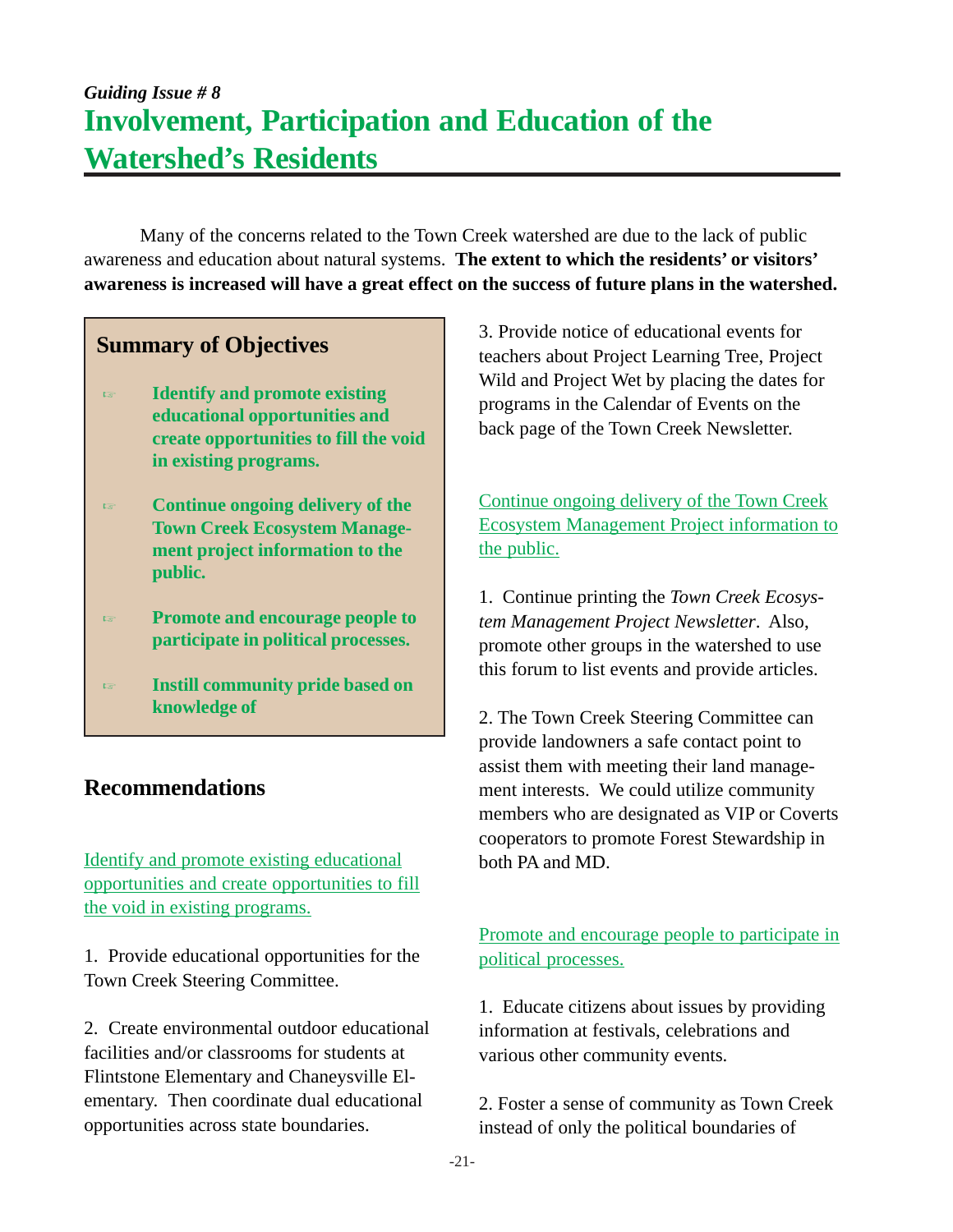boundaries of States, Counties and Townships.

3. Encourage the development of individuals as caretakers.

Instill community pride based on knowledge of natural resources**.**

1. Choose one community cleanup project per year, such as adopting a stream to keep clean.

2. Encourage public involvement with the various groups in the watershed.



**Town Creek Community Workshop at Flintstone, MD in 1996**

#### STEERING COMMITTEE ACTIVITY**:**

## **Fall Tour Series: Educating the Watershed's Community Leaders**

Since the fall of 1999, the Town Creek Ecosystem Management Project's Steering Committee, made up of mostly local landowners, has participated in the Town Creek Fall Tour Series sponsored by the State of Maryland Department of Natural Resources-Forest Service. Assistance has been provided by the State of Pennsylvania Department of Conservation and Natural Resources Bureau of Forestry and from some of the Steering Committee's members. The tours over the years have provided numerous opportunities to see local land management, industry, research and history. More specifically, they have looked at warm-season grass planting, riparian forest buffer plantings, wetland restorations, streambank stabilization, in-stream habitat structures, timber bridges, solar operated fencing and water trough systems, a fish hatchery, timber harvesting techniques in both PA and MD, forest regeneration techniques, tree champions, local history (including preserved structures) and water quality testing demonstrations. The last tour highlighted the local forest products industry, during which a local sawmill, dry kiln, flooring and molding mill and furniture shop were visited.

The diversity shown on these tours has provided a more in-depth look at a community and its watershed. The many facets that are presented increase the local leaders' knowledge of the challenges they face when making decisions about managing their watershed. These tours also provide an understanding of the big picture and ecosystem management. Thanks to the local community for their help and assistance with these tours, the information provided is an invaluable resource that any community would be proud to have.

*By: Maryland Department of Natural Resources-Forest Service.*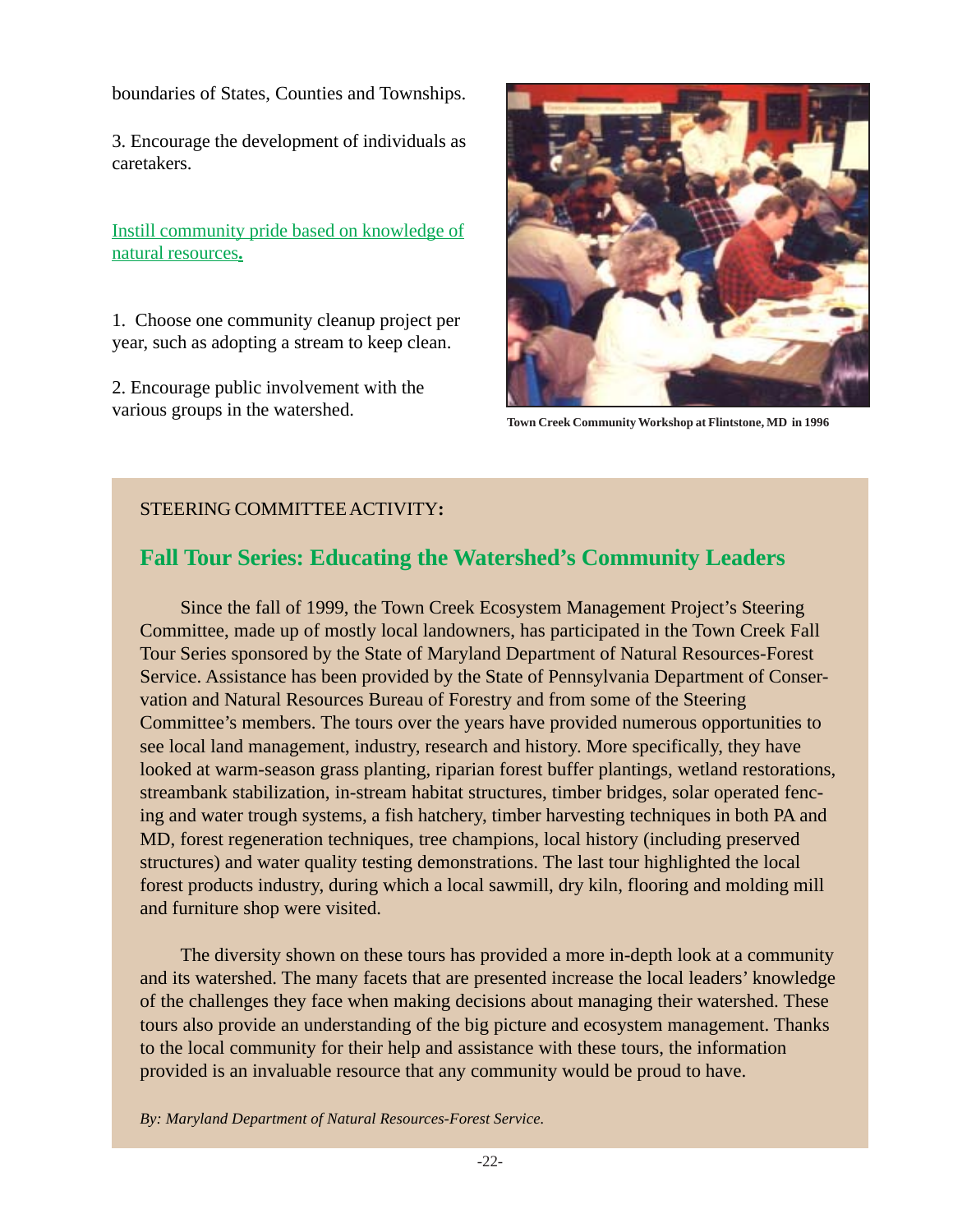Many of the residents enjoy living in the Town Creek watershed for the following reasons: outdoor recreational opportunities, abundant wildlife, privacy and isolation, aesthetic scenery, peaceful rural setting, farming and owning businesses, raising children and family connections, friendly people, clear skies, abundant water, and low crime! **The quality of life is directly tied to the reasons people live within the Town Creek watershed. Economic stability and a well informed public are the keys to preserving this quality of life.**

#### **Summary of Objectives**

- **Promote compatible natural resource economic activities.**
- **Respect private property rights while seeking to achieve project objectives.**

#### Respect private property rights while seeking to achieve project objectives.

1. Use a code of ethics when seeking cooperation from private landowners and when responding to requests for assistance.

2. Provide legislative updates that involve private property rights items in one of the newsletters published in the watershed.

## **Recommendations**

Promote compatible natural resource economic activities.

1. Promote the development of economic landowner cooperatives to encourage sustainable natural resource management.

2. Connect landowners to resource agencies by obtaining published points of contacts. One such guide is titled: *A Guide for Funding Assistance*, *Landowner Stewardship Referral Service*.

3. Maintain a list of upcoming events related to natural resource economic activities in the Town Creek Newsletter.

4. Devote a special section of the Town Creek Newsletter to economic activities in the waterhed and models from outside the watershed.



**Many locations of this watershed provide the Town Creek landowners with a "sense of place".**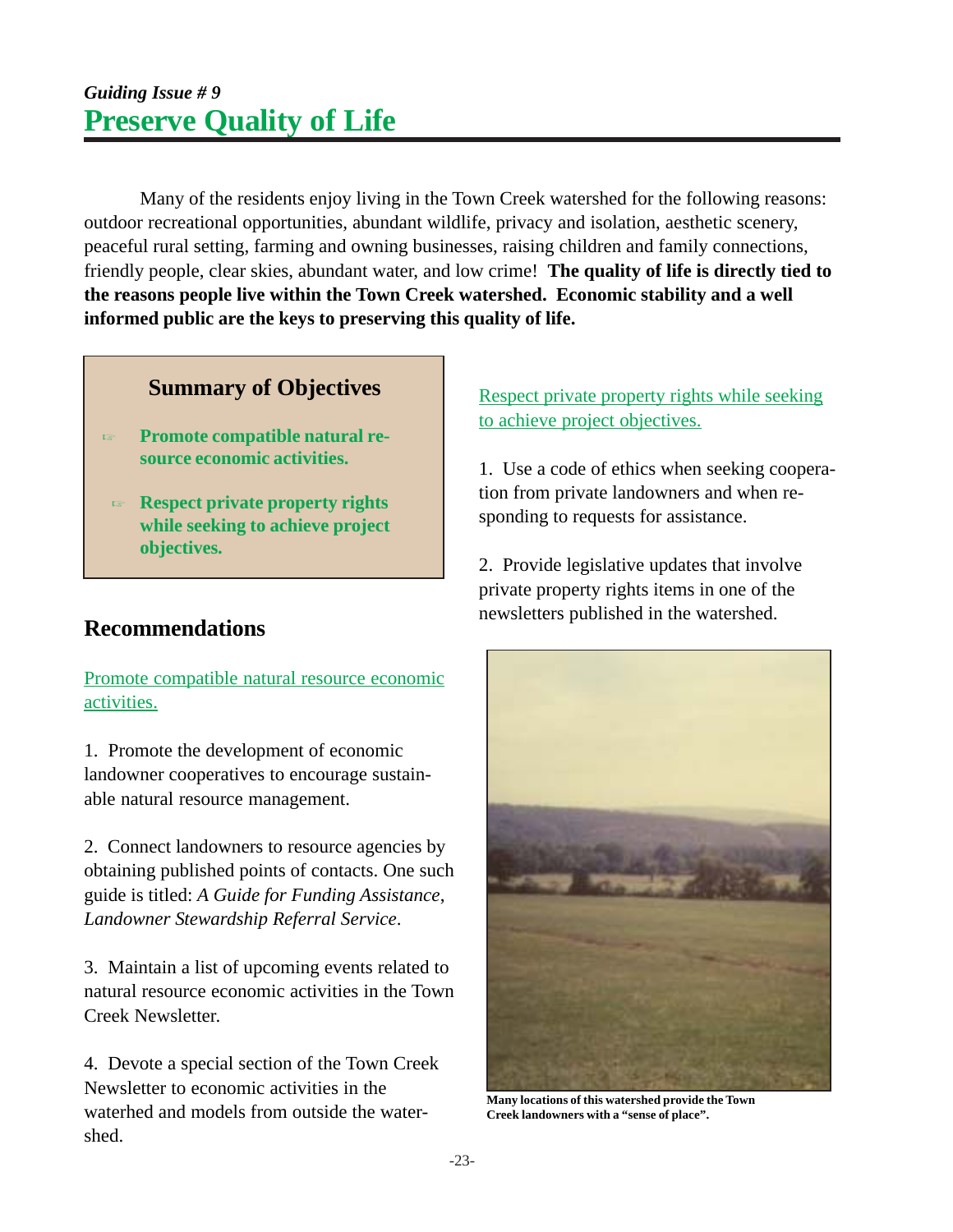#### PROFESSIONALS VIEW:

#### **Sustainably Certified Forest: An Effort in Conservation by Design**

Forests provide ecological and economic benefits for the communities in our watershed. On top of the role forests play in maintaining the ecosystem, health, and quality of life for human and non-human residents in the watershed, they provide outdoor recreation and tourism that provides economic opportunities for area residents. However, forests produce wood – perhaps the most versatile, useful, and valuable industrial material in the world. Wood production is a natural "by-product" of a healthy forest ecosystem – wood can be one of the most environmentally benign of industrial materials. Therefore, an economically viable wood products industry can be a valuable cultural asset. At its best, a vibrant wood products industry can provide economic stability and opportunity while also providing an economic incentive to maintain a healthy and productive forested landscape. This can prevent the transition of the landscape to other types of land uses, which may not provide the full suite of ecosystem functions that the forested landscape does.

For the wood products industry to play this positive role in protecting the health of our watershed, it must have as one of its primary concerns the sustainability and vitality of forest ecosystem function. When unbridled profit motive or the economic constraints of an unbalanced or insufficiently diversified wood products sectors or wood products market result in unsustainable or shortsighted timber harvesting practices, industry practices can impact the watershed in ways that are incompatible with concerns for the long term economic and ecological health of the watershed.

For example, extremely high competition for high quality sawlogs may lead to highgrading. High-grading removes only the most profitable trees without regard to the longterm ecological impact to the forest ecosystem or the future economic value of the residual stand. However, high-grading is not the only way industry can have a less than desirable impact on native forest diversity and ecosystem health. High prices for softwood pulp and dimension lumber in the Southeast have led to conversion of large areas of southern forests into intensively managed monoculture of pine plantations, often at the expense of natural forest diversity or sensitive habitat areas such as swamps and wetlands. Whole tree harvesting, extremely short rotation ages, and increased use of agricultural fertilizers and pesticides are all economically motivated practices used by forest industry that can run contrary to concerns for ecological health, diversity, and long-term sustainability in certain contexts.

So, what options are available for a community interested in both having its forests and logging it too? One emerging method is the use of Third Party Certified Sustainable Forestry. Originally conceived in the European community by both environmental and industrial organizations, Certified Wood was a way of giving a "Green Stamp of Approval" to a lumber product - a way of assuring the consumer that the wood product they were purchasing was produced in an ecologically sustainable manner.

*-continued on next page-*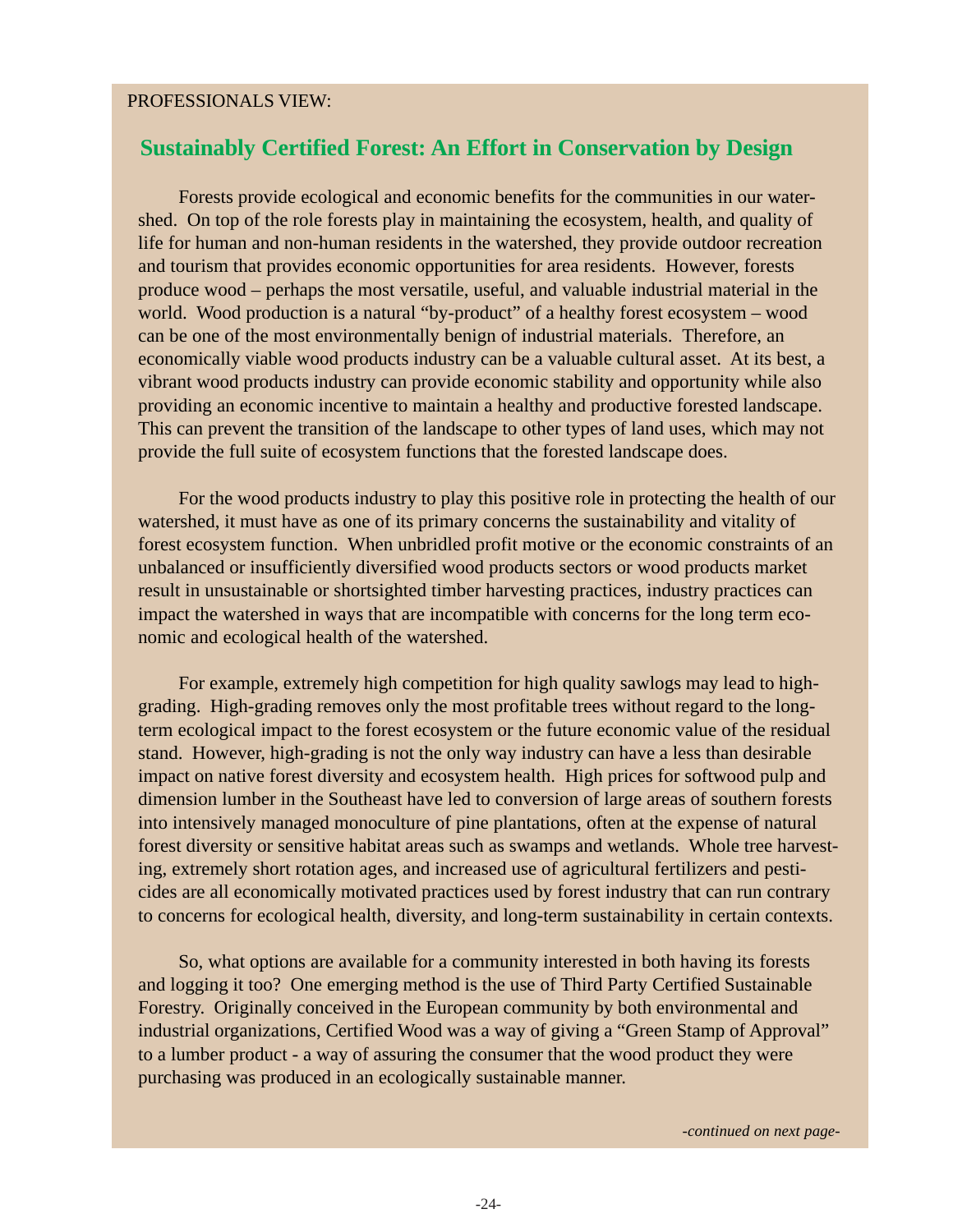#### *-continued from the following page-*

#### **Sustainably Certified Forests: An Effort in Conservation by Design**

Much like organically produced agricultural products, where markets for Certified Wood have become established, consumers are willing to pay a premium for a product that they know has been sustainably produced. Such market premiums create incentives at the production end to offset increased costs incurred by more careful use of forest's wood production capacity. (For example, certification requires deferring high value harvests until advanced regeneration is established, establishing and protecting buffers around ecologically sensitive areas such as vernal ponds, riparian areas, and wetlands, and removing low quality or undesirable trees to enhance the growth of the future timber/forest resource. None of these activities generate profit for a wood products industry in the conventional market and, in fact, represent additional costs – but all of them help ensure the health of the forest ecosystem.) Thus, certification ensures other economic and ecological values of a

healthy forest ecosystem - clean air, clean ground and surface water, wildlife, biodiversity, and beauty - are sustained within the community rather than sacrificed in the name of short term profit for the wood products sector.

A community interested in providing for the long term health of its forested landscape would do well to learn about both the positive and negative impacts that a wood product industry can have on the forest ecosystem. Exploring and understanding the certification process can be a step in this process. For more information about Sustainably Certified Wood, visit the Forest Stewardship



**Local landowner brings in wood for the winter from a crop tree release demonstration. Photo by Dan Hedderick, MD DNR, Forest Service**

Councils webpage at http://www.web.net/fscca/fsc.htm.

*By: Roy Brubaker, who is a Service Forester with the Pennsylvania DCNR Bureau of Forestry.*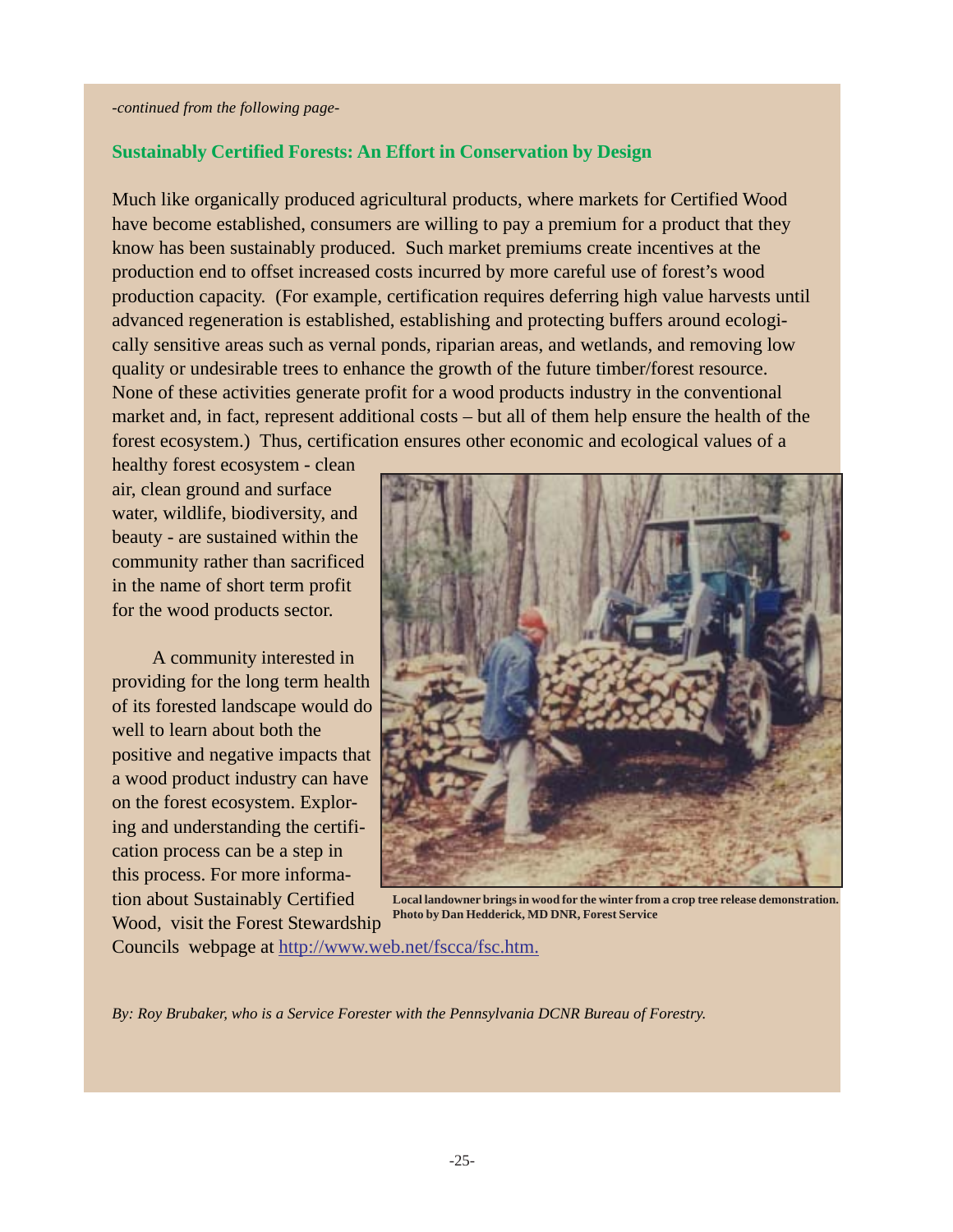# *Guiding Issue # 10* **Understanding Regulations and Laws Compatible With Watershed Management**

**In this ever-changing world in which we live, knowledge and understanding of the law is becoming more important for the active groups in the watershed.** Their ability to be successful and to maintain or improve the area relies on the ability to make laws and regulations work in their favor.

## **Summary of Objectives**

**Monitor legislative process and disseminate information.**

 **Evaluate effectiveness of existing laws and regulations.**

### **Recommendations**

Monitor legislative process and disseminate information.

1. Compile existing state and federal laws and regulations in both MD and PA, that are of interest to the local organized groups, and have information accessible to the public by adding it to the Town Creek Resource Library.

2. Recruit a legal assistant or advisor that could provide assistance to organized landowner groups in the Town Creek watershed.

Evaluate effectiveness of existing laws and regulations.

1. Encourage interstate cooperation with the proper authorities.

2. Encourage local citizens to follow the

newsletters of both the Town Creek Landowners Association and the Maryland Forests Association for legislative updates.

#### ORGANIZATION'S ACTIONS:

# **Legislative Updates: Two Local Sources**

The Maryland Forests Association (MFA) has been in existence for 25+ years and has a mission statement which reads: Promoting the Maintenance of a Healthy and Productive Forest Land Base. MFA produces a newsletter called *The Crosscut*. In certain issues they publish a legislative update. The updates will show you Senate Bills of Concern and House Bills of Concern and provide you with pertinent information and MFA's position on those bills. Check out MFA's webpage at http://mdforests.org and for more information on "General Assembly Bills to Watch" check out http:// mdforests.org/bills.htm.

The other source of legislative updates for local farmers is the Town Creek Watershed Landowners Association local meetings and newsletters. To get involved call 301-478-5548.

*By: Maryland Department of Natural Resources-Forest Service.*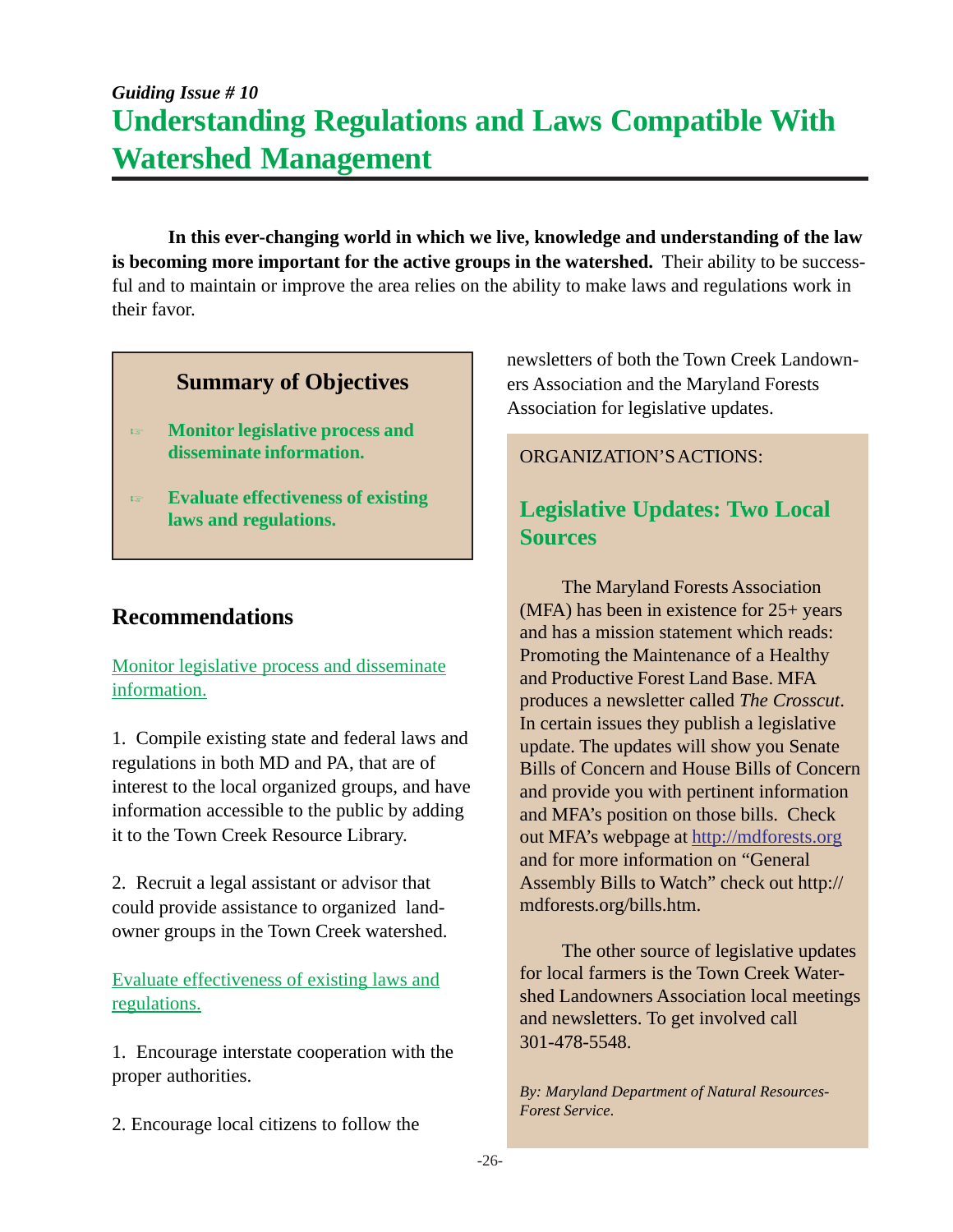# *Guiding Issue # 11* **Preserving Aesthetics, Historical, Cultural and Outstanding Features of the Watershed**

**Increased awareness of the aesthetic, cultural and historic features within the watershed is needed to maintain many of the important aspects in the area.** This awareness will promote aspects of the watershed that provide a "sense of place".

#### **Summary of Objectives**

- **Promote an annual historical/ cultural festival.**
- **Develop a tourism promotional package compatible with historical, cultural and natural resources.**

## **Recommendations**

#### Promote an annual historical/cultural festival.

1. Include all partners in the watershed, especially groups designed to promote historical preservation.

2. Include outstanding features, highlighting a different theme each year.

3. Conduct tours of historical/cultural features in the watershed.

4. Themes could recognize cultural difference and local traditions.



Develop a tourism promotional package compatible with historical, cultural and natural resources.

1. Develop and distribute brochures to proper locations about local features.

2. Develop the historic Hancock Road Trail.



**Preserved Bridge on Town Creek Road in Maryland. Town Creek Steering Committee Fall Tour Series at the Town Creek Aqueduct C&O Canal National Historic Park.**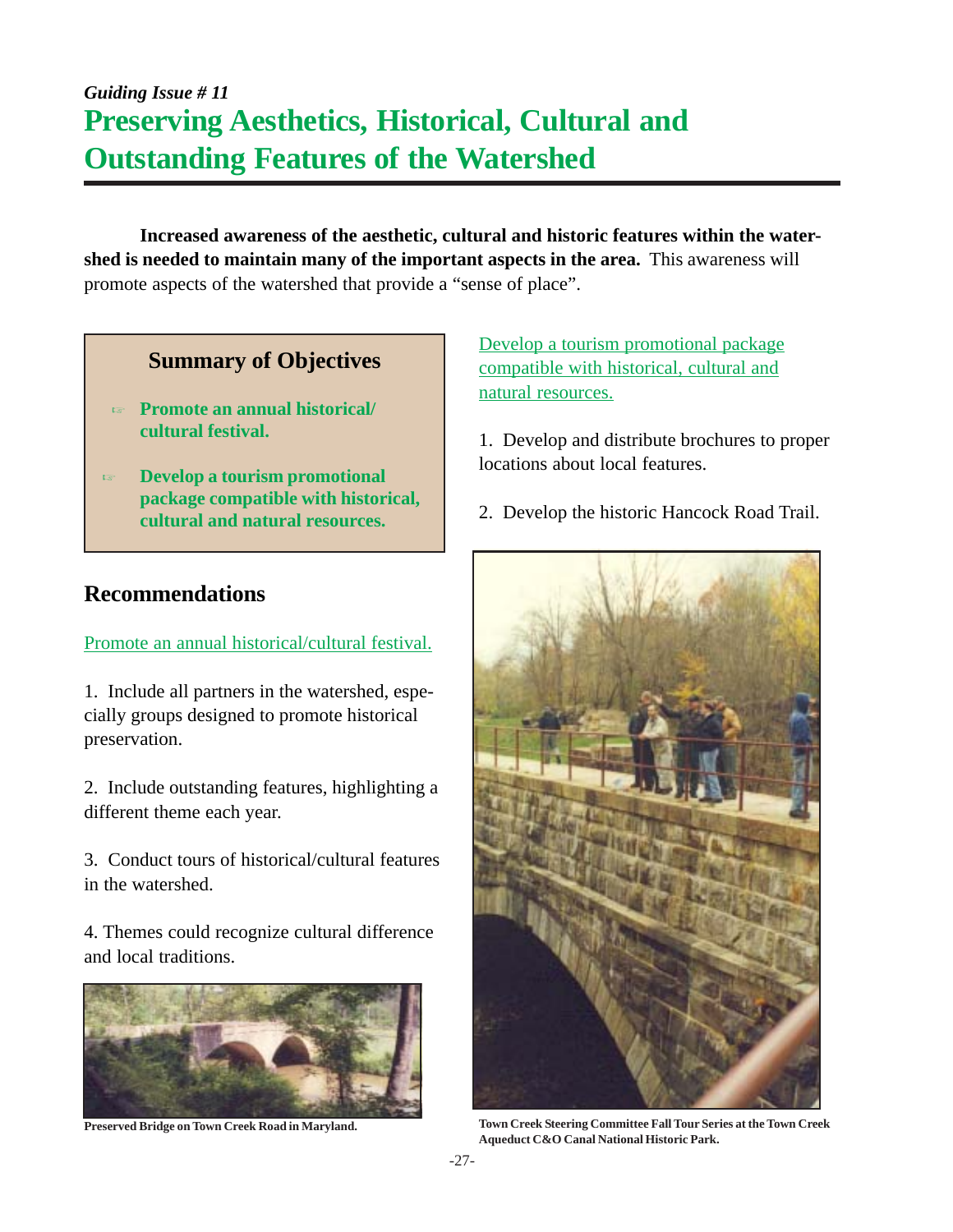#### RESTORATION AND PRESERVATION:

## **Spanning History: Preserving Local Bridges North and South of the Mason-Dixon**

Two bridges within the Town Creek watershed have been saved to be enjoyed by future generations. The Hewitt Covered Bridge, built in 1879, located in Bedford County, Pennsylvania, was restored to its former glory in 2000 with help from some modern building supplies to withstand the test of time and modern transportation. Eighty percent of the structural timbers were used in the rehabilitation of the 88' long burr truss bridge. This bridge was an important part of the historical town of Hewitt. This town used to have a post office, general store and a flour mill.

The other bridge also crosses Town Creek and is located on Town Creek Road in Allegany County, Maryland. This bridge was preserved by building a new bridge in 2001 just to the left of the original one. This old bridge was built in 1919 with concrete, using a more modern building technique than the



**Hewitt Covered Bridge in Bedford County Pennsylvania.**

bridge in PA. The preservation of the old bridge has provided a place for the local residents to fish and take walks. It is also aesthetically pleasing to the eye and provides that "sense of place" and a bit of local history. Modern transportation can now safely travel south into the watershed while others take a leisurely stroll across a small piece of history to look at the stream that has been there since the beginning, the famous Town Creek.

Both bridges in MD and PA have served the communities of the Town Creek watershed well and will continue to provide safe passage for future generations. These bridges have provided an easy link to other areas for many people within the local community and it is nice to see that their value has not been taken for granted. If you are not familiar with these bridges, take a Sunday drive and enjoy these special landmarks and take a moment to think about other land marks in this community that may be worth saving. Old structures and graveyards are just a few of the local treasures present within the famous Town Creek watershed. More information can be found in your local library, with the local people, and through the Allegany Historical Society.

*By: MD DNR, Forest Service with assistance from MD landowner Tom Grieves and PA landowner Chris Gruitt.*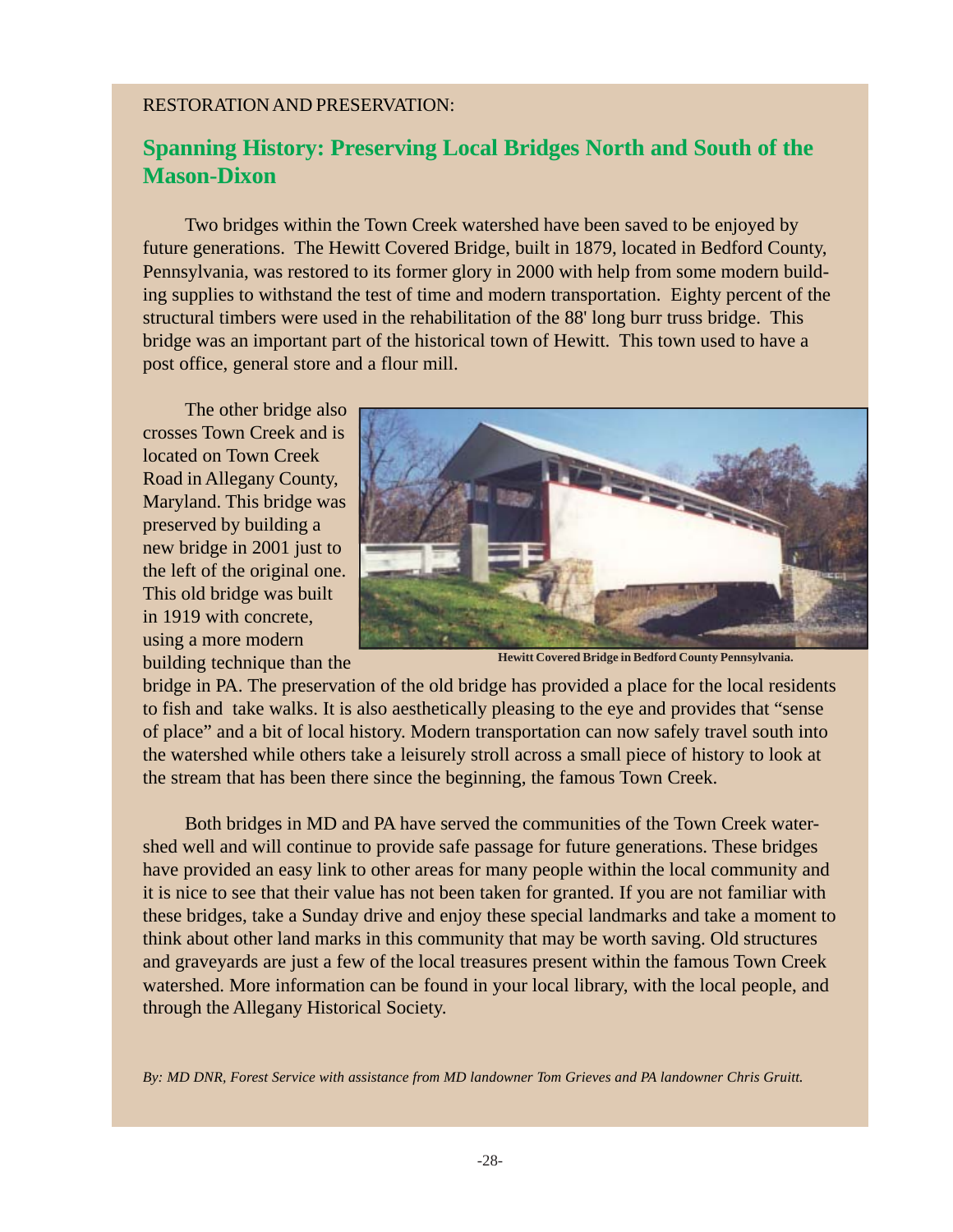**About 30,000 acres of the Town Creek watershed's land base is in public holdings. Therefore, public land management issues provide a critical area of concern for ecosystem management within the watershed.** They also represent excellent opportunities for engaging local communities and user groups in discussion and education on stewardship and natural resource management issues. Increasing coordination between state land managers and the user groups and local communities they serve will maintain public awareness and involvement in public land management. This will also encourage a stewardship ethic on the part of the local public for land management issues overall.

## **Summary of Objectives**

- **Encourage development of a stewardship ethic on the part of public land users through education about and promotion of public land resources.**
- **Promote stakeholder participation in management of public lands.**
- **Maintain public land managers' input to the Town Creek Steering Committee.**

# **Recommendations**

Encourage development of a stewardship ethic on the part of public land users through education about and promotion of public land resources.

1. Encourage public land managers to adopt a clear and coherent approach to mapping and delineating public land boundaries and areas.

2. Utilize public lands for educational programs/events and promote educational opportunities available on public lands through feature articles in the Town Creek Newsletter.

3. Encourage more public expression of a stewardship ethic in management of state lands through informational signs and through the Town Creek Newsletter.

4. Promote nature-tourism and eco-tourism through infrastructures already established within the state managed areas.

#### Promote stakeholder participation in management of public lands.

1. Encourage user groups to volunteer and participate in management of public lands. This can be done with a note of encouragement in brochures and maps.

2. Create a mechanism for dialog between public land managers and public land users. This may be accomplished through groups like the Green Ridge State Forest Advisory Committee and ongoing public meetings.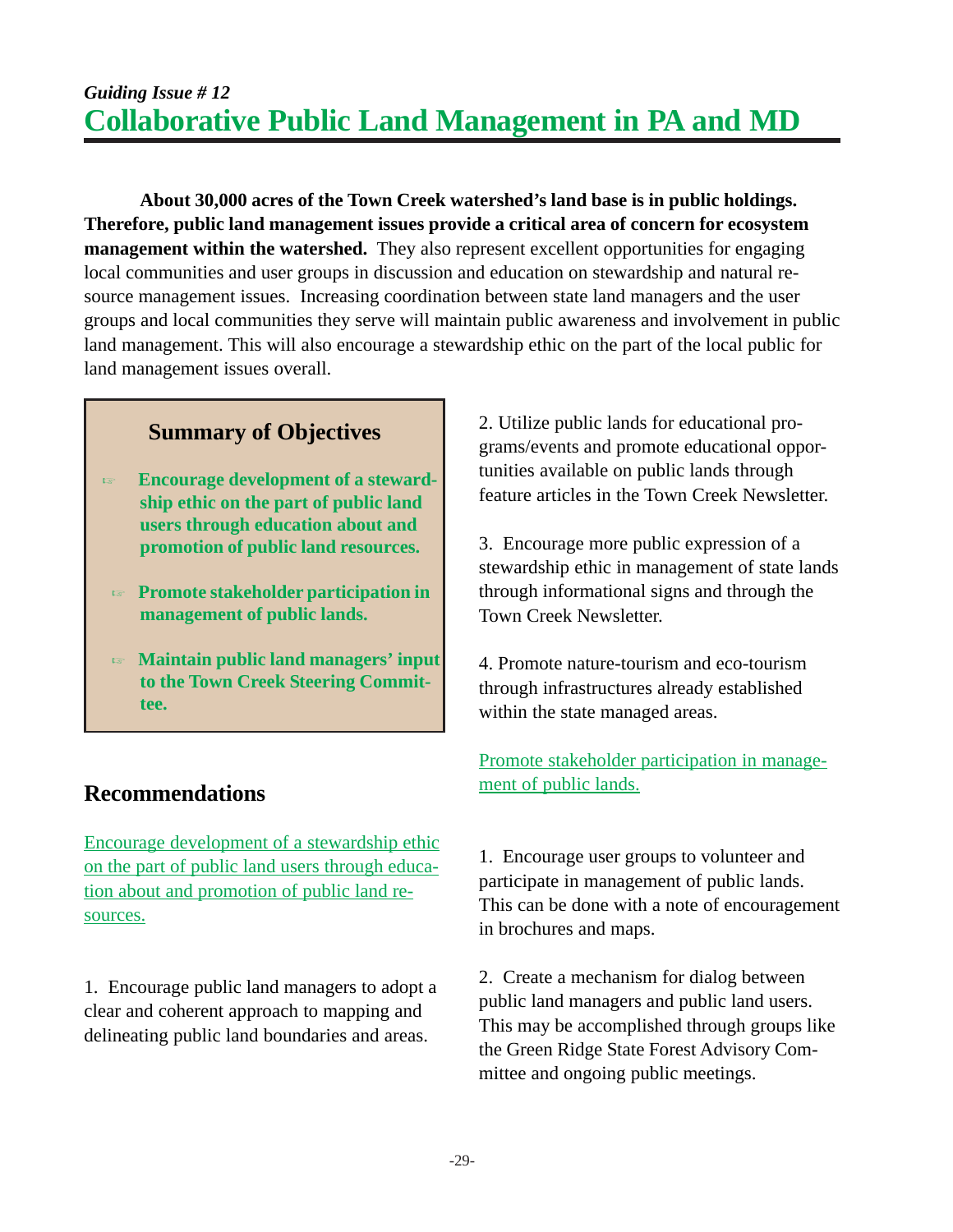3. Promote public participation at meetings currently being held by public land managers designed for public participation in the state land planning process.

Maintain public land managers' input to the Town Creek Steering Committee.

1. Maintain individual representation of all major state land management agencies with the Town Creek Steering Committee. This includes the PA DCNR Bureau of Forestry and the MD DNR-Forest & Park Service.

2. During tours of public lands highlight areas that provide practical demonstrations of proper land management.

3. Ensure all agencies receive copies of the Town Creek Newsletter.

4. Utilize public land managers' technical expertise for advising the Steering Committee with pertinent information



**Town Creek Summit 2001**

#### AWARENESS:

## **Town Creek Newsletter: An Opportunity to Work Together**

Each issue of the *Town Creek Ecosystem Management Project Newsletter* has been distributed to a total of 1000 readers since 1997 in both Maryland and Pennsylvania. The newsletter is developed by the landowner members of the Town Creek Steering Committee and various natural resource professionals. Articles in the past have been about local events, management practices, local history and some activities on public lands.

The public land managers include MD DNR-Forest and Parks, MD DNR-Wildlife Division, PA DCNR Bureau of Forestry, PA Game Commission and the United States Department of the Interior C&O National Historic Park. All have an opportunity to use this forum to inform the land user groups of opportunities for activities and public meetings. This newsletter has the potential to assist public land managers with meeting their objectives in assisting the public land users. Also, ideas on various management techniques can be shared with local citizens and neighboring public land managers. Those interested in providing articles or being placed on the mailing list, contact the MD DNR-Forest Service at 301-777-5835.

*By: Maryland Department of Natural Resources-Forest Service*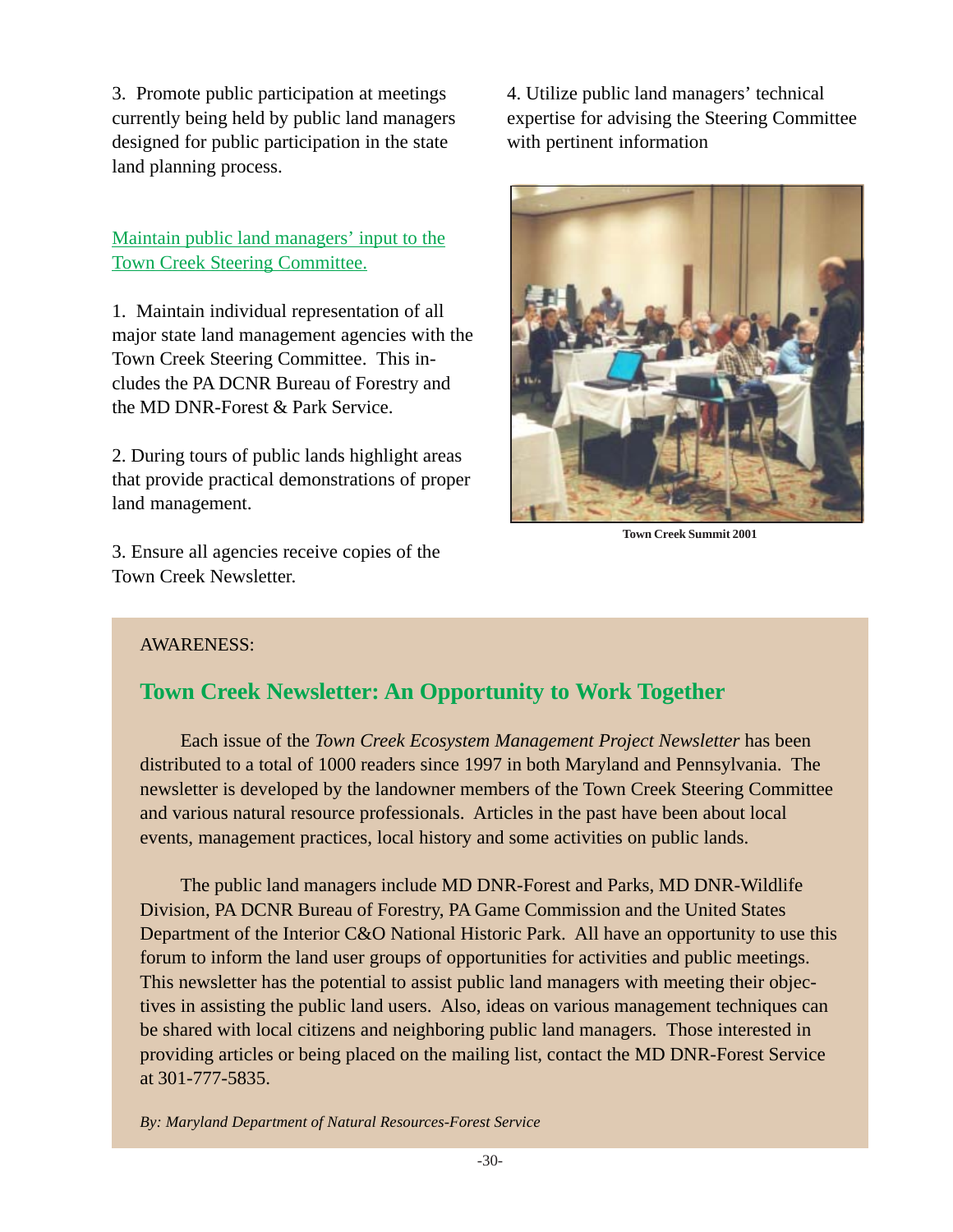# **Town Creek Ecosystem Management Project's Major Milestones**

- **1994** Maryland Department of Natural Resources-Forest Service develops the idea for the project and starts GIS mapping. The Department also developed Town Creek as an enhancement project with the Regional Team.
- **1995** Maryland Department of Natural Resources-Forest Service receives funding for Town Creek as a Special Rivers Project through the Environmental Projection Agency Chesapeake Bay Implementation Grant.

- Three public participation planning meetings and one technical partnership meeting are conducted.

- Town Creek project is presented to Allegany County Forestry Board, Allegany and Bedford County Soil Conservation Districts, Allegany County Commissioners and Society of American Foresters.

- **1996** -Three grassroots public involvement meetings are held for citizens in Flintstone, Oldtown, and Chaneysville. This was followed by the Town Creek Community Workshop. (workshop data available).
	- Project presented to Congressman Roscoe G. Bartlett District Assistant Myra Kidd.

- Town Creek Landowners Association and Town Creek Steering Committee are organized. A team meeting including these groups is held later in the year.

- Streambank stabilization demonstration project completed on Murleys Branch.

- **1997** Town Creek roads improvement project conducted by Town Creek Watershed Landowners Association.
	- Water quality meeting is held by Town Creek Steering Committee.
	- Town Creek Project partnership developed with PA DCNR Bureau of Forestry.
	- Town Creek Newsletter series is started by Steering Committee.
- **1998** Steering Committee members present project to the Interstate Commissioners of the Potomac River Basin and provide a tour.

- Town Creek Watershed Landowners Association receives water quality monitoring grant.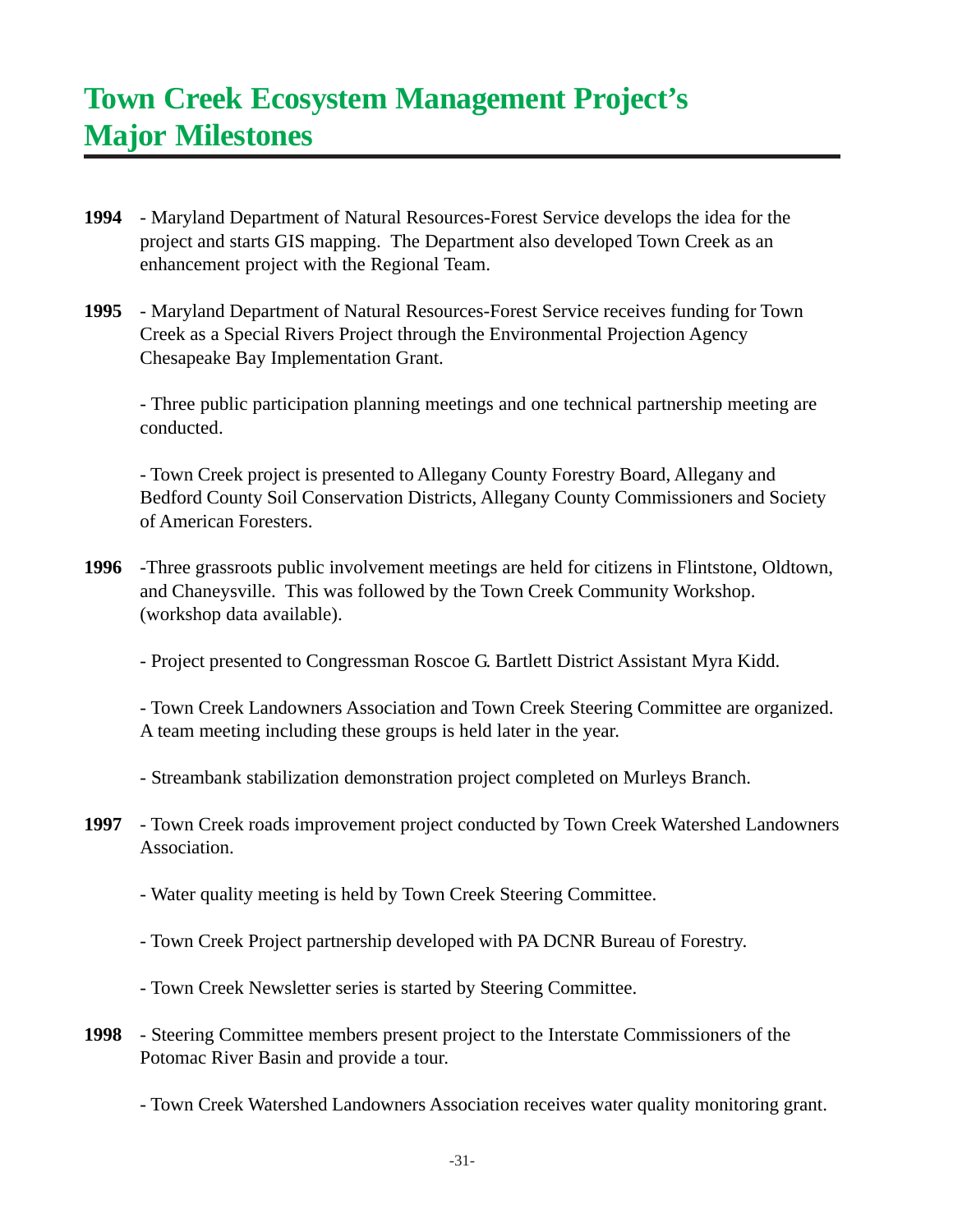**1999** - Ridge and Valley Stream Keepers are formed by local citizens to direct efforts to water quality issues.

- Town Creek Project presented to the Upper Potomac Tributary Team.

- Town Creek Steering Committee starts Fall Tour Series of the Town Creek watershed. Both private land management and state land management are highlighted on tours.

**2000** - Two stream improvement demonstration projects are completed, one in MD on Murleys Branch and one in PA on Flintstone Creek. Assistance is provided by Chesapeake Bay Trust (CBT) and Pennsylvania Department of Environmental Protection (DEP) Growing Greener program.

- Town Creek Steering Committee develops an outline draft of the *Town Creek Long-range Planning Guide for Ecosystem Management*.

**2001** -The Town Creek Project is the first ecosystem management project for Maryland listed on the EPA's web site as part of the Inventory of Ecological Restoration Projects within the Mid-Atlantic Integrated Assessment (MAIA) Region.

- The first Town Creek Summit with 34 organizations in attendance is held. Funding is provided by Friends of The Potomac.

- The Town Creek Project is presented to the Friends of the Potomac and Leadership Potomac.

- Riparian buffer plantings have become well rooted within the community and interest in the Conservation Reserve Enhancement Program (CREP) takes hold with 7 plantings, including 65 acres of established buffers.

- Town Creek Steering Committee successfully conducts a tour of the local forest product industry in the Town Creek watershed.

**2002** -The first pine regeneration demonstration is completed, which is designed to promote native species to be replanted in the watershed to maintain the pine component within our forest. The demo includes the use of herbicide and fire with the planting of Virginia pine and pitch pine.

- Riparian forest buffers continue to be popular with the local landowners through programs like CREP, BIP and corporate sponsors. An additional 57 acres are established.

- Ridge & Valley Stream Keepers produce a report on *State-of-the-Streams*.

- The *Town Creek Long-range Planning Guide for Ecosystem Management* is completed and distributed.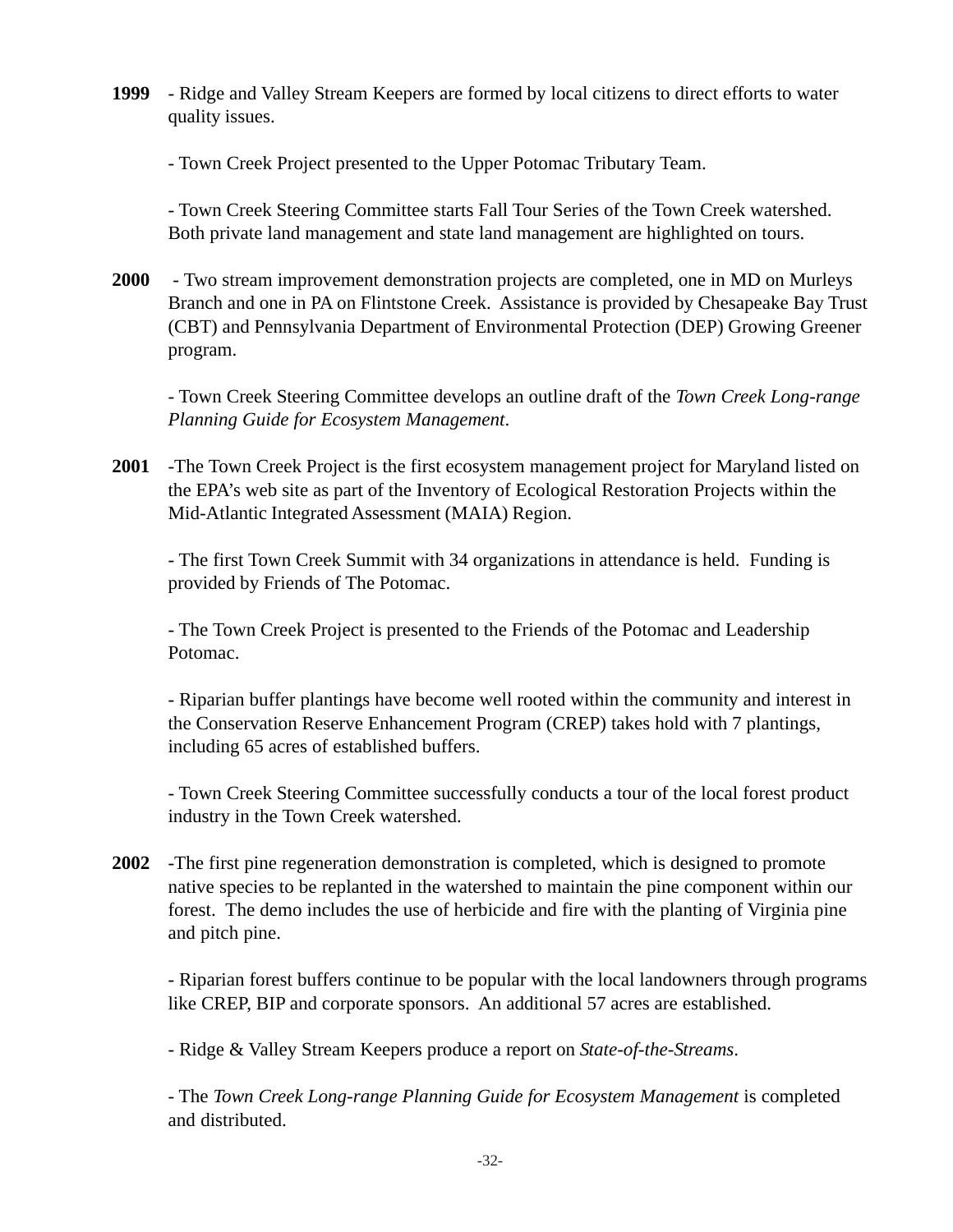Implementing ecosystem management in a mixed ownership at the landscape level is one of the greatest challenges we have ever faced. We discovered five key ingredients that have made this project a success. This is not to say that implementing ecosystem management in other watersheds will work the same way, but it is what made the Town Creek Ecosystem Management Project successful. The key ingredients are as follows: a clear understanding of the project; leadership and control by the local community; funding from diverse sources; agency support; and, last but not least, partnerships.

The term ecosystem management needs to be clearly defined. Concerns and/or interests from the local community need to be clear in the beginning of any ecosystem management project. With clear direction landowners, citizens and local organizations will have a better understanding about ecosystem management and skepticism will be reduced. Numerous times unexpected events developed that steered the project in unexpected ways. These events and/or problems may have played a major role in larger scale community actions which took place. In the beginning, we used the term watershed in the title for the project. This was meant to be a way to designate the project area. However, the term "watershed" in the project title at the local workshops made the participants think of WATER. Also, the fact that this first workshop took place directly after one of the largest floods in the area unintentionally steered the participants to only think of water and not all the other aspects of ecosystem management. This was very evident in the responses to the questions asked at the workshop. Ultimately, these unexpected events, which seemed to have occurred at the worst possible time, actually played a major role in the success of this project.

We also learned that the landowners and local citizens need to be involved right from the beginning. Also, control of a project of this nature needs to be given over to the people themselves. Empowering the community is very important and is the only voluntary way to bring about true action and accomplishments on-the-ground. It is important for anyone working on an ecosystem management project to remember that people are part of our environment and that human existence coincides with the other modern-day species that have been here for the past 10,000 years. Private citizens groups like the Town Creek Watershed Landowners Association and Ridge and Valley Stream Keepers are extremely influential with implementation of on-the-ground projects and can more easily obtain funding because of their non-profit status.

Funding to implement a dual state project can be a significant challenge. The case study on page 6 titled *Funding for Buffers: One Watershed, Two States* explains it best. Project participants need to search out diverse funding sources. Many times funding will need to come from the state that the project is in. Even federal dollars are designated to segments of state government to distribute under certain guidelines that may vary from state to state. A good example is the Conservation Reserve Enhancement Program. (CREP). Maryland and Pennsylvania both implement the programs but there are differences even down to the number of seedlings per acre that can be planted. Organizations like the Chesapeake Bay Trust, who provided funding for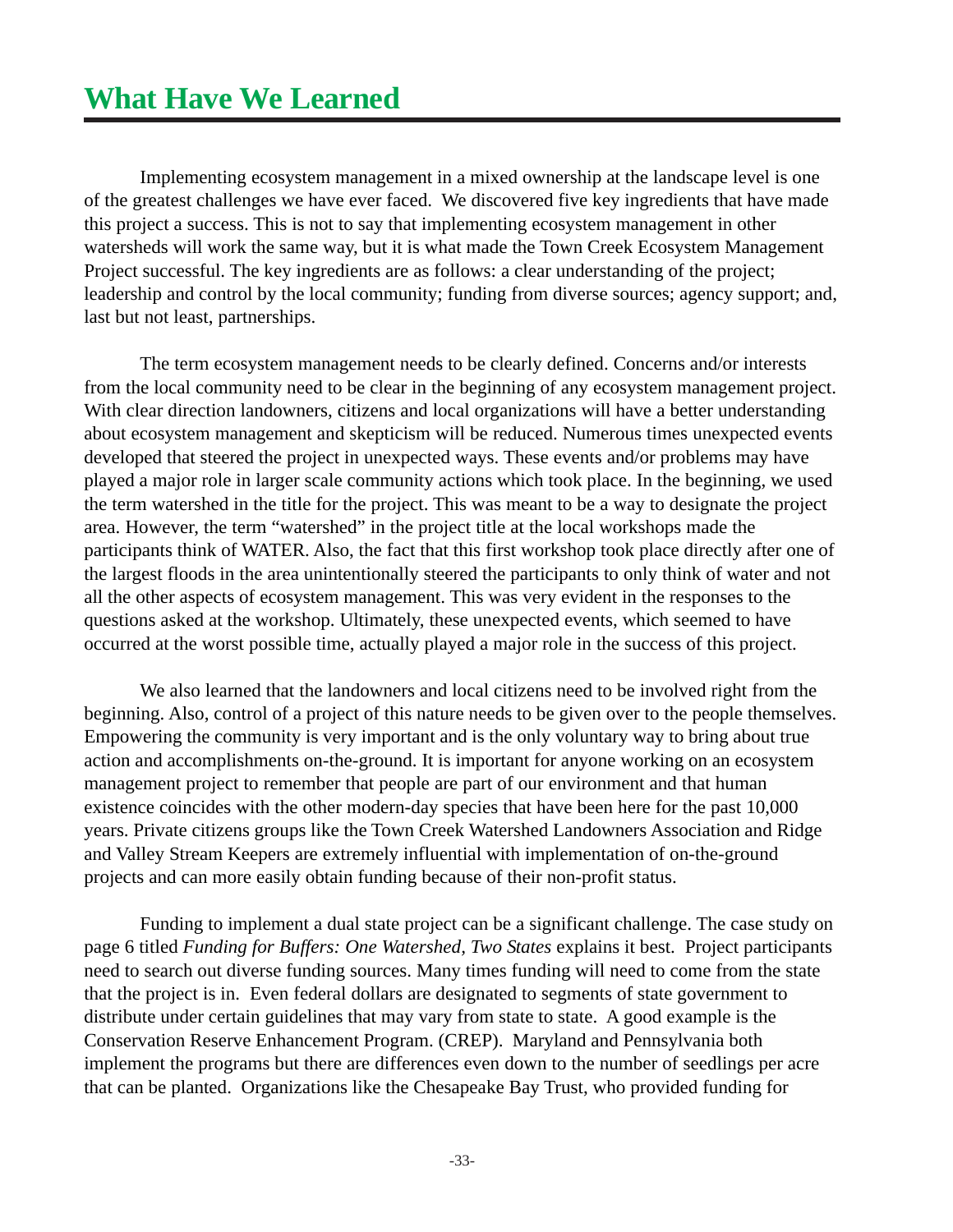several issues of the Town Creek Newsletter, could only sponsor those newsletters produced and distributed to the Maryland portion of the Town Creek watershed. This was done because of funding they distribute comes from the sales of the Maryland license plates. In this case, Pennsylvania DCNR Bureau of Forestry was able to come up with the funding for its portion of the watershed. Finding out what type of funding is available is one area where agency support comes into play.

Public agencies' involvement needs to come in the form of having an individual or individuals focus solely on the project. They will be able to look at the big picture and support the community in its ventures while working on the challenging concepts of ecosystem management. Focused individuals from public agencies will also be able to come up with multiple funding sources for workshops, newsletters, summits, planning guides, data sources, and most importantly, implementation of resource management projects. With ecosystem management projects, experience suggests that high level government positions need to reach out beyond their political boundary lines and form common partners with neighboring states. This will aid greatly in the support of field personnel when multiple-state projects like Town Creek are conducted. Support can then be filtered down through the ranks allowing for time and funding availability. This would reduce struggles by field personnel for justification of time to effectively participate in projects of this type.

Partnerships that work well can be as complex as the web of life itself. The more partnerships that develop, the clearer the big picture of the ecosystem becomes. The natural resource portions of our state governments are very complex. They cover almost every aspect of natural resource management that you can think of. It is extremely important for these segments to work together. In the beginning, the Maryland Department of Natural Resources-Forest Service developed the Town Creek Ecosystem Management Project which was enhanced by the Western Regional Team. The Regional Team provided valuable data, including GIS mapping, that would have been a struggle to obtain if it had not been for their involvement. These projects provided the resource managers with a chance to look at the big picture. Hopefully, a number of these resource professionals now actively look at the big picture while they work on their individual segments of the resource.

Overall, ecosystem management is a challenge that takes dedicated individuals from the community, local organizations, and local and state agencies to make it work. The key ingredients which were discussed included: a clear understanding of the project; leadership and control by the local community; funding from diverse sources; agency support; and partnerships. The outcome of this recipe for ecosystem management may or may not work for other watersheds. The timing of certain events can create or destroy projects of this nature. In many ways, this project developed successfully because of dedicated individuals and a good deal of luck. Our advice to others working on projects of this type is to take a step and watch the outcome, then take another step! You never know what may happen, but in the end we will all find that we are working for the same outcome; we just sometimes take different roads. As Juls Wood said**, "this does not mean that all will agree, but that latitude is given when sound individual actions are seen to contribute to the common purpose."**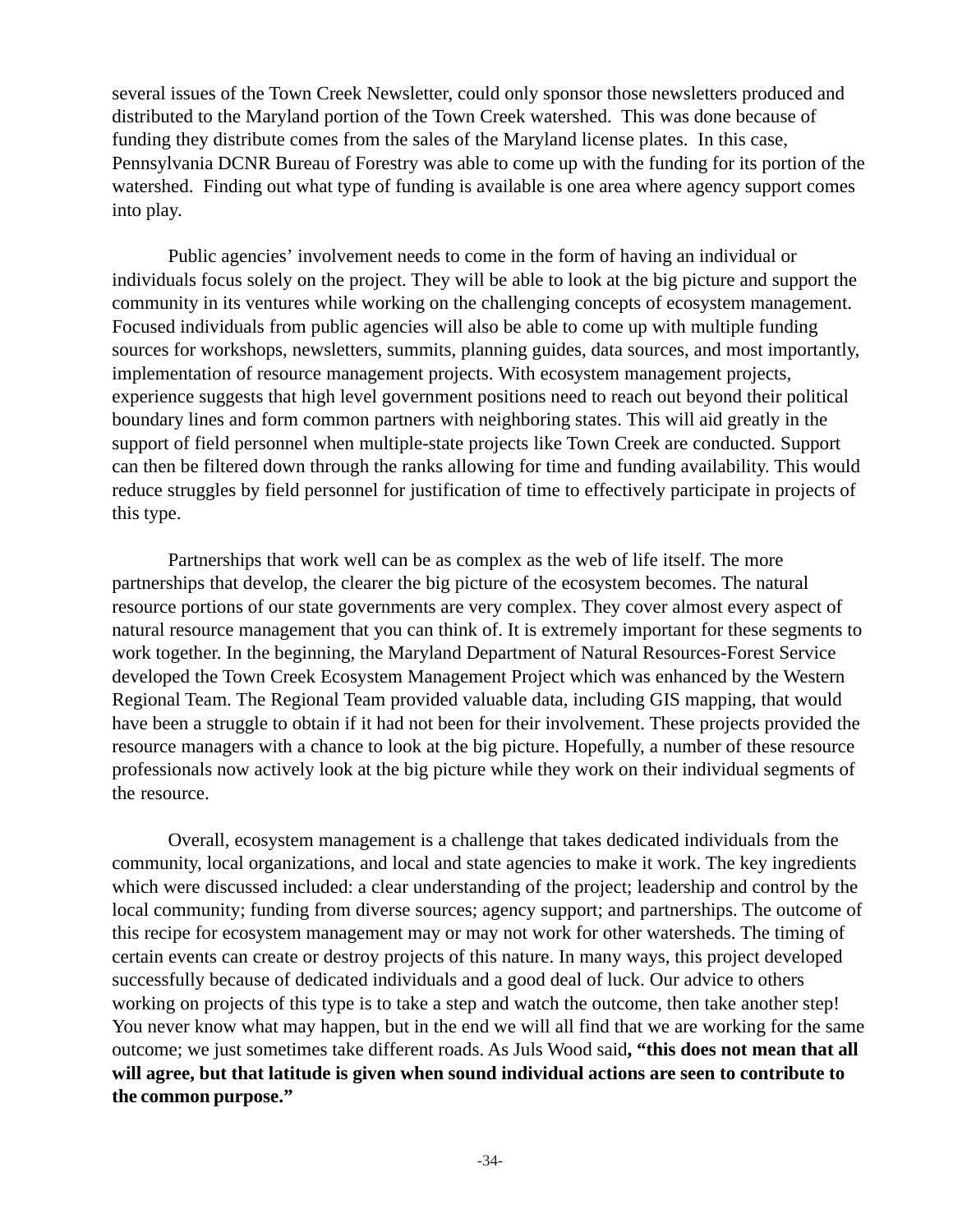The Town Creek Ecosystem Management Project has developed a life of its own and has become a community working together for the betterment of the people and environment. It is the voluntary efforts of the community that has made the Town Creek Ecosystem Management Project a success. As we move on, more landowners are getting involved and more local groups are being formed, directing their efforts to issues that interest them. These actions in themselves create additional financial opportunities in the form of grants or other funding that is available to organized groups or individual landowners. Projects like the water quality monitoring, road improvements, streambank stabilization, wetland development and riparian buffers establishment have all come from the voluntary efforts of the Town Creek community.

As new information and ideas become available we will need to adjust our strategies as we always have. Building better partnerships with a variety of groups and agencies is critical to the continued success of this project. Partnerships are very important since ecosystems are extremely complex. As we continue and learn, we need to be ready to adapt our actions and management practices.

As new generations take their place in society, a broader view of our environment will be fostered as increasing demands on our resources force us to look at the big picture. This project has become a long term process. It has produced great awareness by planting a seed in society which will grow over time.

This project has empowered its citizens and changed the lives of the people and the environment in the Town Creek watershed forever! Ultimately, the Long-range Planning Guide is in the hands of the community to implement in its own time and place.

#### PERSONAL VIEW:  **Closing Remarks: The Final Word**

*What makes the Town Creek ecosystem-based management project unique is that it is an attempt to discover how to practice ecosystem-based management at the landscape scale in a mixed ownership watershed. This project covers two states and land owned or controlled by private individuals, federal, state and county governments and non-profit groups. The diverse ownership has made this project challenging.*

 *This publication is a planning guide based on the input provided by the many interests within the watershed guided by the project Steering Committee. It is a summary and consolidation of information gleaned from many public meetings culminated by a summit with 34 organizations participating.*

*This project has been successful because of the cooperation of the many interests within the watershed. Another factor contributing to the success of this project has been Dan Hedderick, the project coordinator. Without his dedication, unique perspective and insight this project would not have been as successful as it has been.*

*A lot has been learned about ecosystem-based management at the landscape scale within a mixed ownership watershed. This publication summarizes what has been learned and provides an excellent guide for the continuing implementation of ecosystem-based management in the Town Creek Watershed. Hopefully it will serve as a means to a functioning, sustainable ecosystem, infinitely serving people living in harmony with the environment.*

Bob Webster, Regional Forester, MD DNR, Forest Service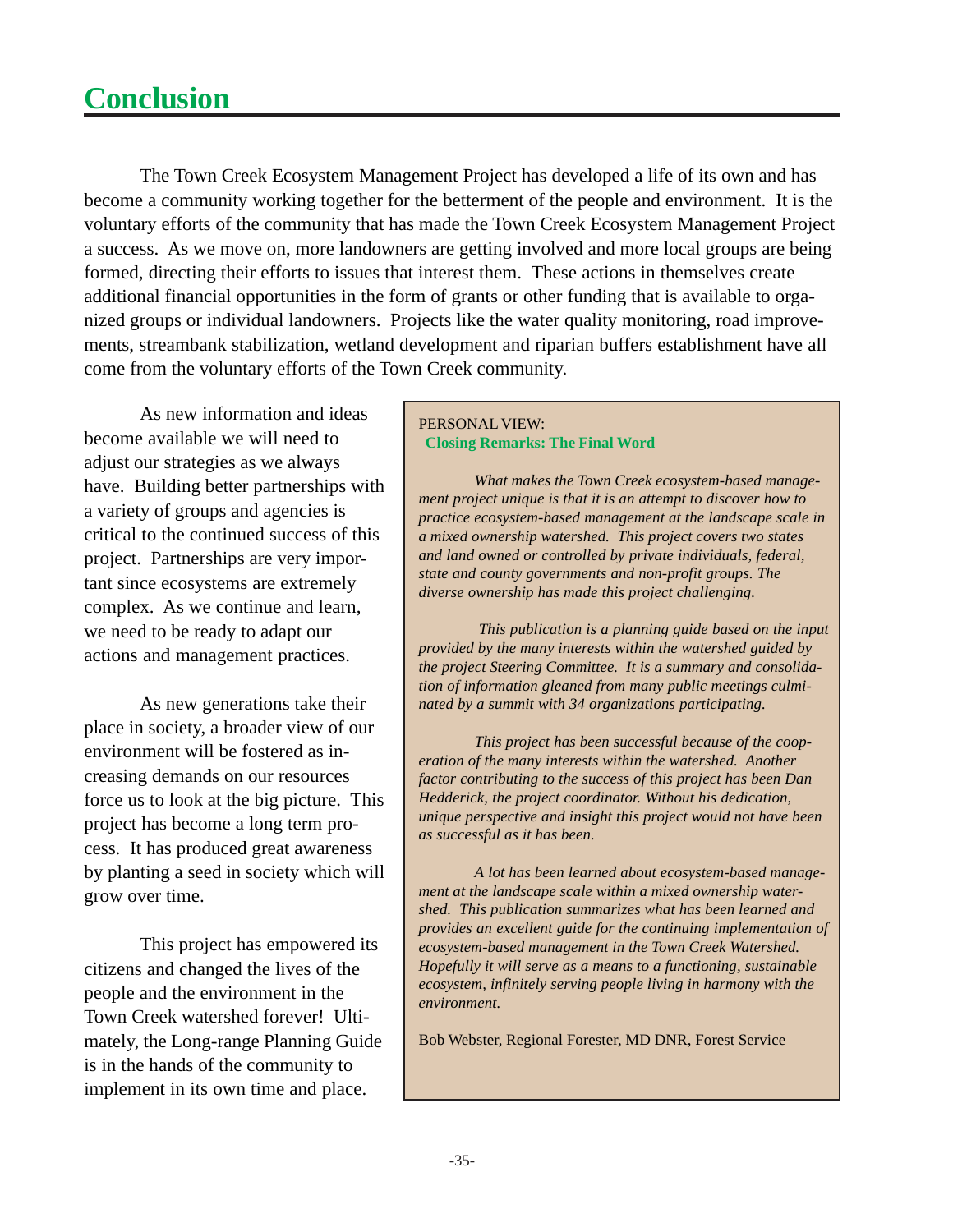# **Local Contacts**

**Town Creek Ecosystem Management Project Steering Committee** 3 Pershing Street Room 101 Cumberland, MD 21502 Contact: Dan Hedderick 301-777-5835

#### **Town Creek Watershed**

**Landowners Association** 22717 Barn Hill Dr. SE Oldtown, MD 21555 Contact: Georgene McLaughlin 301-478-5548

#### **State of Maryland Department of Natural Resources Forest Service**

3 Pershing Street Room 101 Cumberland, MD 21502 Western Regional Office Contact: Robert Webster 301-777-2024 Allegany County Project Office Contact: Dan Hedderick 301-777-5835

**The Nature Conservancy Maryland/District of Columbia Chapter Allegany Forest Project Office** P.O. Box 267 Clear Springs, MD 21722 Contact: Donnelle Keech 301-842-0300

#### **Ridge & Valley Stream Keepers**

c/o Western Pennsylvania Conservatory 1131 Big Creek Road Clearville, PA 15535 Contact: Tollif Hunt 814-784-0107

#### **Woodland Owners of Southern Alleghenies**

1131 Big Creek Road Clearville, PA 15535 Contact: Gregory Socha 814-784-0107

#### **State of Pennsylvania Department of Conservation and Natural Resources Bureau of Forestry** 440 Buchanan Trail

McConnellsburg, PA 17233 Contact: Dave Scamardella 717-485-3148



**Bill Plank on another adventure at a wetlands developed on the Gruitt farm in Beford County, PA Town Creek Watershed.**